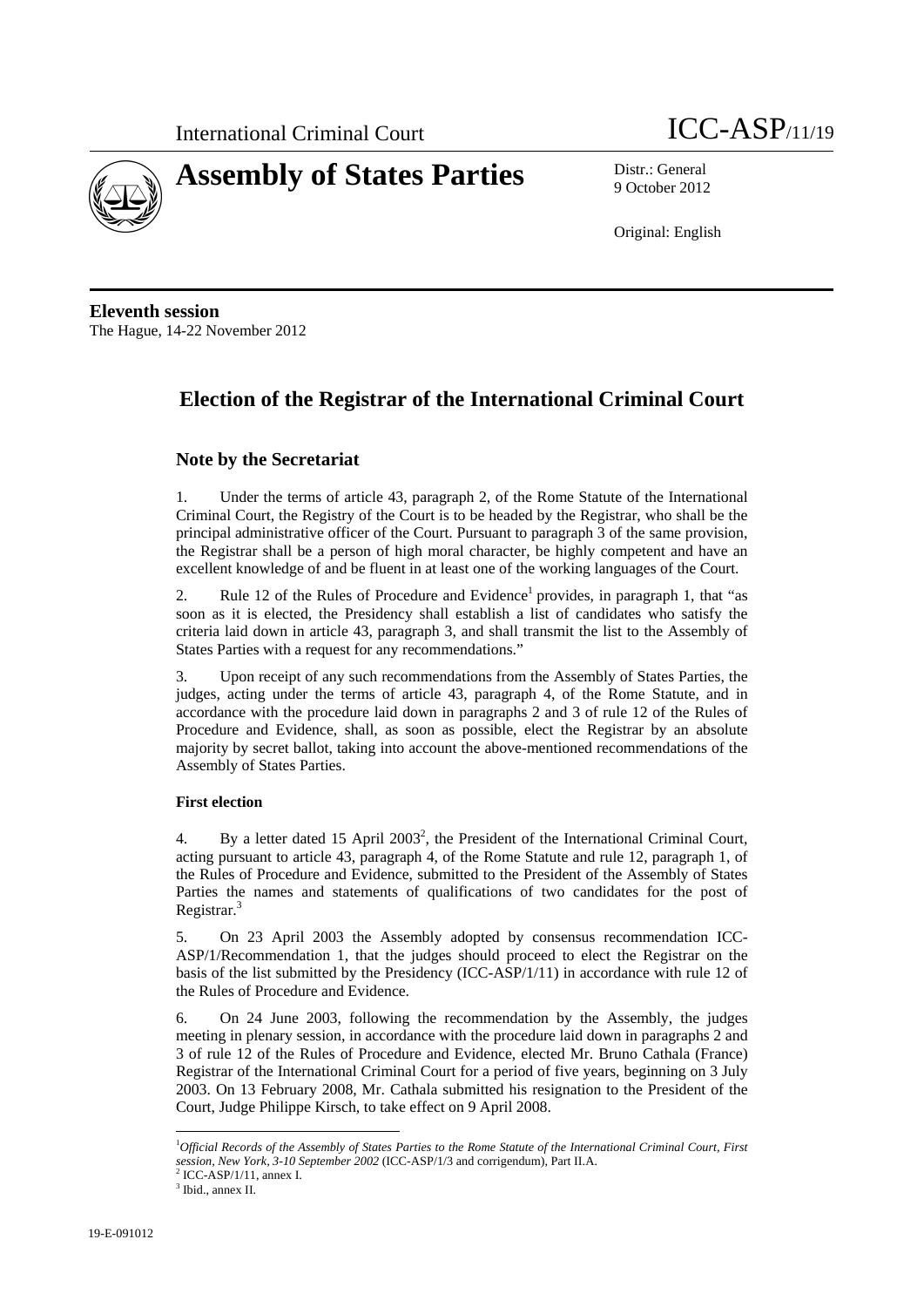### **Second election**

7. By a letter dated 5 October 2007, the First Vice-President of the International Criminal Court, Judge Akua Kuenyehia, acting pursuant to article 43, paragraph 4, of the Rome Statute and rule 12, paragraph 1, of the Rules of Procedure and Evidence, submitted to the President of the Assembly of States Parties the names and statements of qualifications of 10 candidates for the post of Registrar.<sup>4</sup>

8. On 14 December 2007 the Assembly adopted by consensus recommendation ICC-ASP/6/Recommendation 1.<sup>5</sup>

9. On 28 February 2008, taking into account the recommendation of the Assembly, the judges meeting in plenary session elected by an absolute majority, in accordance with the procedure laid down in paragraphs 2 and 3 of rule 12 of the Rules of Procedure and Evidence, Ms. Silvana Arbia (Italy) as Registrar of the International Criminal Court for a five-year term. On 17 April 2008, Ms. Arbia made the solemn undertaking pursuant to article 45 of the Rome Statute and assumed duty as Registrar.

#### **Third election**

10. By a letter dated 1 October 2012 (see annex I), the President of the Court, Judge Sang-Hyun Song, acting pursuant to article 43, paragraph 4, of the Rome Statute and rule 12, paragraph 1, of the Rules of Procedure and Evidence, submitted to the President of the Assembly of States Parties the names and statements of qualifications of 11 candidates for the post of Registrar: Ms. Alia Aoun (France/Lebanon); Ms. Silvana Arbia (Italy); Mr. Giancarlo Roberto Bellelli (Italy); Mr. John Hocking (Australia); Mr. Ralph Martens (Germany); Mr. Ngonlardje Kabra Mbaidjol (Chad); Mr. Lyn Parker (United Kingdom of Great Britain and Northern Ireland); Ms. Jocelyn Pierre (France); Mr. Daniel Didier Preira (Senegal/France); Mr. Claudio Santorum (Argentina/Spain); and Mr. Herman von Hebel (Netherlands) (see annex II).

 $\overline{a}$ 

<sup>&</sup>lt;sup>4</sup> See note by the Secretariat, "Election of the Registrar of the International Criminal Court" (ICC-ASP/6/16), annex I.

<sup>5</sup> *Official Records… Sixth session… 2007* (ICC-ASP/6/20), vol. I, part III, ICC-ASP/6/Recommendation 1.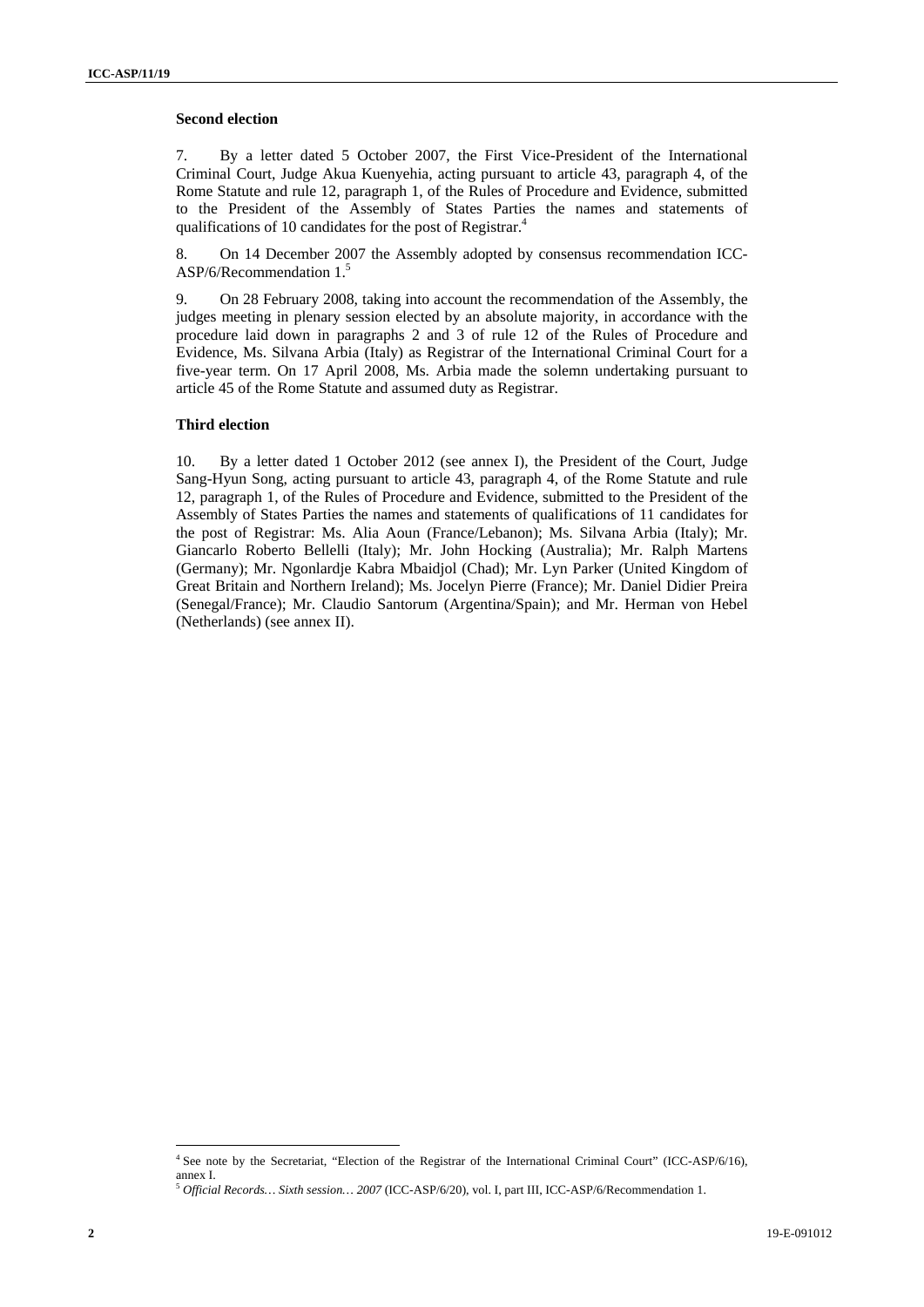### **Annex I**

## **Letter dated 1 October 2012 from the President of the International Criminal Court addressed to the President of the Assembly of States Parties to the Rome Statute of the International Criminal Court**

[Original: English]

I have the honour to submit to the Assembly of States Parties a shortlist of candidates for the position of Registrar of the International Criminal Court ("the Court"), as well as to inform you of the process that has led to the establishment of the aforementioned shortlist.

As you know, pursuant to article 43, paragraph 3, of the Rome Statute ("the Statute"), the Registrar shall be a person of *"high moral character, be highly competent and have an excellent knowledge of and be fluent* in *at least one of the working languages of the Court."*  Article 43, paragraph 4, stipulates that the *"judges shall elect the Registrar by an absolute majority by secret ballot, taking into account any recommendation by the Assembly of States Parties."* Furthermore, according to rule 12, paragraph 1, of the Rules of Procedure and Evidence ("the Rules"), the Presidency shall establish a list of candidates who satisfy the criteria laid down in article 43, paragraph 3, and shall transmit the list to the Assembly of States Parties with a request for any recommendations.

The position of the Registrar was advertised on the Court's website (Vacancy Announcement 2028 EE-RE) on 22 June 2012 and the deadline for applications was 27 August 2012.<sup>6</sup> In total, sixty-seven (67) applications were received. The Court's Human Resources Section assessed all applications and found that thirty (30) candidates had met the minimum requirements stipulated in the Vacancy Announcement.

For the purpose of short-listing, the relevant criteria were based on the Vacancy Announcement and the requirements, preferences and additional advantages/assets specified therein. Based on these criteria, the three members of the Presidency individually evaluated the qualified candidates and together identified eleven (11) candidates who best meet these criteria and the requirements set in the Statute. The short-listed candidates are (in alphabetical order): $<sup>7</sup>$ </sup>

Ms. Alia AOUN (France/Lebanon);

- Ms. Silvana ARBIA (Italy);
- Mr. Giancarlo BELLELLI (Italy);
- Mr. John HOCKING (Australia);
- Mr. Ralph MARTENS (Germany);
- Mr. Ngonlardje MBAIDJOL (Chad);
- Mr. Lyn PARKER (United Kingdom);
- Ms. Jocelyn PIERRE (France);
- Mr. Daniel PREIRA (Senegal/France);
- Mr. Claudio SANTORUM (Argentina/Spain); and
- Mr. Herman VON HEBEL (Netherlands).

Please find enclosed the candidates' curricula vitae and executive summaries of their relevant experiences, as well as the statistical overview of gender and geographic representation. I kindly request Your Excellency to submit the names of the shortlisted candidates to the Assembly of States Parties for any recommendation that it may wish to make, as pursuant to article 43 of the Statute and rule 12 of the Rules.

Please accept, Excellency, the assurances of my highest consideration.

*(Signed)* Judge Sang-Hyun Song

 $\overline{a}$ 

 $^{6}$  http://www.icc-cpLint/NR/rdonlyresIAlFBOOE8-ADll-4AFC-8814-1AF68589628010/2028EERERegistrar.pdf  $^{7}$  In eggs of dual nationality, the States listed first are ones in which condidates exercise their givil and natiti

In cases of dual nationality, the States listed first are ones in which candidates exercise their civil and political rights and are thus considered relevant for the purpose of geographic representation.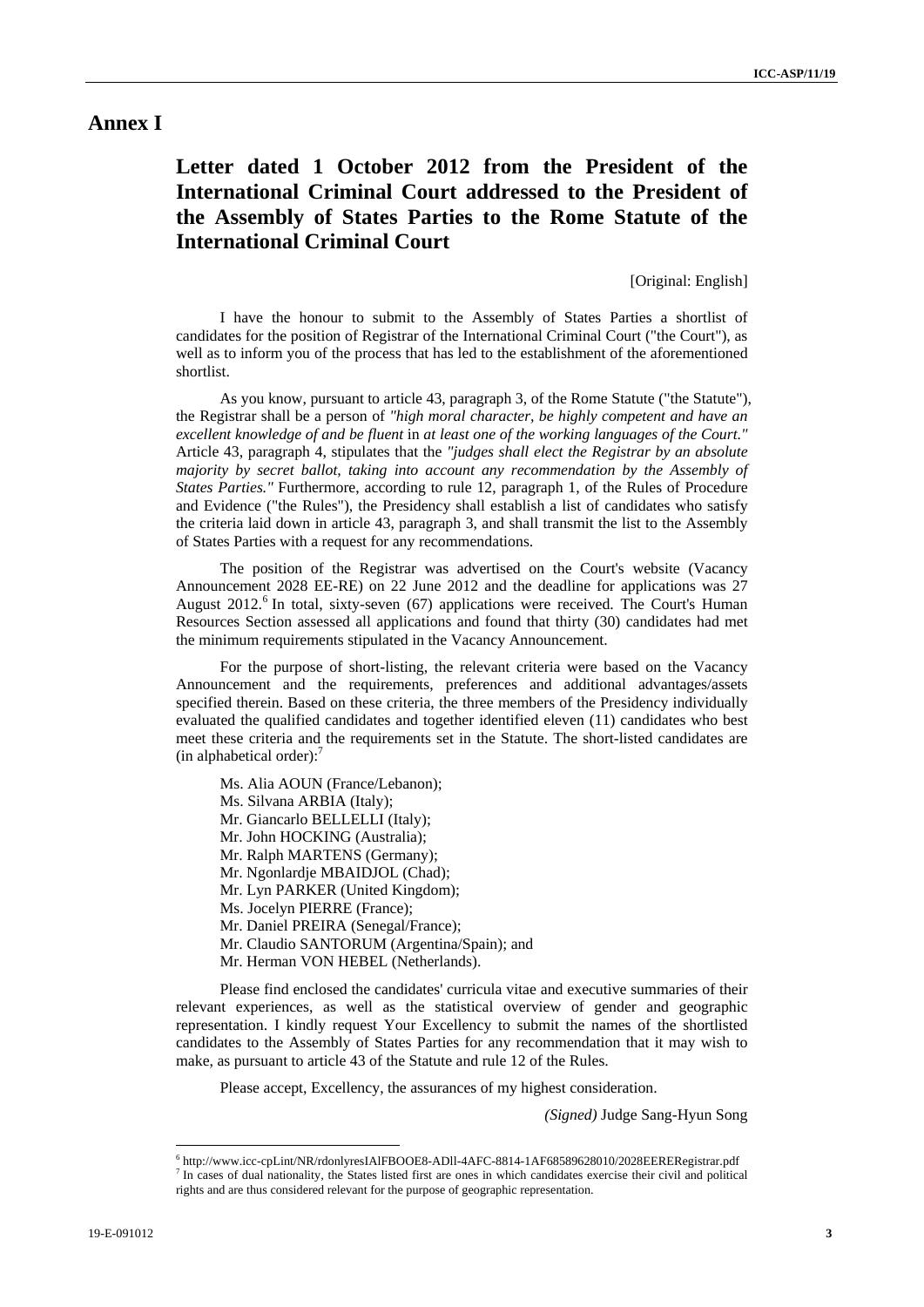# **Annex II**

# Alphabetical list of candidates

## Content

| Name and nationality |  |    |
|----------------------|--|----|
| 1.                   |  | 5  |
| 2.                   |  | 9  |
| 3.                   |  | 13 |
| 4.                   |  | 19 |
| 5.                   |  | 25 |
| 6.                   |  | 29 |
| 7.                   |  | 34 |
| 8.                   |  | 37 |
| 9.                   |  | 40 |
| 10.                  |  | 45 |
| 11.                  |  | 49 |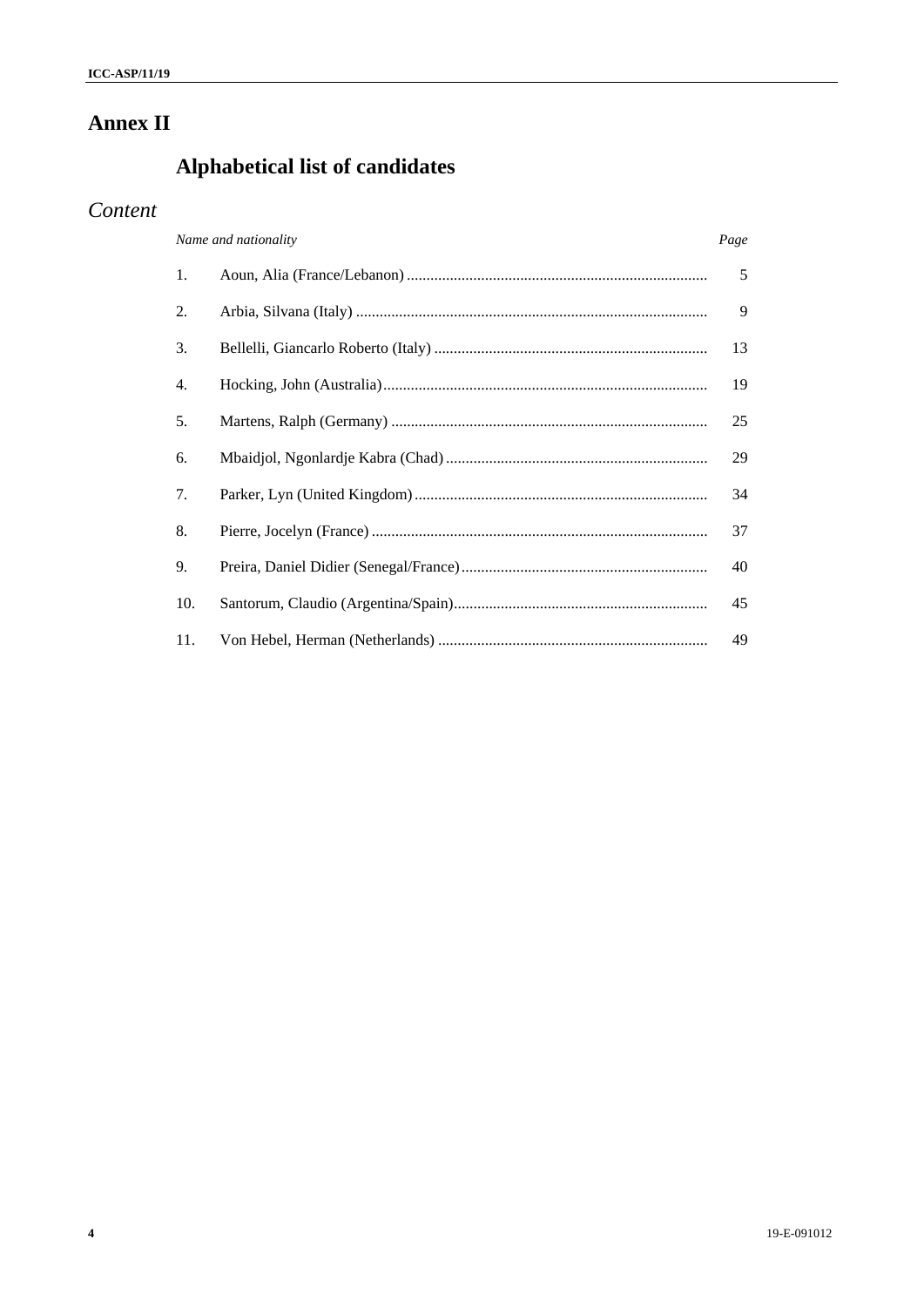### **Annex III**

### **Alphabetical list of candidates, with statements of qualifications**

### **1. Aoun, Alia (France/Lebanon)**

(Original: English)

### **Executive summary of relevant experience**

#### Lawyer

At the outset of my law studies in Lebanon, during the war, there was the need for rules to stem the chaos, limit the abuse and restore a certain balance in people's existences.

Since then, my professional activity has been dedicated to the implementation of the rule of law.

### **M.B.A.**

Holder of a Master of Business Administration, I spent two years in banking and finance, learning the bases of budget planning, budget control and strategic management.

#### **Attorney-at-law**

Once admitted to the Paris Bar, I started to practice intensively as a criminal defence lawyer and legal representative of victims, alternately.

I held the responsibility for the administration of the legal aid program for more than two years, managing the teams of public defenders, training lawyers and liaising with the judiciary, detention authorities and police services. I drafted the Chart of the public defenders that was adopted by the Bar.

In parallel, I was responsible for the teaching of criminal law and criminal procedure at the Bar school.

As legal counsel of major organizations committed to the defence of human rights, I have struggled for the rights of minorities and leaded a number of non-discrimination cases.

Throughout this period, I lectured and published articles and books on criminal law and procedure and civil rights.

#### **Commitment to the cause of international criminal justice**

In 2006, I founded the think tank called « Avocats et Juristes pour le Liban » whose objectives are to promote the rule of law in Lebanon, the abolition of death penalty and the adoption of the Rome's Statute by the Lebanese state. As President of the association, I organized and chaired conferences that brought together academics, practitioners and stakeholders from diverse political background on topics of concern for the civil society. Most of the debates were published (www.ajliban.org).

In 2006, I was admitted to the list of counsels of the ICC. Since then, I regularly participated in the seminars organized by the Registry. I followed, on a voluntary basis, the seminar held on international criminal justice at the College de France.

#### **Work experience with an international court**

As Deputy Head of the Defence Office of the Special tribunal for Lebanon (STL), my objective was to set up the bases for a fair trial and hence contribute to strengthen the legitimacy of the institution. I contributed to implement the strategy of the international tribunal mainly by advising the Head of the Office, participating in the meetings of the Senior Management, contributing to the Annual Report of the President and launching outreach activities.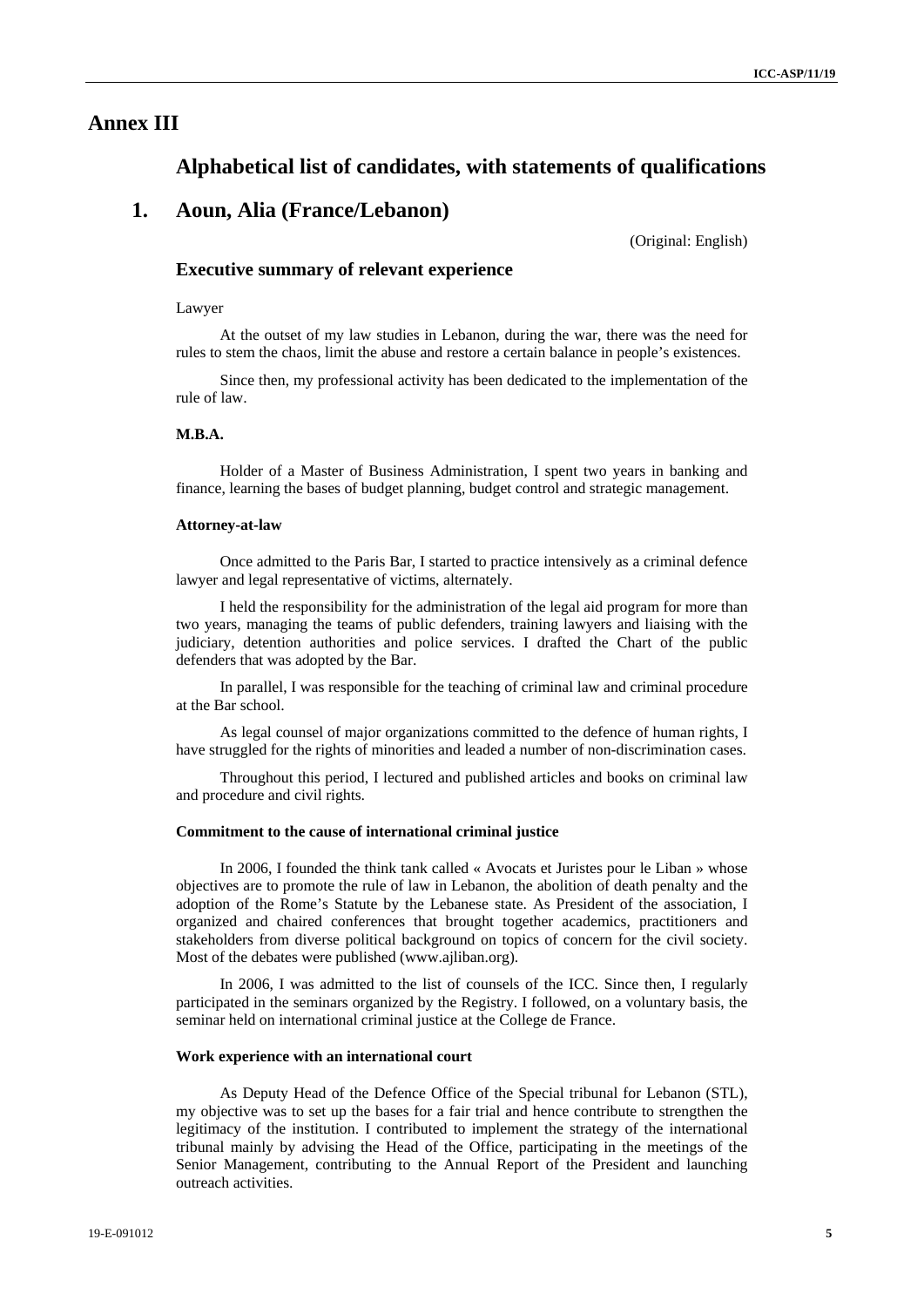Alongside the Head of the Office, I liaised with diplomats and senior officials. I proposed and monitored a cycle of seminars in partnership with the Lebanese Bar associations, in joint venture with the Victims Participation Section of the STL.

I sat in the Rule committee, proposed and discussed amendments to the Rules of procedure and evidence.

I represented the Defence Office in inter-organs meetings, at the plenary of Judges and presented our observations during court hearings.

As a supervisor of the Legal Advisory Section, I defined priorities for research, recruited staff and consultants and organized legal trainings for counsels. I notably monitored the drafting of the Code of conduct for counsels, the internal regulation of the Office as well as policies regulating our working relations with lawyers. The need to conciliate between the common law and the civil law was a major challenge.

I reviewed the financial planning, the implementation of the electronic legal tool and the reports sent to the

#### **Management Committee and the Office of Legal Affairs of the UN**

The sensitive position that I occupied within the STL required diplomacy, cautiousness and devotion. I believe that the proposed position requires such qualities. I would be honored to devote my energy to contribute to the strengthening and development of an institution that bears the burden of achieving a noble cause. Rigor and technical expertise acquired during my career, combined with my desire for objectivity will serve, I hope, the neutrality of the Registry.

### **Statement of qualifications**

Attorney, Paris Bar

### **Personal information**

45 years old

Lebanese and French national

#### **Work experience**

Sept. 2010 - May 2012 : Special Tribunal For Lebanon (www.stl-tsl.org), The Hague

Deputy Head of the Defence Office

- Advice to the Head of the Defence Office on strategic matters
- Liaising with international and governmental organizations
- Diplomatic briefings, lecturing to judges, lawyers and law scholars
- Liaising with the organs of the tribunal and representing the Defence Office in inter-organ meetings
- Appearing in court on issues related to the fairness of the proceedings
- Proposals of amendments to the Rules of procedure and evidence and representation of the Defence Office within the Rules Committe of the Tribunal
- Orienting and supervising the work of the Legal Advisory Section
- Negotiating and adopting policies, guidelines and procedures for counsels
- Providing and organizing legal training for counsels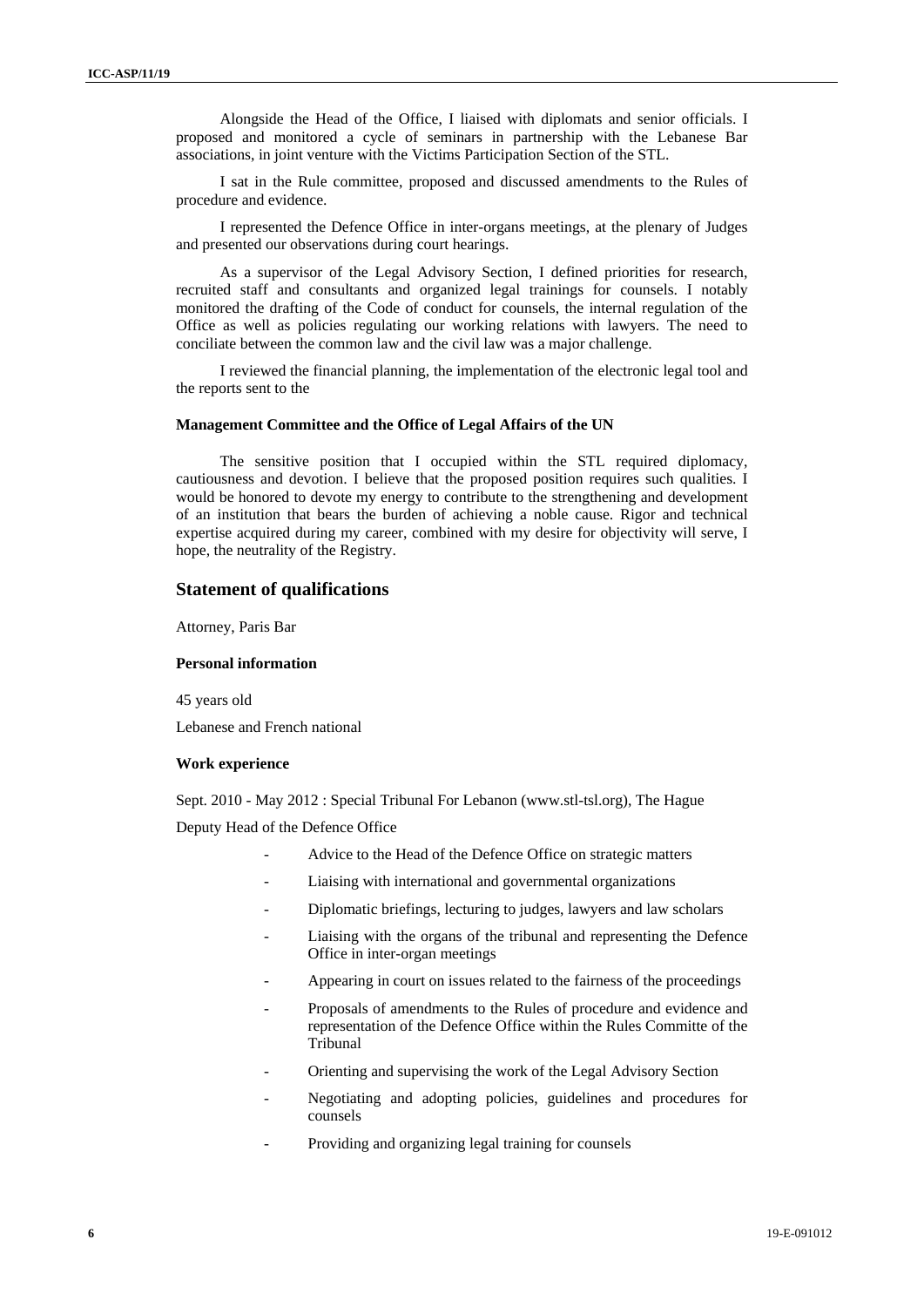- Coordinating the budgeting process and financial management of the **Office**
- Acting on behalf of the Head of the Defence Office upon request or in his absence
- Recruitment and supervision of staff and consultants

Oct. 2006 - ongoing: Lawyers Association For Lebanon (www.ajliban.org), Paris

### President, Founding Member

- Implementing the goals of the association : promotion of the Rule of law in Lebanon, defence of the civil liberties and abolition of death penalty
- Organizing and chairing seminars that bring together politicians, academics and lawyers on controversial issues :
	- *"Lebanon and the international legal order"* in 2007, *"The electoral reform"* in 2008, *"The Lebanese state, between crisis and reconstruction"* in 2009,
	- *"The role of Lebanon as a non-permanent member of the Security Council of the UN"* in 2010
- Fundraising
- Publishing the works of the association

July 2000 - Sept. 2010: Alia Aoun Law Office, Paris

- Attorney at law, Founder
	- General practice with specialization in criminal procedure and immigration law
	- Defence of human rights activists and associations such as Act Up, La Ligue des Droits de l'Homme and the Committe against Modern Slavery
	- Launching of the first trials in France after the adoption of the antidiscrimination law : 10.16.2008, Trial Chamber, Paris, *Halde vs. Hanotelle*,
	- Racial discrimination ; 01.25.2007, Court of Appeals, Douai, *Act-Up vs. Vanneste*, homophobic insult
	- Responsibility for the teaching of criminal law and criminal procedure at the Paris Bar School from 2002 to 2004
	- Management of the Paris Bar teams of Public Defenders between 2002 and 2004

April 1996 - June 2000: Michel Audouin Verin & Hadjidjanian Marcus Seine-Saint-Denis Junior lawyer

- Intensive practice as a trial counsel for the accused, victims and immigrants
- Nov. 1991 Aug. 1993: Compagnie Bancaire Et Financière Du Batiment Et Des Travaux Publics, Paris

Business Banking Client Manager

#### **Publications**

- *"Droit et politique au Liban",* Les Cahiers de l'Orient, n°38, Paris, April 2009 : direction and coordination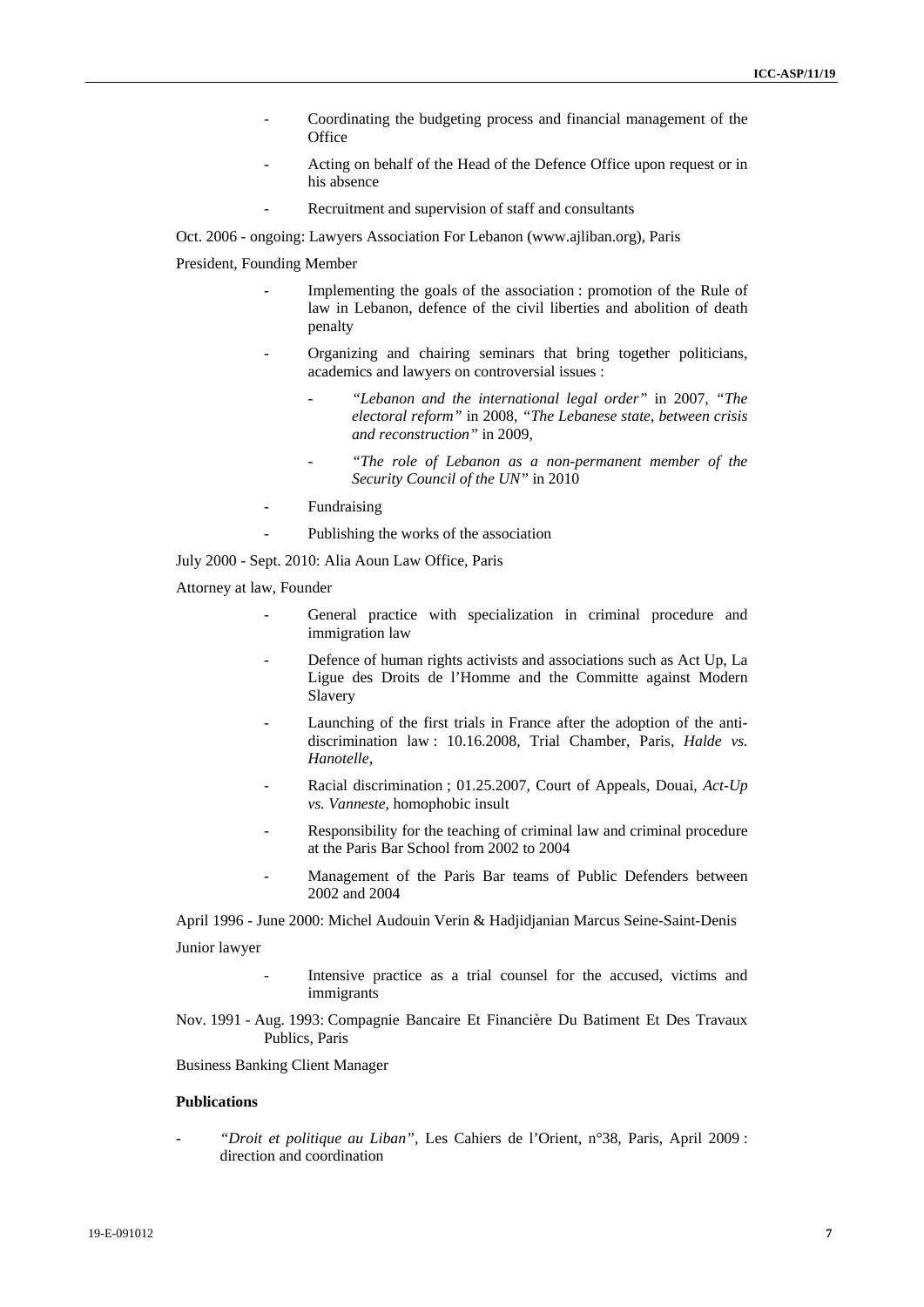- "*Quelle loi, quel juge, quel crime ?",* in Les Cahiers de l'Orient, n°38, Paris, April 2009
- *"Histoire du droit et de la justice en France",* collective work, Prat, Paris 2007 : author of chapters on criminal law and criminal procedure
- "À quoi reconnaît-on son juge?", in Lettre du Syndicat des Avocats de France, Paris, April 2004
- "*L'affaire des fichiers de police",* in Lettre du Syndicat des Avocats de France, Paris, Juin 2003
- "Le Pacs", collection Delmas, éditions Dalloz, March 2000 : first book published in France after the adoption of the law authorizing the civil partnership
- "Vos droits et la loi", collective work, Reader's Digest, March 2000
- "Vos droits en toute occasion", collective work, Reader's Digest, February 1997

#### **Seminars**

- Judge, ICC Trial Competition, 5th edition The Hague 2012
- Lecturer, "The trial in absentia before the Special Tribunal for Lebanon", "The *protection of the rights of the defence», "The definition of terrorism"* Paris, The Hague  $2010$   $2012$
- Participant, International Criminal Court Seminars for counsels The Hague 2008 2011
- Lecturer, "L'Etat libanais, entre crise de régime et refondation» Paris 2009
- Lecturer, *"Etat de droit et confessionnalisme politique"* Lille 2009
- Lecturer, *"Le projet de réforme électorale"* Paris 2008
- Lecturer, "Les discriminations sexuelles en matière judiciaire. Le droit des *étrangers"* Paris 2004
- Lecturer, *"L'organisation d'une défense collective"* Bordeaux 2002

### **Education**

Paris Bar School

Certificate of specialization in criminal law Paris 2004

Admission to Bar Practice Capa Paris 1995

Université Paris Ii Panthéon Assas

DESUP Diplôme de troisième cycle Droit et Pratique du Barreau Paris 1996

Université Paris I Panthéon Sorbonne

Master "Carrières Judiciaires" Paris 1994

Em Lyon Business School

Master of Business Administration Lyon 1990

Saint Joseph University

Master of Laws, Private Law Beyrouth 1988

Master of Laws, Public Law Beyrouth 1988

#### **Language skills**

Arabic and French: Native languages English: Fluent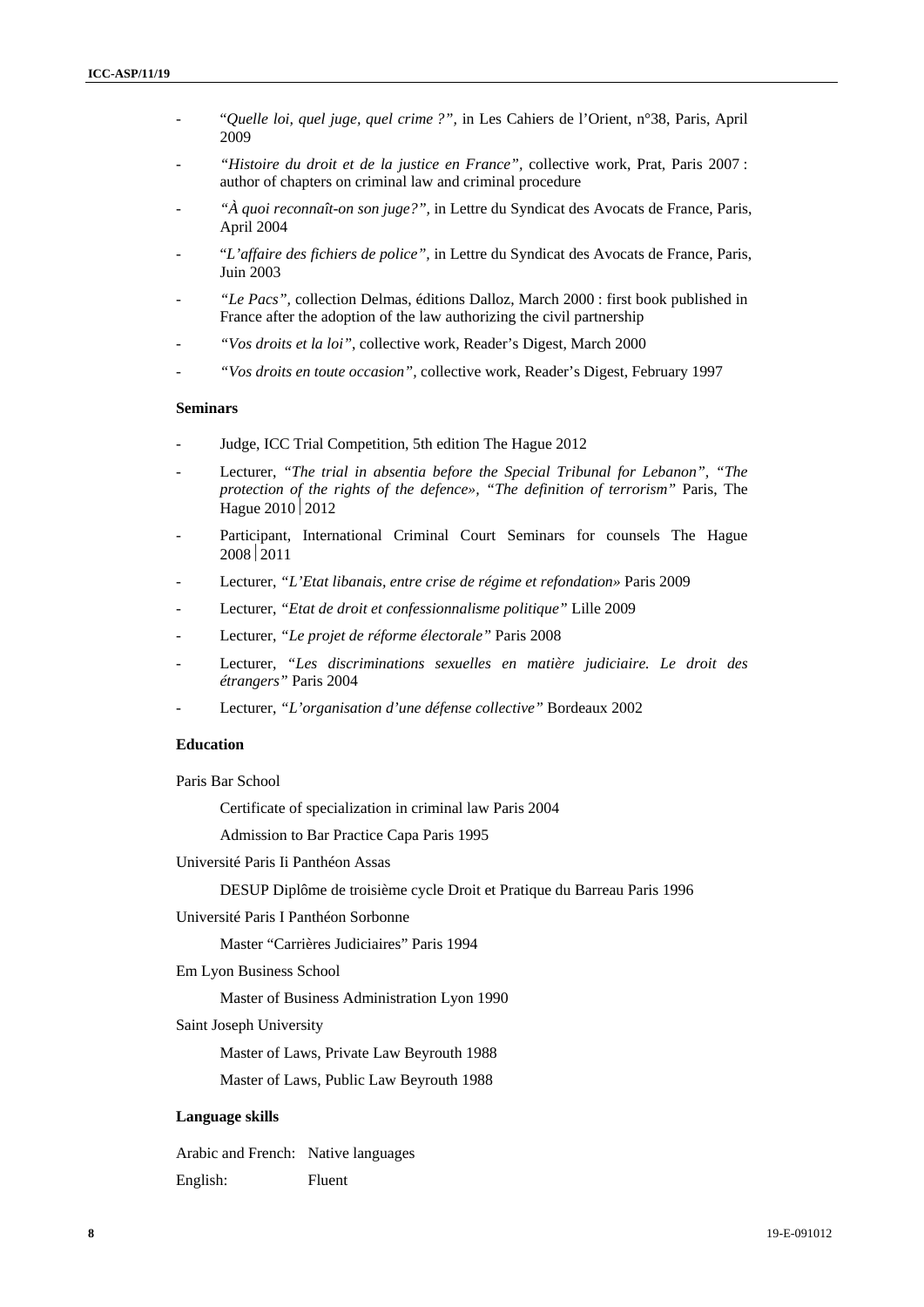## **2. Arbia, Silvana (Italy)**

(Original: English)

### **Executive summary of relevant experience**

I have extensive senior leadership experience and a demonstrated ability to deliver strategic results in diverse areas, including human, financial and physical resource management, security, and field operations. I have over 30 years of well documented progressively responsible managerial experience in judicial institutions at both the national and international level. Throughout my long professional career I have continuously demonstrated an interest in and an aptitude for improving the functioning of judicial institutions. As a judge in Italy, I assisted in the administration of the Court. I initiated the modernisation of the judiciary in Rome, implementing a pilot project to digitize the courts. This greatly increased the efficiency of the court and was replicated across the country. My experience in labour law also serves as relevant experience for effective management of staff.

On the international level, I gained extensive experience at the ICTR in managing judicial proceedings. I was responsible for the management and professional development of almost 200 staff and for the efficient and effective running of the office of the Prosecutor. I have demonstrated strategic leadership, having prepared the strategic and general work plan for the prosecution at the ICTR and for the ICC as Registrar.

As Registrar, I have been responsible for the non-judicial aspects of the administration and servicing of the ICC since 2008. I have managed the performance and development of approximately 900 staff based in The Hague and in the field, recognising that the Court's human resources are its most valuable asset. I have adopted numerous Administrative Issuances in relation to staffing and performance; overseen developments in ICT; ensured the smooth and efficient operation of court proceedings; provided services to victims and witnesses, and promoted the understanding of the Court's mandate. Under my administration, the Court has grown from having held 121 hours of hearings in 2008, to approximately 1,000 hours in 2011; from receiving 675 applications from victims in 2008, to around 6,000 in 2011; and reached the first conviction in its history.

I have a proven track record of efficient management of public funds. In the ICTR, as a certifying officer with delegation of authority for accounts, I achieved a substantive reduction in expenditures. I also assisted the ICTR Registry with a review of all staff functions and negotiated with the UN regarding funding. For the past five years, I have managed the ICC's annual budget of approximately  $\bigoplus$  00 million. I have extensive insight into the Court's financial rules, regulations, budgeting process, negotiations and implementation. I have demonstrated strategic awareness and the ability to meet operational requirements within very strict financial limitations. This has required prudent judgement, initiative and resourcefulness, as well as the ability to effectively lead a team to reach established goals.

Furthermore, I have made it a priority in my tenure as Registrar to provide full support to the judiciary. I have developed a practical and effective working relationship with the President and Presidency that has facilitated the efficient administration of the Court. I also have proven my ability to form effective relationships with States Parties to the Rome Statute and other relevant stakeholders. Finally, I have an excellent working knowledge of international diplomacy and negotiation through my work as the Italian delegate to the ICC Rome Conference, a member of the ICTR delegation to negotiate an agreement between the UN and Italy to enforce the ICTR judgments, and in my current role as Registrar.

Having worked as a lawyer, judge, prosecutor and now Registrar, I have a breadth of experience that grants me unique insight into the operations of all the parts of a judicial institution. The privilege of serving as ICC Registrar since 2008 has given me unrivaled relevant experience for the position of Registrar in 2013.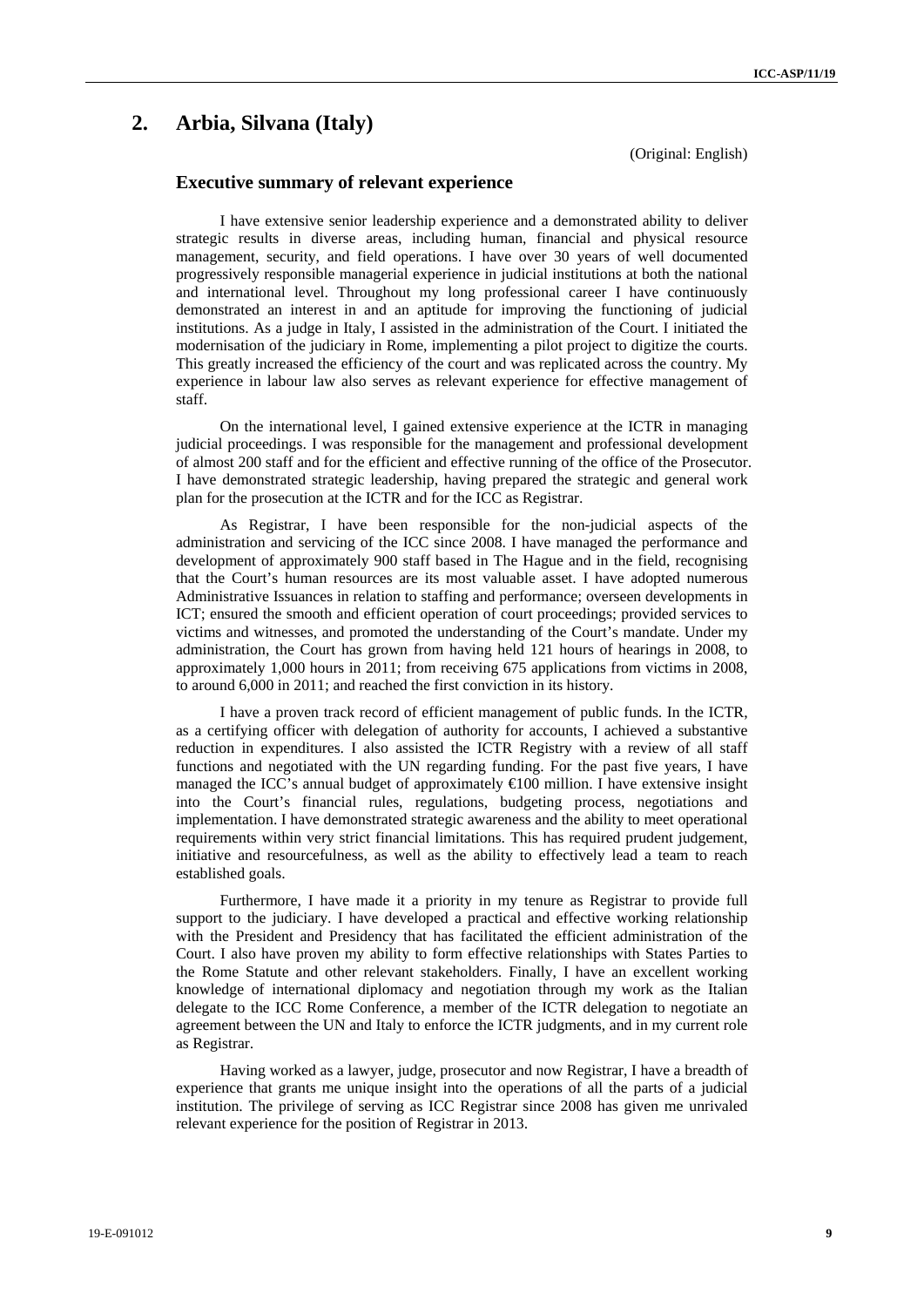### **Statement of qualifications**

### **Education**

Laurea in giurisprudenza. Padova University, Italy, February 1976.

Special post lauream courses:

- Canadian Human Rights Foundation, Montreal, 1995.
- The Hague Academy of International law, 1991, 1992, 1993.
- Academy of European Law, Florence, 1990.
- International Institute of Human Rights René Cassin, 1989.
- Practice on computerized processing of judicial procedures since 1981.
- Advocacy training, Arusha, December 2001, February 2003.
- Result-based Budget Training, United Nations International Criminal Tribunal for Rwanda (ICTR), Arusha, April 2003.
- Humanitarian law, Arusha, February 2004.
- Media communication.

#### **Professional skills and expertise**

- Legal and Judicial practice as counsel, public prosecutor and judge
- Penal law and Procedural law
- International law and international criminal law
- Human Rights
- Juridical database.
- Management

#### **Main relevant work experiences**

- 1976-1978: Lawyer in a law firm in Venice, admitted to the Bar.
- June 1979: Accession to the profession of judge and prosecutor (*magistrato ordinario*).
- 1980-1982: Judge on criminal cases, Venice.
- 1983-1988: Judge on criminal and labor cases, Venice.
- 1988-1993: Judge in Rome on labour cases.
- 1993-1999: Judge of Appeal's Chamber I, Milan, on criminal cases (organized crimes at internal and international level, including money- laundering and international traffic in drugs; corruption and violation; child abuses).
- 30 June 1999: Promoted to the rank of judge of Supreme Court of Cassation.
- Since 24 October 1999: Appointed as Senior trial attorney, in the Office of the Prosecutor of the United Nations International Criminal Tribunal for Rwanda (UNICTR).
- October 1999 May 2003: Leader of a trial team dealing with international crimes, as genocide, crimes against humanity and war crimes, ensuring 12 indictments finalized and confirmed; 22 pre-trial cases; 2 trials.
- 15 December 2001 20 December 2002: Appointed as Acting Chief of Prosecutions, supervising around 92 staff including 8 trial teams.
- 30 June 2007: Promoted to the rank of judge qualified to be assigned of the most senior positions of the Court of Cassation.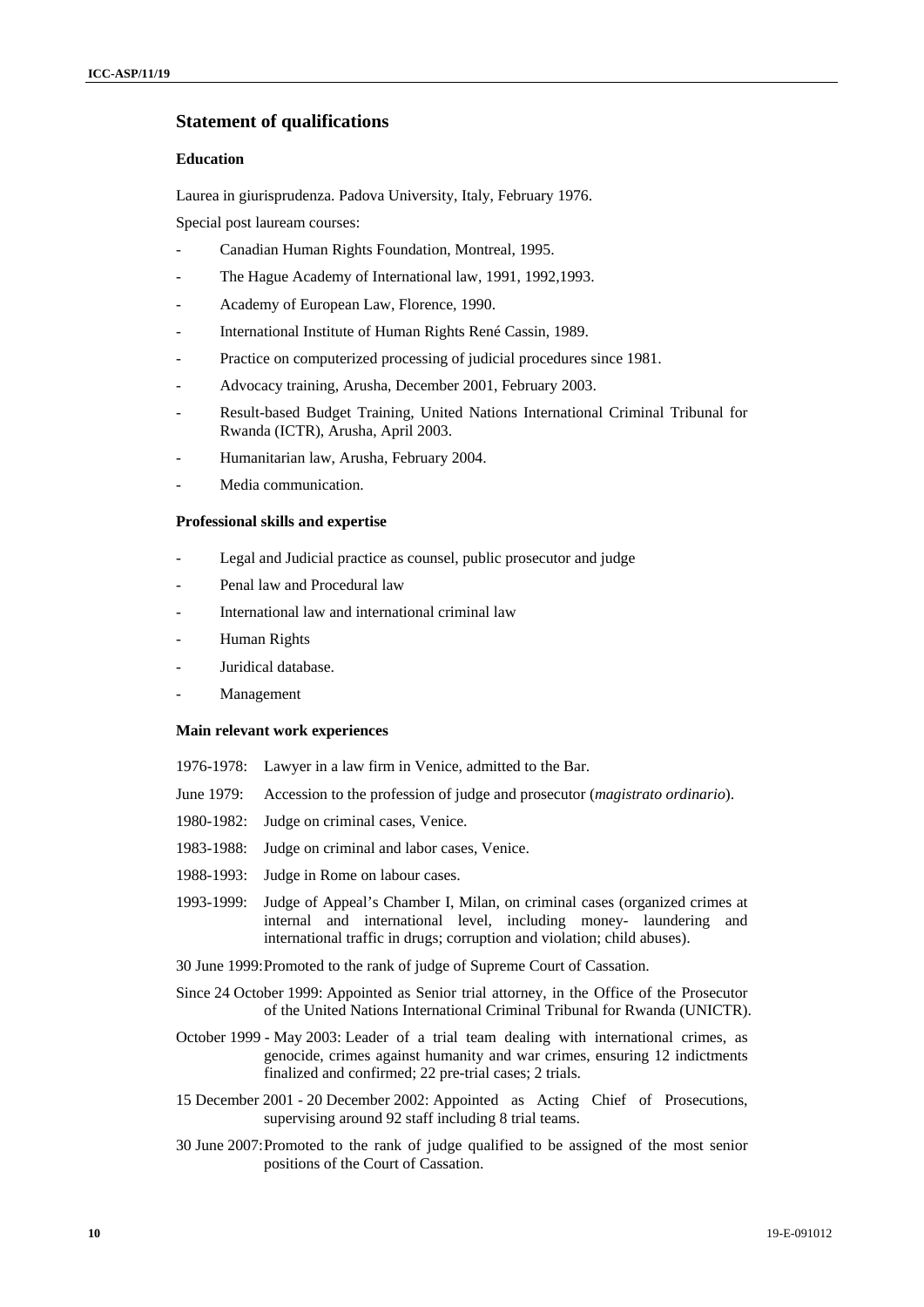- July 2007: Promoted to the position of Chief of prosecutions involving the direction and the management of 12 trial teams, the Evidence Unit and the Investigations Section. This position filled until April 2008.
- 28 February 2008: Elected Registrar by the Judges of the International Criminal Court. Since 17 April 2008 to present filling such position.

#### **Other relevant work experiences**

- Lecturer on human rights, LUISS University, Rome, 1989-1993.
- Teacher of human rights at police officers' School, Rome, 1990-1992
- Teacher of electronic database "Italgiure Find", CED, Court of Cassation, 1987-1989
- Member of the editorial staff of the magazine "I diritti dell'uomo, cronache e battaglie", Rome, from 1989.
- Consultant for NGO CRIC on protection of human rights in illegal immigrations.
- Responsible and co-coordinator of project "Persone senza status" received by the European Commission in the European Year against Racism, 1997.
- Appointed as representative of the Italian Ministry of Justice at the International Seminar on "Violence against minors" reporting on "European joint action and Italian law to fight trafficking in human beings and sexual exploitation of children", Madrid 3-6 November 1997.
- Appointed as representative of Italian Ministry of Justice at the Grotius programme International Seminar on " Crime victims", Rome 27-29 May 1999.
- Appointed as representative of Italian Ministry of Justice at the International seminar on " crime victims in the European Union", Umea, Sweden, 1999.
- Appointed as Expert in Expertise mobilization in Bulgaria on "Money laundering", by European Commission, Technical Assistance Information Exchange Office-Reference N102, March 1998 (Contract n.012/98).
- Appointed as Italian delegate to the Diplomatic Conference for the establishment of an International Criminal Court, Rome, June-July 1998.
- Member of ICTR delegation to Negotiation concerning the Agreement between UN and Italy to enforce the ICTR judgment and to the signature of such Agreement (17 March 2004).
- Guest speaker at a Master on International and transnational crime, Teramo, February 2003.
- Guest speaker at the national and international seminars.

### **Most relevant publications:**

- "L'elemento oggettivo del sequestro di persona. Linee evolutive della giurisprudenza italiana", XXVII International Course for magistrates, Centro studi Luigi Severini, Perugia, Italy, September 1980.
- "Il diritto alla rettifica alla luce delle recenti riforme", XXVIII International Course for magistrates, Centro studi Luigi SeverinPerugia, Italy, September 1981.
- "Aspetti privatistici del diritto alla salute", C.I.D.I.S. Conference , Jesolo, Italy, 1981.
- "Istituzione del giudice di pace nell'ordinamento giuridico italiano", XXIX International Course for magistrates, Centro studi Luigi SeverinPerugia, Italy, September 1982.
- "Il principio di specialitá nell'estradizione", XXX International Course for magistrates, Centro studi Luigi Severini, Perugia, Italy, September 1983.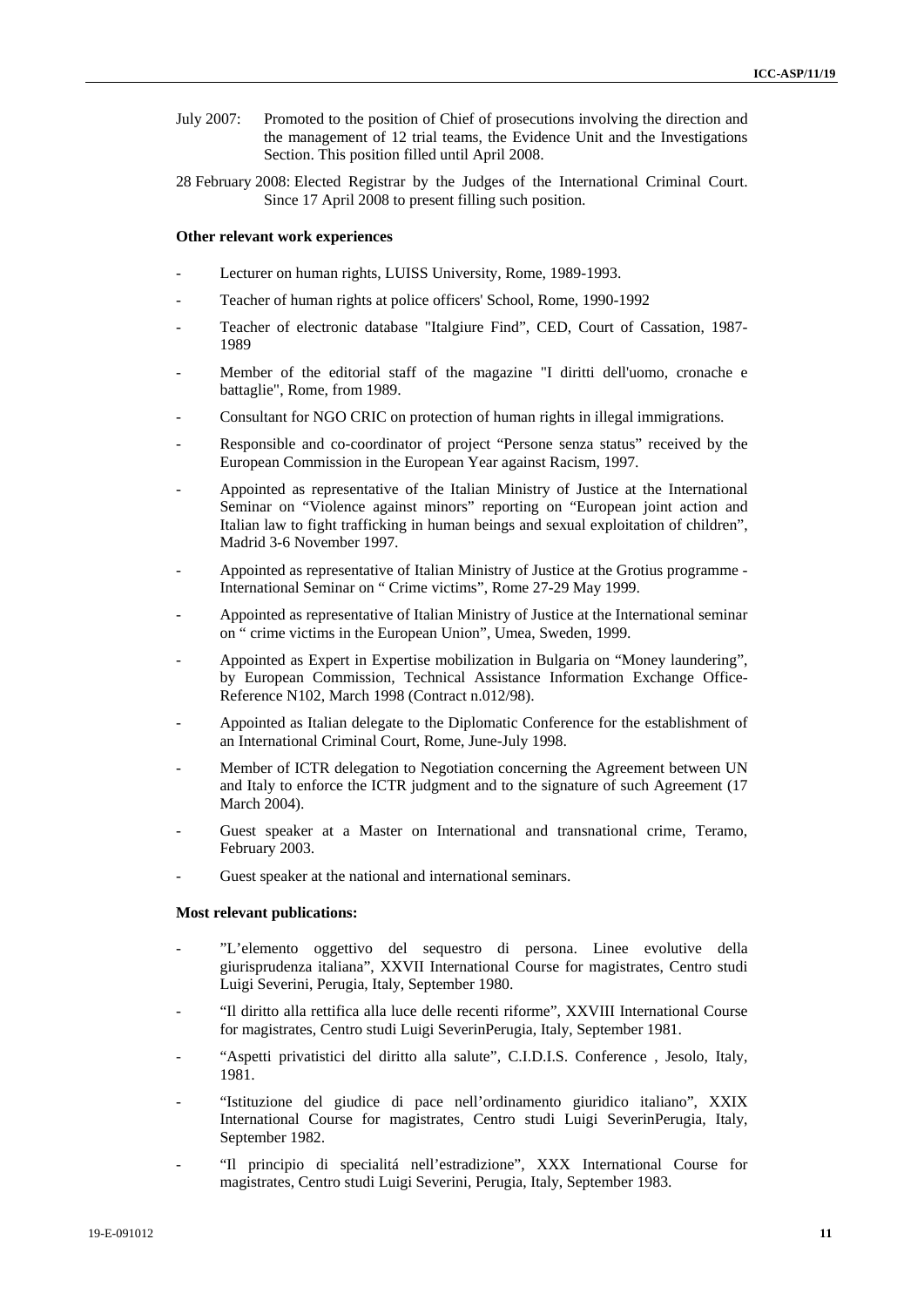- "Banche dati e segreto professionale", INFOLEX, Venezia, Italy, 1987.
- Essay on "I provvedimenti di polizia", Nuovissimo Digesto, Utet 1986.
- Article on "Diritto internazionale del sistema Oil e diritto comunitario in materia sociale", Il Foro italiano , 1993, pp 316-324.
- Article on "Lavoro carcerario, specialitá del trattamento e diritti del
- detenuto", Il diritto del lavoro , 1989, pp241-246.
- Article on : "Licenziamento per giusta causa e pregiudiziale penale",
- Il diritto del lavoro, 1988, pp. 481-486.
- Essay on "La Giurisprudenza italiana e la Convenzione Europea dei diritti dell'Uomo", Rivista internazionale dei Diritti dell'Uomo, Milano, N.1/1999 (European Convention on human rights and domestic Italian law).
- Essay on International Convention on children rights (Edizioni scientifiche italiane, 1994).
- Report on juridical issues about immigrate children "I minori extracomunitari: problemi giuridici", XV International meeting, Child Health Plan '98, Ancona, Italy, 1998-05-28/30, Editor: G.M.Caramia, pp. 83-95.
- Commentario breve ai Trattati della Comunità e dell'Unione europea, edited by Fausto Pocar, published by Cedam, Padova 2001 (commentary sub articles 39/42; 125/130; 136/140).

### **Languages**

| Mother tongue: | Italian |
|----------------|---------|
|                |         |

Other languages: Fluency in English Fluency in French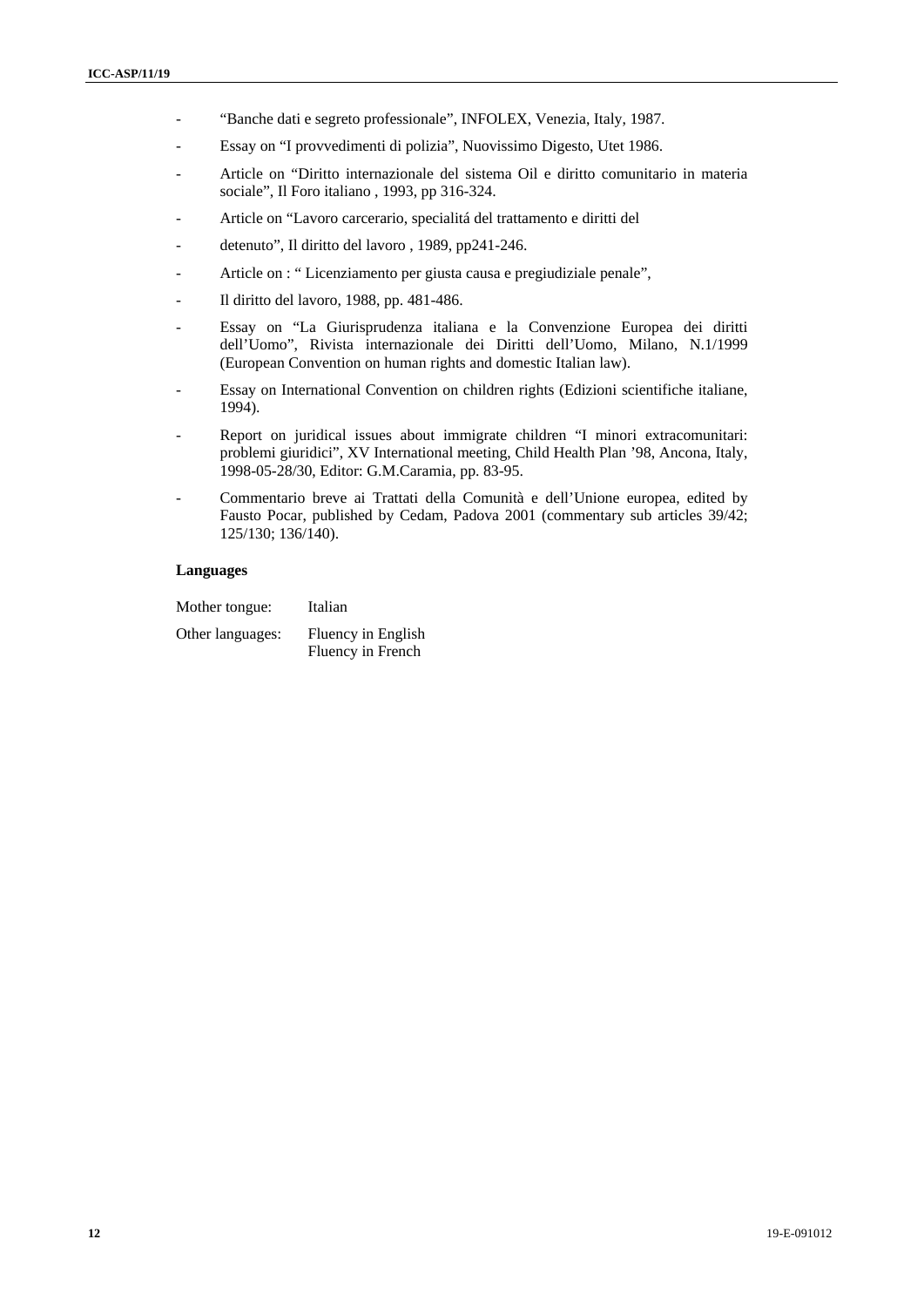## **3. Bellelli, Giancarlo Roberto (Italy)**

(Original: English)

### **Executive summary of relevant experience**

- 1982 Graduated in Law (criminal procedure), University of Naples
- 1983-1984 Higher School of Public Administration (public management and finances); other higher education in The Hague and in Italy (1985/2011).
- 1985-1988 Counsellor at the Treasury, providing advice to the Office of the Prime Minister on constitutional issues; auditing of the National Budget.
- 1988-1989 Judge and Prosecutor (trial period), at the Military Tribunal in Rome: investigations and prosecutions of military offences, attending hearing and drafting judicial decisions.
- 1989-1992 Deputy Prosecutor. In the most challenging conditions, a number of complex and high profile investigations and prosecutions on serious crimes (e.g., murder, transnational drugs and arms trafficking, kidnapping, rape, corruption, fraud) against Mafia-type organized criminal groups, including in Mega-trials. Mandated for all organizational and efficiency measures of the Office (administration, staff, procurement, directives), forensics, directives for Police forces, and financial preventive measures.
- 1992-2007Military Judge:
	- Pre-Trial and Trial Judge (1992-1998) in Verona. Management of the Office, review of investigations, confirmation of charges, judgments, also in war crimes cases. Attached to various Tribunals and to the Appeals Court,
	- Judge for sentence enforcement (1998-2002) in Rome. Supervision of the detention regime and application of the Penitentiary Law, including enforcement of life imprisonment sentences for war crimes committed in 1944,
	- President of the Military Tribunal in Turin (2002-2007). Management of the Tribunal. Adjudication of serious crimes, including war crimes committed in 1944
- 1997-2007 Legal expert at the Ministry of Foreign Affairs for international criminal law. Member of a number of National Commissions for the implementation of international criminal law instruments. All International Criminal Court issues, since the 1998 Rome Conference. Active member of and chaired the COJUR-ICC. Delegate at the UN/EU/Council of Europe for a number of international criminal law and human rights matters, including witness protection, Civilian Crisis Management, and terrorism. Bureau member of the Committee of Experts on Terrorism (CODEXTER) at the Council of Europe. Participation and presentations at a number of international and national Conferences on all main international criminal law subjects. Organizer and co-ordinator of the major "Conference on International Criminal Justice" (Turin, 14-18 May 2007), as well as of the Round Table on "International Criminal Justice: role, future and opportunities" (Turin, 20 December 2005). UN expert and UNICRI consultant (explosives, weapons of mass destruction, terrorism, and criminal justice).
- 2007-present Legal Adviser at the Embassy of Italy to The Netherlands:
	- Chairman of the Oversight Committee on the Permanent Premises of the ICC,
	- Chairman of the Budget Committee of the Permanent Court of Arbitration (previously of the Working Group on the Financial Regulations and Rules).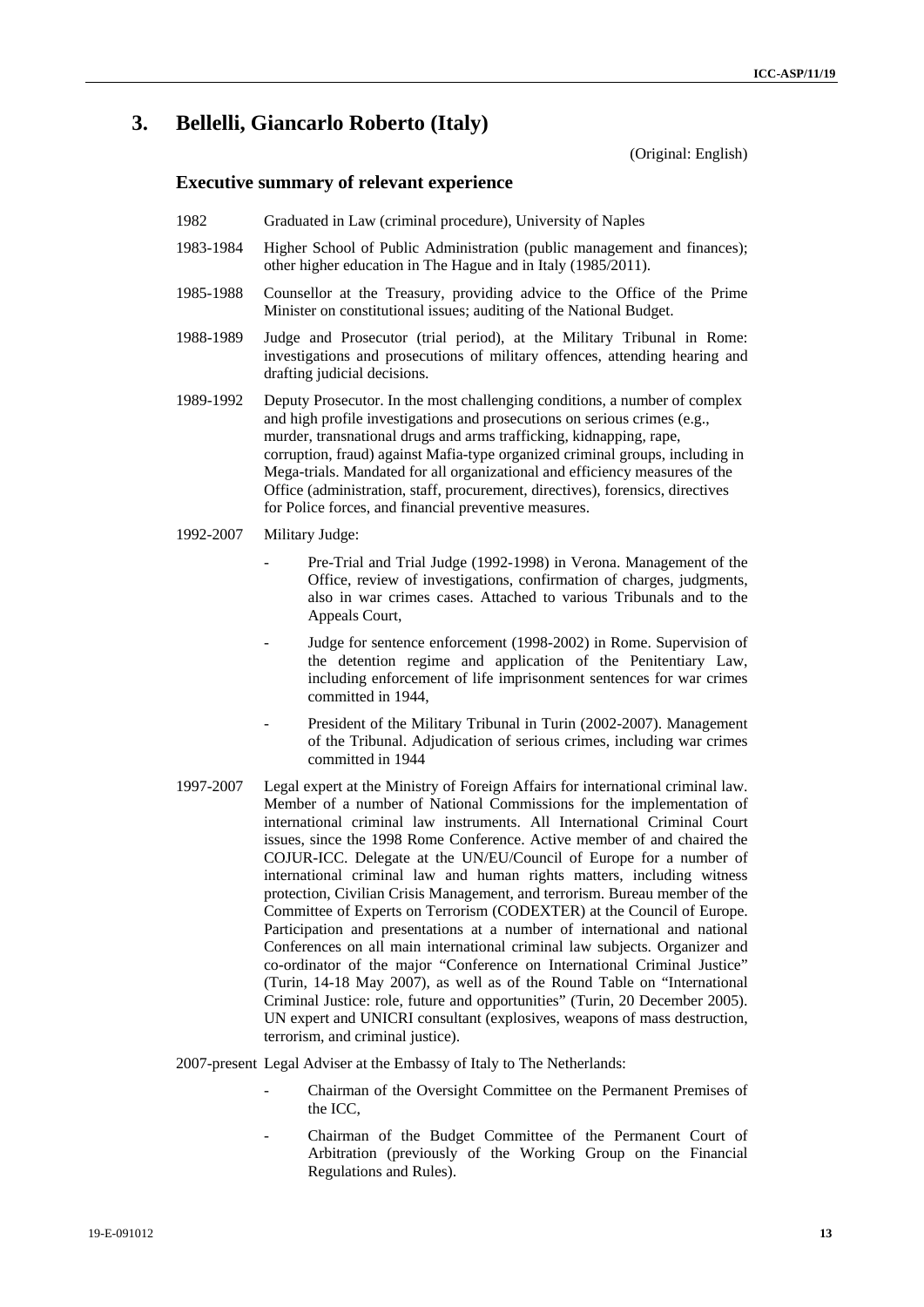Author of a number of publications in international criminal law (justice and terrorism).

Fluent in English and French.

### **Statement of qualifications**

### **Personal information**

Born in Rome on 19 September 1957

Married, two children

### **Education**

- Laurea in giurisprudenza. University of Naples (1982)
- Higher School of Public Administration (1983-1984, public management and finances, Rome)
- Hague Academy of International Law (1985)
- Trainings of the Higher Council for the Judiciary (1989-2011, including on judicial management and organization, international law and organized crime)

#### **Professional experience**

2007 to present: Legal Adviser, Italian Embassy, The Hague

2002-2007: President of the Military Tribunal, Turin

Head of the office: management and supervision of the administrative activities carried out by the Tribunal, including budget and finances, human resources, legal aid, and recovery of costs. Presiding judge: main trials included war crimes committed during in 1944, and serious crimes against the public administration.

1997-2007: Legal Expert in international criminal humanitarian law, Legal Department, Italian Ministry of Foreign Affairs.

> Advise, drafting of relevant texts, and participation into negotiations. Advice on administrative law, judicial and legislative implementation of instruments of international criminal law and justice. All International Criminal Court related activities and initiatives, including: delegate to all meetings; drafting Italian implementing legislation of the Rome Statute and of its APIC; all actions in the European Union (e.g., 2001 Common Position; 2003 Chair of COJUR-ICC; Action Plan; technical cooperation on accession of Japan; EU expert on implementation; EU-ICC Focal Point for Italy). Since 1999, also advise the Ministry of Foreign Affairs Political Direction on Arms Control, Terrorism and Corruption, for crime prevention purposes.

1998-2002: Judge, Military Tribunal for sentence enforcement, Rome

Supervision of the enforcement of sentences (detention regime and application of benefits and measures under the Penitentiary Law), including for life imprisonment sentences for war crimes committed in 1944.

1992-1998: Judge, Military Tribunal, Verona

Pre-Trial judge: management of the Office and adjudication of offences under the Military Penal Law; supervision of investigations on military crimes in the North – East of Italy, including on war crimes committed in 1944; confirmation of charges, sentences and acquittals. Also attached to other judicial offices as Trial Judge (Verona, Torino, La Spezia and Bari; Appeals Court of Verona).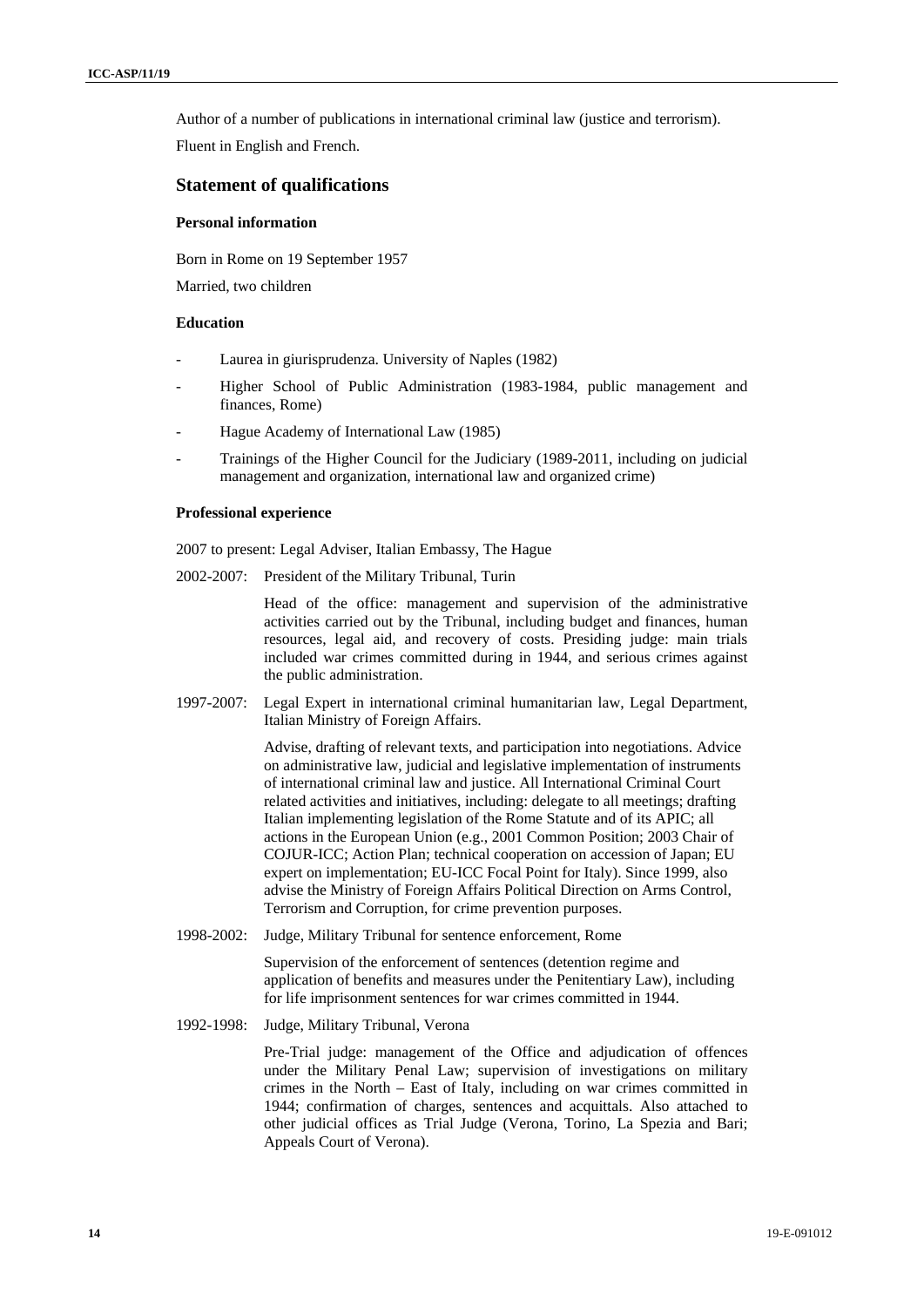1989-1992: Deputy Prosecutor, Palmi (Reggio Calabria)

In the most challenging conditions, investigations and prosecution of the most serious crimes affecting an area of high criminal density. In a number of complex and high-profile cases against organized crime (mainly Mafia organizations): criminal proceedings, financial preventive measures, protected witnesses (*pentiti*), and leading Police. Prosecution in Tribunal, Assize and Appeals Courts. Mandated for the non-judicial functions relevant to the organisation and the efficiency of the Office of the Prosecutor, including for measures on: management of human and other resources and tools of the Office; directives and other internal organizational guidelines; directives to the Police forces; adoption of special investigative techniques.

1988-1989: Prosecutor and Judge (trial period), Military Tribunal, Rome

Trial period, assisting the Military Prosecutor in investigations and prosecutions, as well as attending the hearings and drafting decisions and judgments for the President of the Tribunal.

1985-1988: Counsellor at the Treasury, Rome

At the State General Accounting Department (General Auditor's Office), control of regional laws against Italian Constitution, providing advice to the office of the Prime Minister; auditing of the National Budget.

#### **Other relevant professional experience**

- Chairman of the Oversight Committee established by the Assembly of States Parties of the ICC on the project for the permanent premises of the Court (2011 to present); Vice-Chairman in 2010
- Chairman of the Budget Committee of the Permanent Court of Arbitration (2012)
- Chairman of the Working Group for the establishment of the Financial Regulations and Rules of the Permanent Court of Arbitration (2011)
- Organizer and President of the Turin Conference on International Criminal Justice (Torino, 14-18 May 2007), on the practice and case-law in international criminal justice, in preparation of the Review Conference of the Rome Statute. Attended by all International-ized Tribunals, some 500 participants and 95 States (http://www.torinoconference.com. Also, ICC-ASP/6/INF-2 and Add.1)
- Organizer and coordinator of the Round Table on International Criminal Justice: role, future and opportunities (Turin, 20 October 2005)
- Delegate of Italy to international Conferences and intergovernmental Organizations on issues related to international criminal law and international humanitarian law, e.g.:
- International Criminal Court, including the 1998 Rome Diplomatic Conference; all the 10 sessions of the Preparatory Committee for the adoption of the implementing instruments of the Statute (1999-2002); a number of intersessionals, seminars and other events (1997-2006); all the Assembly of States Parties meetings (2002-2012); Hague Working Group of the Bureau of the Assembly of States Parties; Study Group on Governance.
- UN Convention on Transnational Organized Crime and Firearms Protocol thereto (Vienna, 1999-2001)
- UN Convention against Corruption. Negotiations at the *Ad hoc* Committee (Vienna, 2002-2003) and for the Merida signing Conference
- Council of Europe Convention on the Prevention of Terrorism (Strasbourg, 2005) and Protocol Amending the European Convention on the Suppression of Terrorism (Strasbourg, 2003)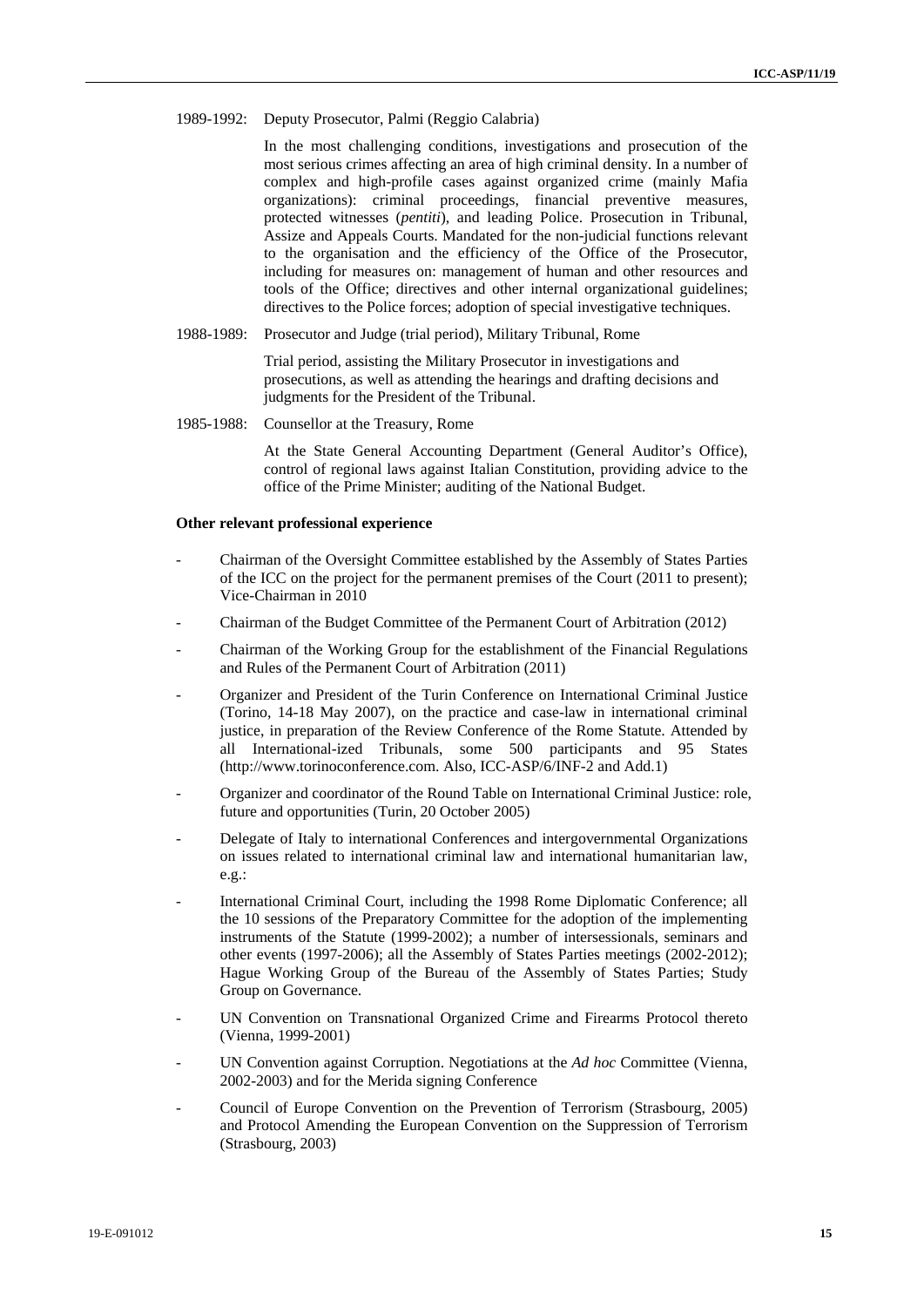- Council of Europe: PC-PW, protection of witnesses and collaborators of justice (2004-2005); PC-TI, special investigative techniques (2004-2005); CAHAR, legal aspects of territorial asylum, refugees and stateless persons (2005); DH-DEV, development of Human Rights (1998-2007); DH-PR, amelioration of the procedures for the protection of Human Rights (2000); CODEXTER, Experts on terrorism (2003-2008, Bureau member); DH-S-TER, terrorism (2000); GMT, multidisciplinary group on terrorism (2001-2002); PX-RX, racism and xenophoby (2002)
- European Union Council: COJUR, public international law experts; CIVCOM, Rule of Law in the Crisis Management
- National Commissions on IHL (Bruxelles 2000; Budapest, 2001; Geneva, 2002)
- Expert at UNODC on the illicit manufacturing of and trafficking in explosives by criminals and their use for criminal purposes, for of the possible elaboration of an international instrument thereon (2000)
- Consultant for UNICRI (United Nations Interregional Crime and Justice Research Institute), on "Strengthening International Cooperation to Combat Illicit Trafficking and Criminal Use of CBRN substances and Weapons" (2005). Scientific Adviser for all the International Criminal Justice Projects, including the publication of the "ICTY Manual on Developed Practices" (2008-2009) and the Legacy Projects of ICTY (Training and e-learning Portal, and Manual for the Defence - 2010-2011), as well as the Manual of ICTR practices (2010-2011) and other ICC related projects
- Member (1999-2006) of 11 National Commissions or Working Groups for the ratification and the implementation of instruments on international criminal law (ICC, Extradition and mutual legal assistance, IHL, Transnational Organized Crime, Cyber-Crime, Terrorism, Corruption)
- Advisor, in the Advisory Council of the Global Institute for the Prevention of Aggression

### **Presentations on international criminal law and the Rule of Law**

- Conference on the International Criminal Court (Manila, 25-26 September 2008)
- Conference on International Criminal Justice (Turin, 14-18 May 2007)
- Seminar, Italio-Egyptian on international terrorism (Rome IAI, 12 September 2006)
- Round Table on International Criminal Justice (Turin, 20 October 2005)
- Consultation, EU-Japan on the ICC (Tokyo, December 2004)
- Conference on the protection of cultural property in armed conflicts (Catania, October 2004)
- Conference on war crimes (Milan, May 2004)
- Seminar on criminal justice in civilian management of crisis (Madrid, May 2004)
- Conference on international cooperation against terrorism (Trento, May 2004)
- Conference on the European Union support to the ICC (Naples, September 2003)
- Conference on the Italian implementation on the ICC Statute (Rome Capitol, July 2003)
- Simposium on the Rule of Law in Afghanistan (Washington, February 2003)
- Conference on the ICC (Turin LINCS, November 2002)
- Conference on the ratification of the ICC Statute in Mediterranean Countries (Sevilla, February 2002)
- Conference on the ratification of the ICC Statute (Rome, May 2000)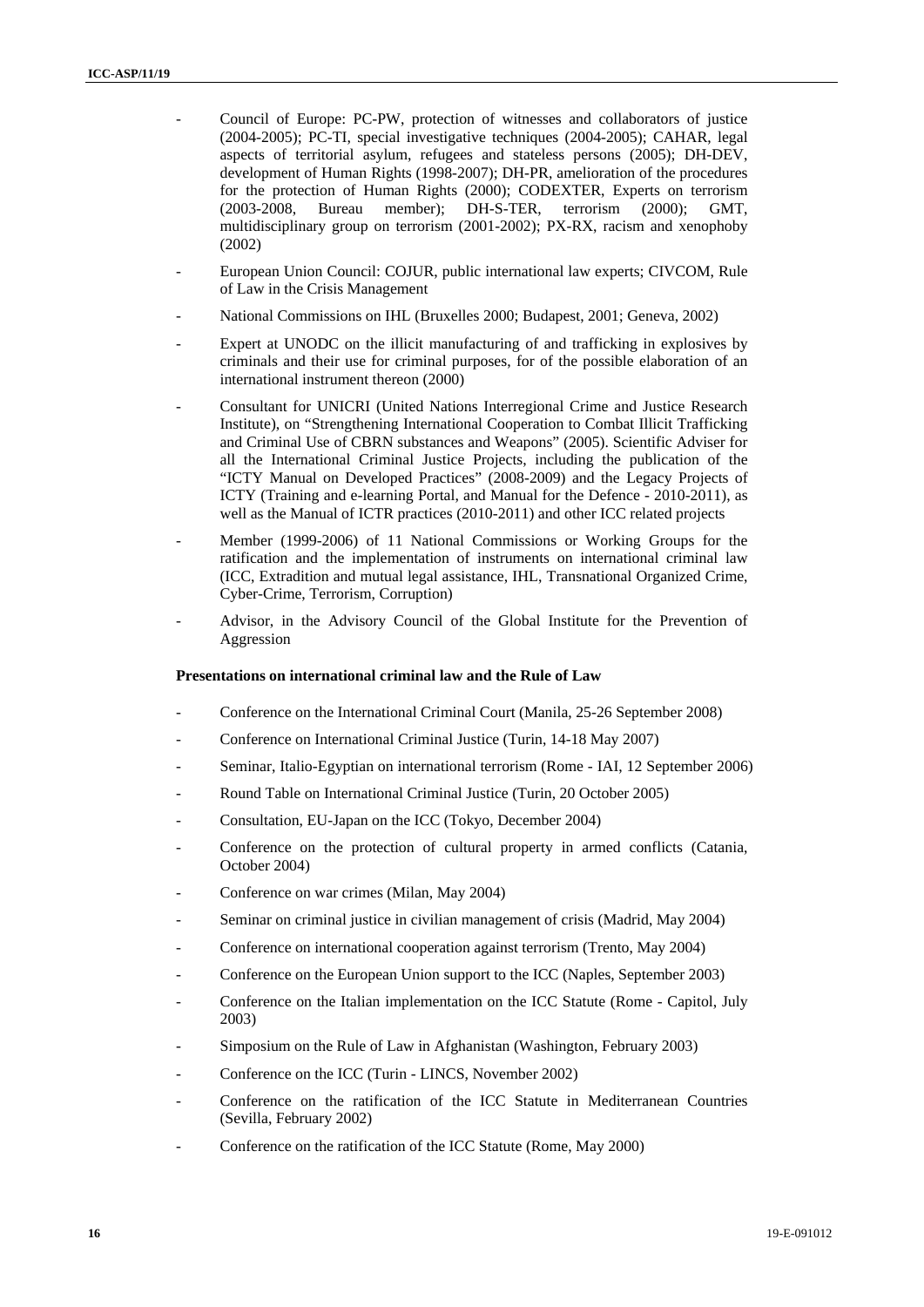- Training on international criminal law for judges and prosecutors (Rome Higher Council for the Judiciary, February 2000)
- Seminar on international humanitarian law (Rome IASD, January 2000)
- Seminar on international criminal justice (Turin SIOI, March 1997)

### **Languages**

Italian: Mother tongue

English: Fluent

French: Fluent

### **Publications**

*Books* 

- *International Criminal Justice: Law and Practice from the Rome Statute to its Review* (Farnham: Ashgate, 2010), pp. 702,
- *The Code of International Conventions and Italian legislation on Terrorism* Italian ("Codice delle Convenzioni internazionale e della legislazione italiana sul terrorismo") - (Roma: Istituto Poligrafico dello Stato and Editoriale Scientifica, 2003), pp. 1185,
- *Conference on International Criminal Justice*, proceedings and acts English, French, Italian, pp. 358 (Torino: AGAT, 2008),
- *The Administration of the International Criminal Court* Italian ("L'amministrazione della Corte Penale Internazionale"), series *Questioni contemporanee n. 22* – (Napoli: Editoriale Scientifica, 2006), pp. 94,

### *Articles*

- "Overview of the International Criminal Court", in *International Conference on the International Criminal Court* (Manila, 2008), pp. 9-23,
- "Offences against the administration of International Justice" in *The International Criminal Court* – Italian ("I reati contro l'amministrazione della giustizia internazionale", in *La Corte penale internazionale*) – (Milano: Giuffrè, 2006), pp. 1261-1324,
- "The Rome Statute and the Italian Constitution", in *The International Criminal Court* – Italian ("Lo Statuto di Roma e la Costituzione italiana", in *La Corte penale internazionale*) – (Milano: Giuffrè, 2006), pp. 1597-1647,
- "A Council of Europe perspective on the fight against terrorism", in *International Cooperation in Counter-terrorism: The United Nations and Regional Organizations in the Fight Against Terrorism*, ed. by G. Nesi, (Farnham: Ashgate, 2006), pp. 141- 148,
- "Italian implementation of the Rome Statute and related constitutional issues" in *States' responses to the International Criminal Court* by Roy S. Lee (Ardsley: Transnational Publishers, 2005), pp. 215-245,
- "Adaptation of the Italian legal order to the ICC Statute", in *Diritto Penale e Processo*, n. 10/2003 – Italian ("Come adattare l'ordinamento giuridico italiano allo Statuto della Corte penale internazionale: lo stato dei lavori"), pp. 1299-1304,
- "The Work of the Preparatory Commission of the International Criminal Court", in *The Global Community, Yearbook of International Law and Jurisprudence* (Oceana Publications: New York, 2002), pp. 1454-1459,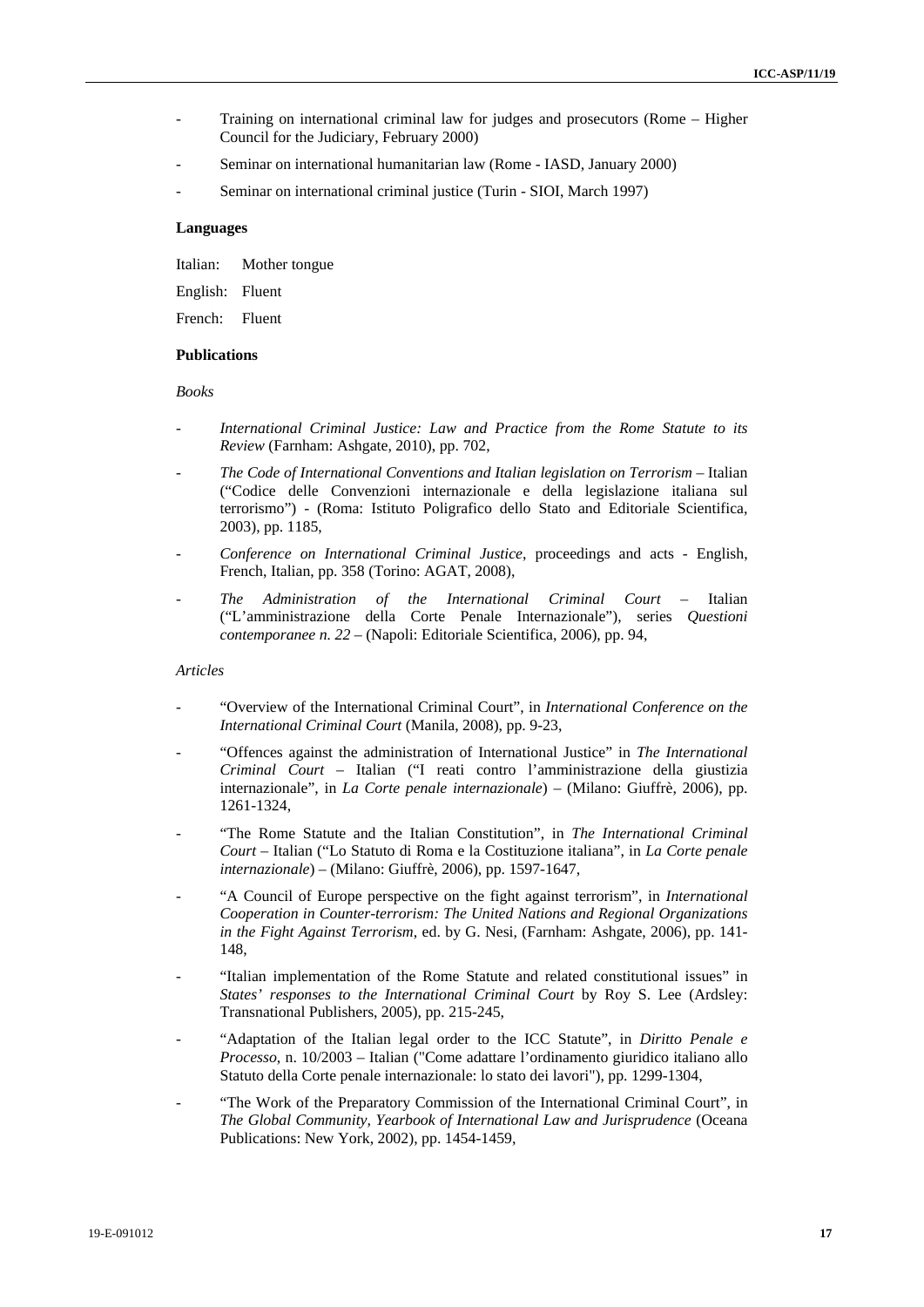- "The Protocol No. 13 additional to the European Convention on Human Rights", in *The Global Community, Yearbook of International Law and Jurisprudence* (Oceana Publications: New York, 2002), pp.1481-1482,
- "The Firearms Protocol additional to the Palermo Convention on Transnational Organised Crime", in *The Global Community, Yearbook of International Law and Jurisprudence* (Oceana Publications: New York, 2002), 1494-1498,
- "The establishment of the International Criminal Court" in *The Global Community*, *Yearbook of International Law and Jurisprudence*, 812 (Oceana Publications: New York, 2001), pp. 812-819,
- "Shortcomings in the Interforce Investigative Unit" -Italian ("Le molte debolezze dell'unità investigativa interforze"), *Italia Oggi* (newspaper), 25 September 1991, p. 1,
- "No alternatives to mega-trials against Organized crime" Italian ("Contro la delinquenza organizzata non c'è alternativa ai maxi - processi"), *Italia Oggi* (newspaper), 5 October 1991, p. 1,
- *"Shadows in the Bill"* ("Le zone d'ombra del provvedimento"), *Italia Oggi* (newspaper), 3 February 1992, p. 24,
- "Retirement age-limits for Judges and Prosecutors: a controversial Decree" ("Età pensionabile dei magistrati: un decreto che fa discutere"), *Italia Oggi* (newspaper), 3 March 1992, p. 1.

*Other scientific contributions* 

- "Illicit Trafficking and Criminal Use of CBRN Materials and Weapons: an Analysis of the New Members of the European Union and their Neighbouring Countries" (UNICRI: Torino, 2005);
- "ICTY Manual on Developed Practices" (UNICRI: Torino, 2009), pp. 228;
- "Manual on International Criminal Defence ADC-ICTY Developed Practices" (UNICRI: Torino, 2011), pp. 231.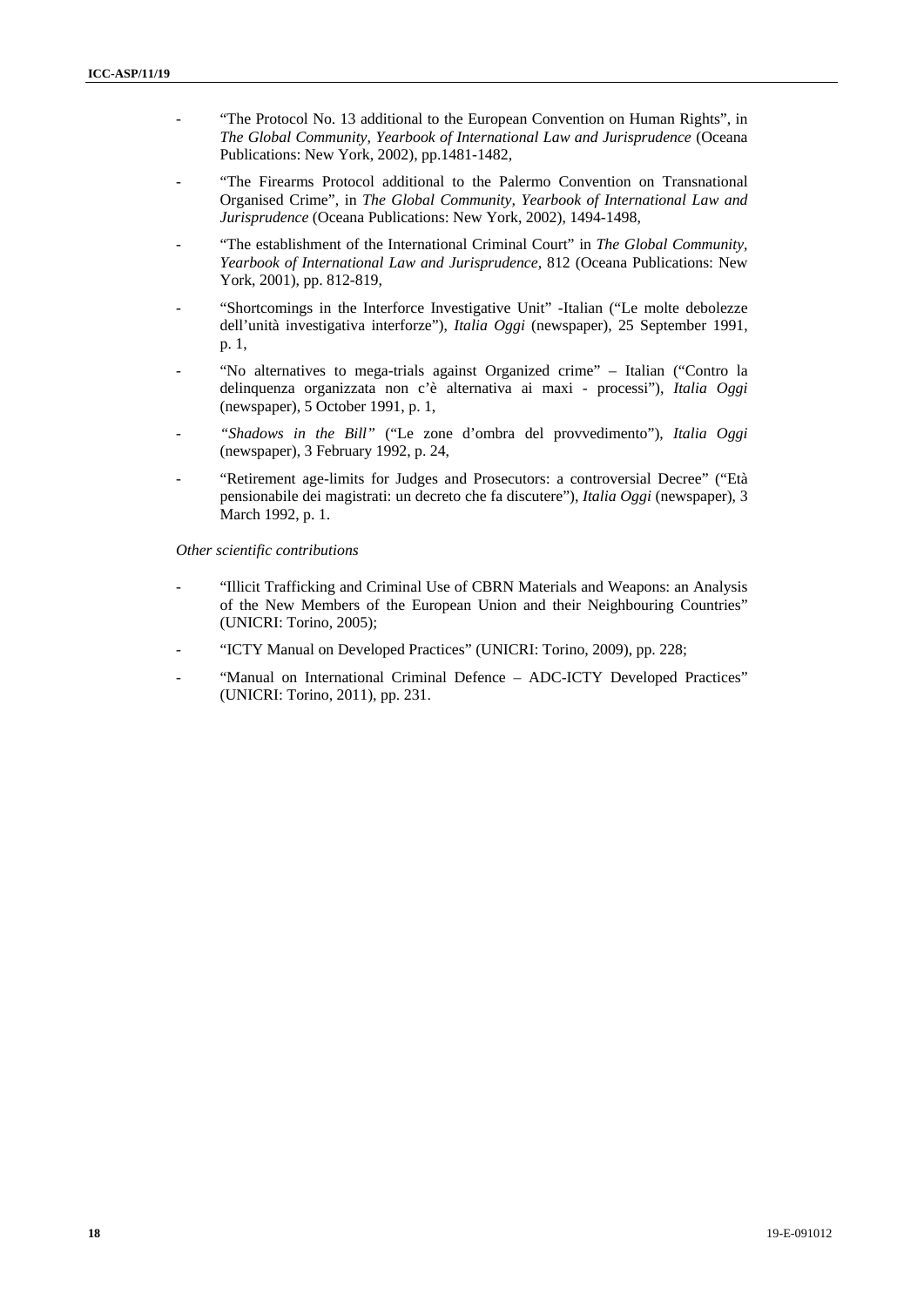## **4. Hocking, John (Australia)**

(Original: English)

### **Executive summary of relevant experience**

I have the pleasure and honour to submit my candidature for the position of Registrar of the International Criminal Court ("ICC").

As the ICC enters its second decade, the international community expects not only a consolidation of the Court's achievements but also a renewed commitment to the delivery of its mandate, notwithstanding the increasingly burdensome cost of international justice. To meet these challenges, the ICC will require a Registrar with strong and commanding management skills.

I serve as the ICTY Registrar at a time when Member States have intensified their call for the expeditious conclusion of the Tribunal's judicial activity with a parallel reduction of its resources. A time when, more than ever before, the ICTY is expected to join its action to the global strategic vision of the Secretary-General that the United Nations does more with less.

Against this backdrop, I have continually reassessed the ICTY Registry's operations and implemented purposeful processes to both reduce costs and prepare the ICTY for closure. Deliberate restructuring and efficiency measures have brought about a reduction in resources whilst maintaining the continued support of a full trial and appeal schedule. Both of the ICTY biennium budgets I have presented as Registrar demonstrated fiscal restraint and responsiveness to the wishes of Member States. The Tribunal's downsizing, that I have developed and implemented, has been praised as "best practice in leadership of a change process" by the Office of Internal Oversight Services. My extensive engagement with the diplomatic community has contributed to a radical turnaround in the ICTY's success in the enforcement of sentences. The strong links forged with national jurisdictions has greatly enhanced the efficiency of our mutual collaboration.

On 10 January this year, the Secretary-General of the United Nations entrusted me with the additional responsibility of representing him as the Registrar of the Mechanism for International Criminal Tribunals ("MICT"), an unprecedented United Nations institution mandated to complete the work and preserve the legacy of both the ICTR and ICTY. Throughout the setting up and transition to the MICT, I was guided by both the Security Council's vision of a small and lean institution as well as my own aspiration that the Mechanism build on the best practices of both Tribunals, thereby further developing international criminal justice.

It is with the same drive that led to the successful commencement of the MICT Arusha branch on 1 July 2012, and the same rigorous management that has enlightened my leadership of the ICTY Registry for over three years, that I would approach the mission of the ICC Registrar.

### **Statement of qualifications**

#### **Professional experience**

10 January 2012 to present: United Nations Mechanism for International Criminal Tribunals, Arusha and The Hague

Assistant Secretary-General and Registrar

Created under Security Council Resolution 1966 (2010), the Mechanism for International Criminal Tribunals (MICT) continues the jurisdiction, rights and obligations and essential functions of the ICTY and the ICTR.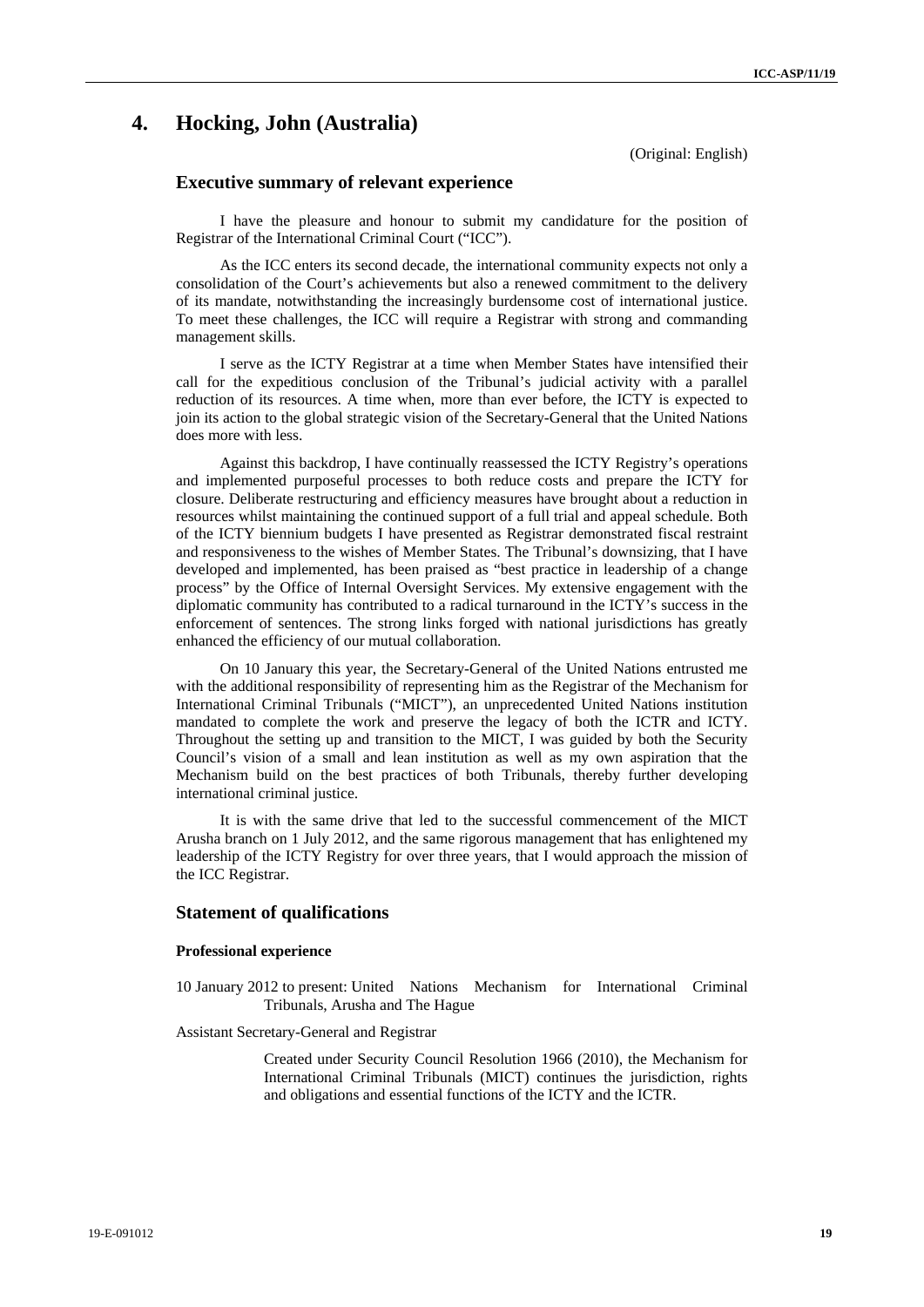Upon my appointment as Registrar, serving concurrently as Registrar of the ICTY at no additional cost to the United Nations, I have led the transition to the MICT focusing on the following areas:

- Smooth transition of the substantive ICTR Registry functions to the MICT Registry, ensuring that the MICT is able to conduct with no gap in service from day 1: administration of enforcement of sentences; witness protection and support; management of ICTR and ICTY archives; and, assistance to national jurisdictions.
- Establishment of an administrative infrastructure for the MICT to ensure the provision of the following services: safety and security; human resources; budget and finance; general services; telecommunications; procurement.
- Providing legal and administrative support to the President and Prosecutor, including the development of policies and recruitment of staff.
- Construction of the new premises of the Arusha Branch. I coordinated the preparation of a report, endorsed by the Secretary-General, for the construction of the new premises of the Arusha branch pursuant to General Assembly Resolution 66/240. I defended the report before the Advisory Committee on Administrative and Budgetary Questions (ACABQ) and the Fifth Committee of the General Assembly. The construction project is now in its initial phases.

#### On 1 July 2012 the Arusha branch opened its doors, and is fully operational.

15 May 2009 to present: United Nations International Criminal Tribunal for the former Yugoslavia, The Hague, Netherlands

#### Assistant Secretary-General Registrar

As Registrar I have overall managerial responsibility for the administrative functioning of the Tribunal (approximately 850 staff and an annual budget of US\$140 million) and I am charged to provide judicial, legal, administrative, and diplomatic support to the Tribunal's judicial activities. I also represent the Secretary-General for all staff and financial matters at the Tribunal. Specific duties comprise:

- Efficiently and effectively implement the Completion Strategy as it relates to matters within the purview of the Registrar, including the downsizing process and the transition to the Mechanism for International Criminal Tribunals.
- Oversee and ensure the Division of Judicial Support Services, leading and managing all court related services, and issuing legal decisions and submissions on various case related matters. I oversee the provision of the following services: witness protection management, defence counsel and self-representation management, detention, court registry operations, legal translation and interpretation.
- Oversee and ensure the provision of administrative services to Judges and Prosecution, and all staff in the following areas: recruitment and staffing administration; budget and finance; safety and security; procurement; IT and telecommunications; general services.
- Implement the Tribunal's public relations and outreach programmes and actively engage with regional stakeholders and partners, in line with the overall communication strategy of the Tribunal.

In a short period of time and under difficult and rapidly evolving circumstances, I have demonstrably improved the Registry operations. On my watch, the ICTY Registry is a professional and reliable partner to Chambers and the Office of the Prosecutor, providing administrative and judicial support of the highest standard. I have led the development and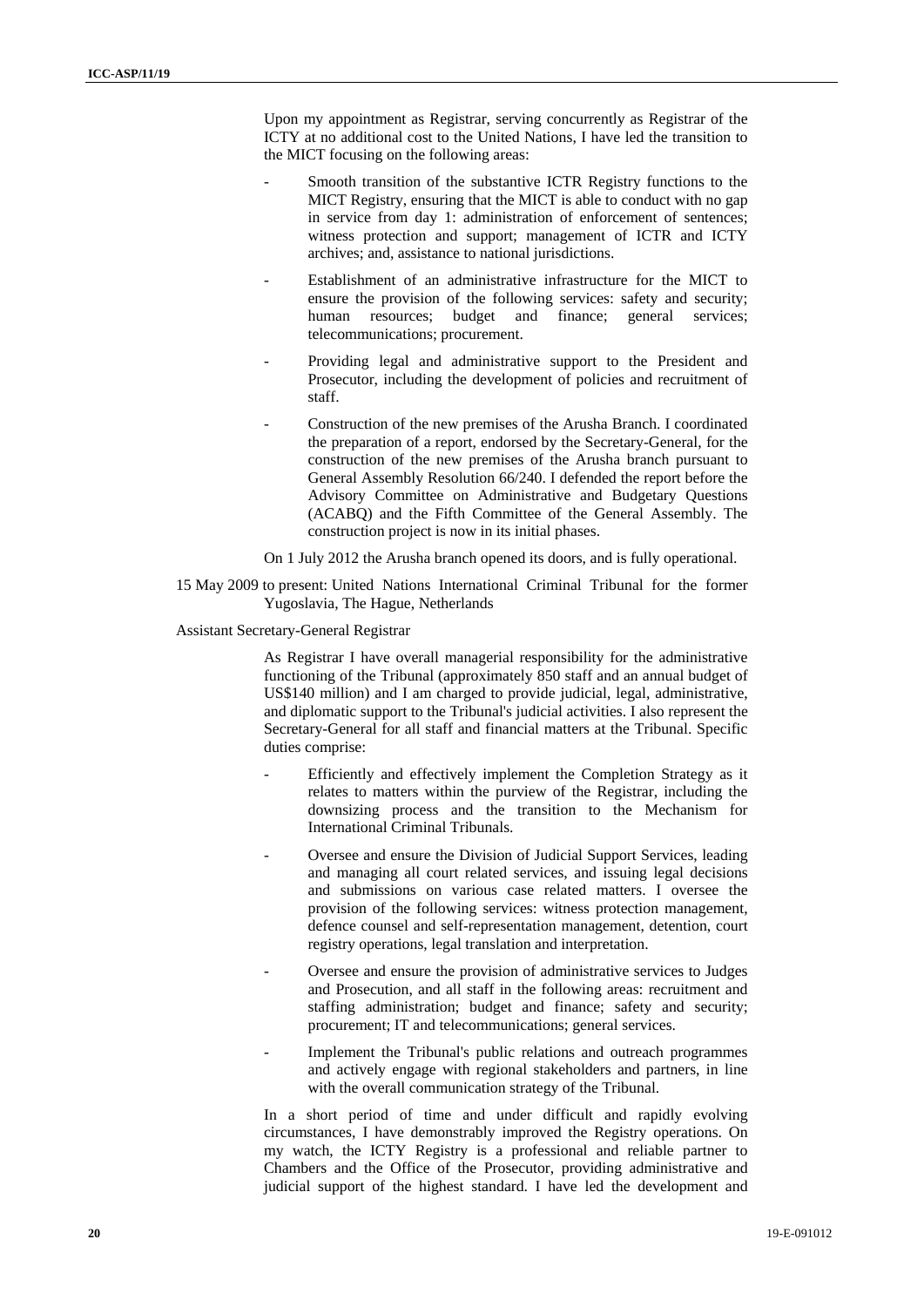implementation of the ICTY's downsizing strategy, which has been praised as "best practice in leadership of a change process" by the Office of Internal Oversight Services in its recent audit of the ICTY's downsizing process. I have implemented a reduction in the ICTY's staffing resources whilst maintaining and even increasing productivity levels by combining efficiency measures and restructuring. I have significantly contributed to the revamping of the Tribunal's external relations and outreach efforts, and greatly reduced the backlog of convicted person awaiting transfer for enforcement of sentence.

31 August 2004 - 14 May 2009: United Nations International Criminal Tribunal for the former Yugoslavia, The Hague, Netherlands

Deputy Registrar

Initially appointed on SPA and formally promoted on 30 November 2004. As Director of the Division of Judicial Support Services, I have:

- Led and managed all court related services including: the provision of legal support to the Judges (approximately 80 lawyers), the Victims and Witnesses Section, the Court Management Section, the Detention Unit, the Defence Counsel Unit including the management of Legal Aid and the Translation and Interpretation Service.
- Directly supervised seven section chiefs (D1/P5/P4 level) with approximately 400 staff under my overall authority.
- Issued legal decisions and Registry submissions to Chambers on various case related matters including assignment of Counsel, and conditions of detention.
- Deputized for the Registrar and acted in his absence.

I created a well managed and effective team of highly competent and diverse professionals who have been able to successfully run six trials a day. Ever committed to the development of a strong team, I fostered a work environment where staff can flourish despite the pressures of the Tribunal's workload and the rapidly evolving circumstances brought about by its completion strategy.

- 1 April 2000 30 August 2004: United Nations International Criminal Tribunal for the former Yugoslavia, The Hague, Netherlands
- Senior Legal Officer

Promoted to P5 position in 2000. I had a management and a substantive legal role in:

- Chambers (comprising 25 Judges at USG level) Support Management: directly supervise Appeals Chamber lawyers and support staff (then 15 lawyers P2 to P5 and five GS); strategic development; preparation of Budget; provision of resources and facilities; recruitment of legal staff (approx. 50); review working practices; preparation of annual reports to the Security Council and General Assembly; represent Tribunal at international fora; serve on internal committees of Tribunal: Chair, Central Review Board, e-PAS Joint Monitoring Committee, Steering Committee on Internal Communication; previously - vice-Chair APB, member LCC.
- Senior Legal Adviser: develop and implement the work programme of the ICTY and ICTR Appeals Chambers; provide legal advice to the seven Appeal Judges (USG); on instruction from Appeal Judges, supervise research and drafting of decisions of the Appeals Chambers with due consideration to relevant legal instruments.

Responsible for the recruitment of almost all of the professional staff in Chambers. Established a broad channel of communication between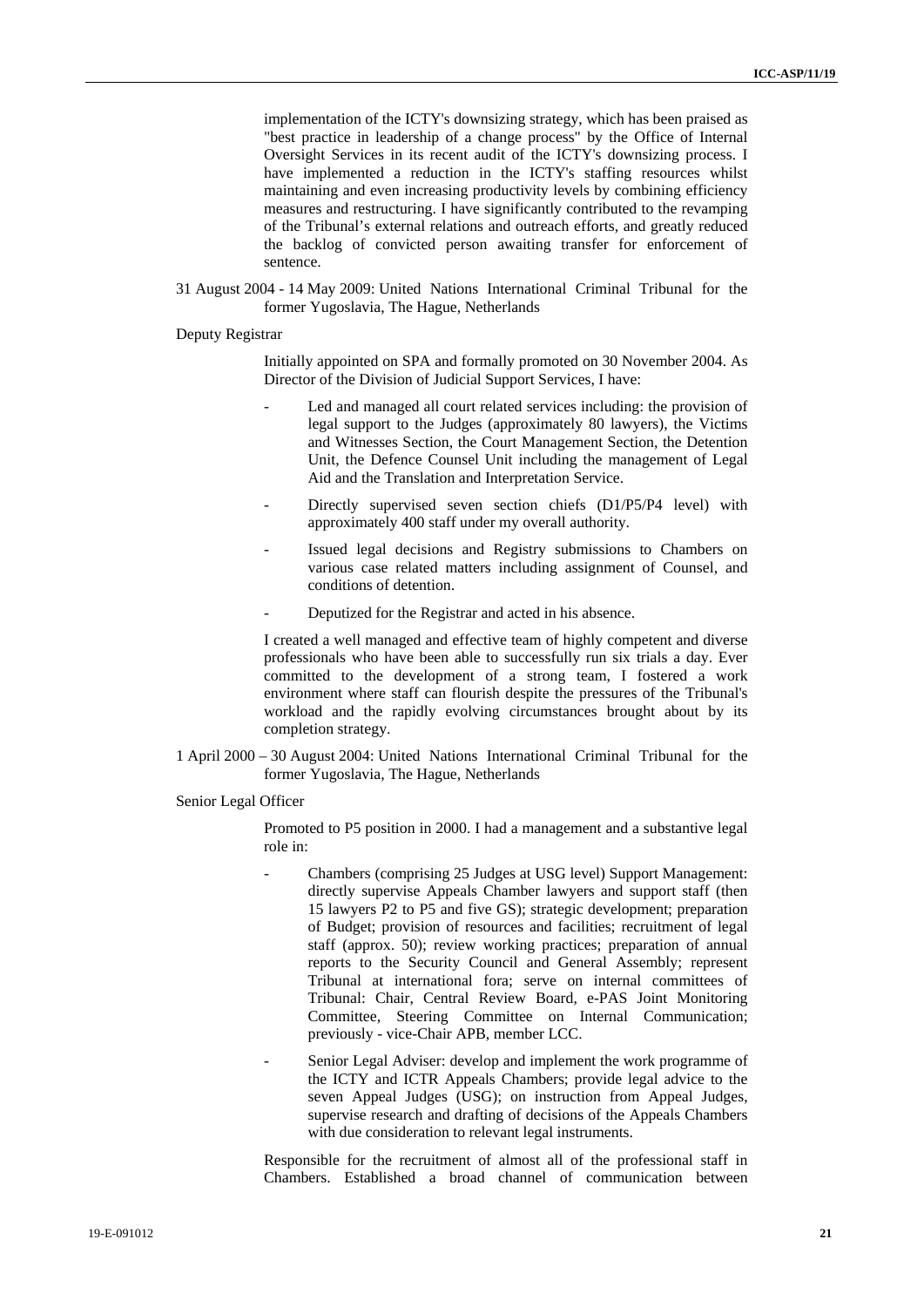Chambers and the rest of the Tribunal. Undertook a review of the working practices of the Appeals Chamber and produced the Appeals Chamber Reform Plan. The Plan was adopted by the Judges at a Plenary meeting and the proposed reforms have been implemented. These included amendments to the Tribunal's Rules of Procedure and Evidence, the adoption of Practice Directions and improved working methods.

7 March 1997 – 31 March 2000: United Nations International Criminal Tribunal for the former Yugoslavia, The Hague, Netherlands

Legal Officer

With the growth of the Tribunal my role changed significantly. I was initially recruited as P4 legal officer to run the Tribunal's second trial, and its first multi-accused trial, which is considered a landmark judgment of the ICTY. The trial was complex with four accused and a very active defence team. My main duties involved: supervising the team of lawyers; overseeing and reviewing draft decisions, orders and memoranda; advising judges on procedural and substantive legal issues; liaising with defence and prosecution; supervising research and drafting of judgement. On completion of the trial in November 1998, I was assigned to support the Judges of the Appeals Chamber. Duties: develop and implement the work programme of the ICTY and ICTR Appeals Chambers; provide legal advice to the seven Appeal Judges (USG); supervise research and drafting decisions of the Appeals Chambers.

- 1994 1997: Special Broadcasting Service (SBS), Sydney, Australia
- Senior Policy Adviser

Provide detailed legal and policy advice, ministerial responses and government representations on various issues to the Special Broadcasting Service ("SBS") Board and Executive; formulated policy directions; represent the SBS on the Asia-Pacific and European Broadcasting Unions and other national and international committees; serviced the SBS Board and Community Advisory Committee, including organising and attending the monthly meetings; organised international co-operative agreements between the SBS and other broadcasters.

- 1989 1993: Organisation for Economic Co-operation and Development (OECD), Paris, France
- Legal/Policy Officer

Planned, researched and drafted reports on both national and international policy actions and legal issues on intellectual property, the environment, development, the OECD Guidelines for the Security of Information Systems, personal data and privacy protection, and energy; serviced, organised and represented the OECD at high-level international meetings and workshops; acted as Special Assistant to the Executive and Deputy Executive directors of the International Energy Agency.

- 1986 1988: Then, 1 Dr Johnson's Chambers, Temple, London, UK
- Legal Assistant to Geoffrey Robertson, QC

Pupilage: legal research and prepare papers and speeches on international law, human rights and intellectual property; attend in court; write draft scripts for Australian television programme, "Hypotheticals".

- 1986 1988: British Film Institute, London, UK
- Legal and Policy Adviser

Single-handedly responsible for the successful negotiation of a change in English copyright law through the Houses of Parliament; prepared briefing papers and opinions on intellectual property and censorship issues; briefed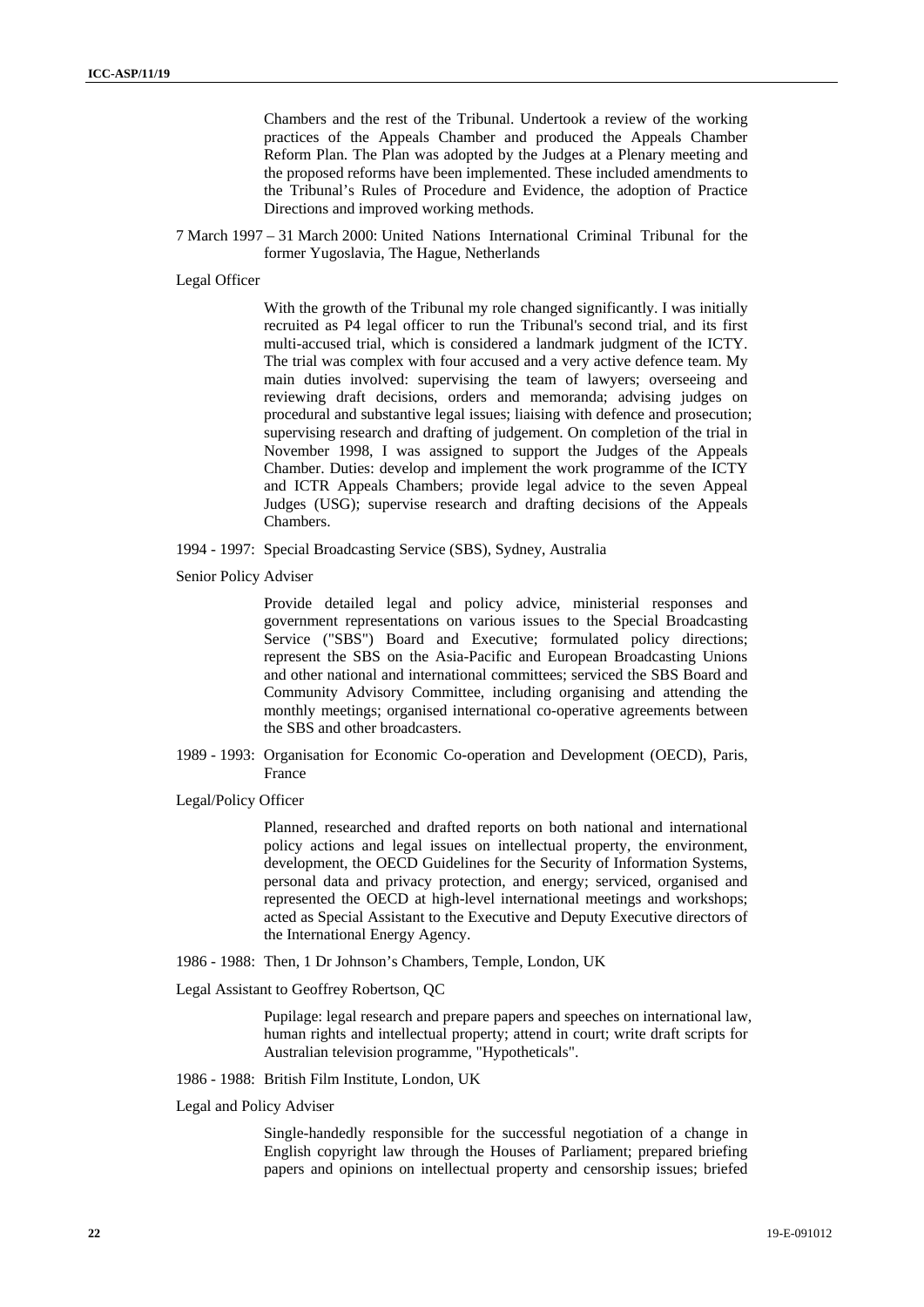politicians and government departments; organisation of the 1987 London Film Festival.

- 1985 1986: Then, President of the New South Wales Court of Appeal, Sydney, Australia
- Associate to Justice Michael Kirby

Appeared in court as Judge's Associate; undertook substantive legal research and analysis; drafted decisions and orders; liaised with members of the judiciary, politicians, counsel, the media and public; organised administrative functions of the Court.

1984 - 1985: Australian Film Commission, Sydney, Australia

Assistant Legal Officer

Provided legal opinions on the Commission's various statutory functions; undertook legal research; processed Freedom of Information requests.

#### **Academic qualifications**

- Master of Law (with merit): London School of Economics and Political Science, University of London, England, 1988
- Bachelor of Law: University of Sydney, Australia, 1984
- Bachelor of Science: Monash University, Melbourne, Australia, 1980

### **Professional qualifications and training**

- United Nations Prohibition of discrimination, harassment, including sexual harassment and abuse of authority training – June 2011
- Freshwater Academy Communication Strategy and Media Interview Training November 2010
- Freshwater Academy Communication Strategy and Media Interview Training April 2010
- United Nations Ethics and Integrity Workshop for Senior Management February 2007
- United Nations Directors Management Training April 2005
- United Nations Collaborative Negotiation Skills Workshop November 2002
- Barrister, Lincoln's Inn, London, England Admitted 3 May 1988
- Barrister/Solicitor, Supreme Court of Victoria Admitted 5 May 1986
- Solicitor, Supreme Court of New South Wales Admitted 6 July 1984

#### **Languages**

English: Mother tongue.

French: Fluent (United Nations French Proficiency Certificate, Diplôme de Langue Française, Alliance Française 2001)

#### **Publications (non-exhaustive)**

- International Criminal Law Review, co-editor, Kluwer, quarterly, since Volume 1, December 2001 to present.
- Man's Inhumanity to Man Essays in Honour of Antonio Cassese, co-editor, Kluwer, June 2003.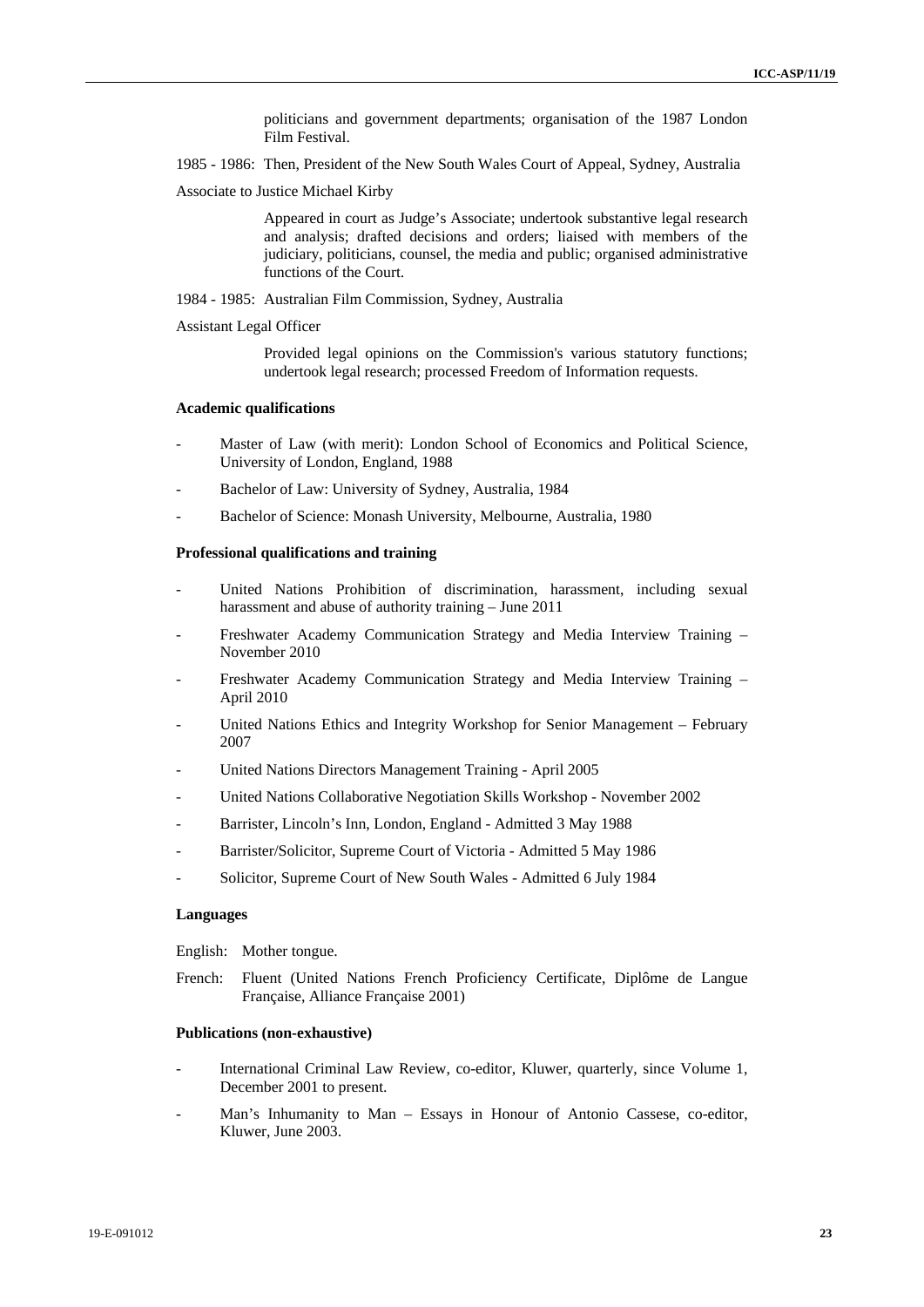- Essays on the Procedure and Evidence of the ICTY in Honour of Gabrielle McDonald, co-editor, and author of the chapter: Interlocutory Appeals before the ICTY, Kluwer, December 2000.
- The Times, Educational Supplement, 29 April 1988 Empowering Teachers Under the new Copyright Bill.
- Journal of Media Law and Practice, December 1987 The Copyright, Designs and Patents Bill.
- The Producer, November 1987 Film Production under the New Censorship Laws.
- The Listener, 5 May 1987 Offensive Act?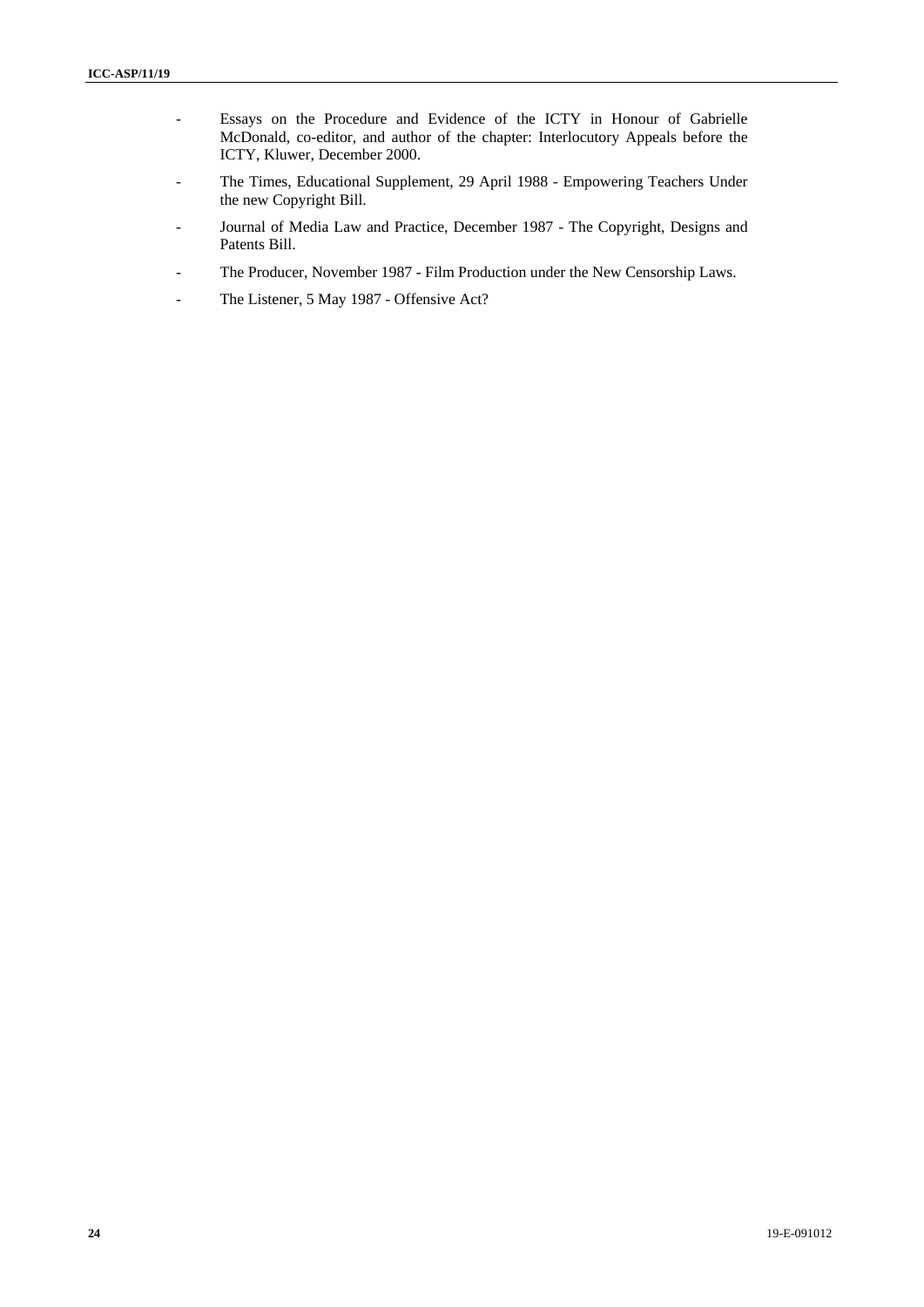## **5. Martens, Ralph (Germany)**

(Original: English)

### **Executive summary of relevant experience**

After my departure from the ICC in September 2009 to the present date I have been assuming the function of Administrative Director at the European Molecular Biology Laboratory signing responsible for Budget, Finance, Grants, Legal, HR, Procurement, IT, General Services, Facility Management, Security and Administration. In this capacity I am also in charge of all working relationships with the Finance Committee and Council with 20 member States in regards to all administrative matters.

Ever since I was able to extend and widen my vast experience in organisational management, delivering services to challenging and demanding environments, providing me with ample qualifications for the position of the Registrar:

More than 25 years of experience in leadership and management collected with international organisations in both the public and private sector in the most diverse cultural environments with direct management responsibility for more than 400 staff.

Ability to motivate, lead, manage and develop staff enabling a working atmosphere producing the most effective utilization of resources. Liaising and negotiating with staff associations in order to generate an environment of fair and equal treatment.

A proven track record of developing and managing budgets, excellent knowledge of information and communication technologies, including several implementations of ERP (SAP) systems. As Director of Common Administrative Services drafted, negotiated internally and externally, and implemented the Court's budget for several years. Chaired the IT Advisory Board, guided the development of the Court's first 5-year IT investment plan and the implementation of its document management system.

Professional competence in change management, demonstrated in numerous managerial reforms and improvements in the administrations of various large public and private corporations. Developed and implemented with my colleagues from the Office of the Prosecutor and the Presidency the Court's first strategic plan and risk assessment and integrated the resulting objectives into the performance assessment system.

Comprehensive understanding of the legal frameworks of international organisations and their rules and regulations and providing legal services and advice, ensuring the proper implementation and appropriate compliance.

Thorough familiarity with large scale infrastructural and logistics projects. Established the Field Operations Section and supervised the implementation of the field offices in Uganda, DRC, Central African Republic and Chad. Signed responsible for the Court's move to the Hoftoren and the Haagse Veste buildings.

Proven ability to build good relationships with the Office of the Prosecutor and the Presidency. Advised or represented the Registrar in all Inter-Organ Executive or Advisory Committees such as Coordination Council, Oversight Committee, Presidency Meeting, Tricom, Permanent Premises, etc.

Extensive experience in successfully liaising with the Court's Assembly of States Parties, the Committee on Budget and Finance, the Hague and New York Working Groups, the Host Country and NGOs with the ability to effectively communicate, draft and work in two languages.

I am certain that I have the demonstrated ability to lead the Registry and to ensure that it delivers the services necessary to support this important organisation in the performance of its mandate in the most effective and efficient manner. My ethical and interpersonal skills and my experience in creating team spirit in a multicultural environment would enable me as Registrar to make a significant contribution in the further development of the Court.

Because of my previous assignment, also as Acting Registrar, with the ICC, the Court would take enormous advantage of my experience and expertise. For me, it would be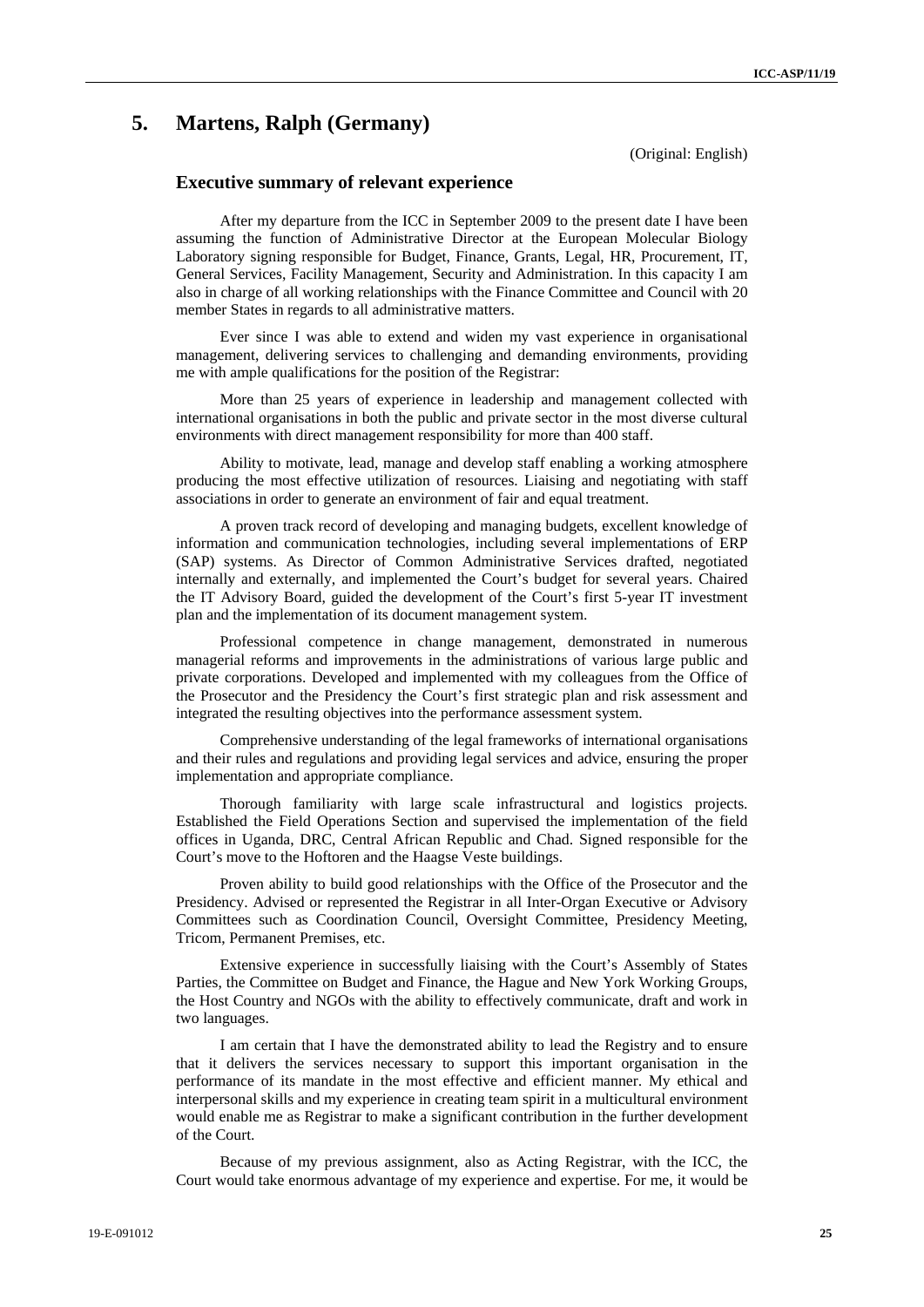an acknowledgement of my work already done and a tremendous honour and welcome challenge to serve again one of the most important organisations of the world.

### **Statement of qualifications**

### **Work experience**

2009: European Molecular Biology Laboratory, Heidelberg, Germany

The European Molecular Biology Laboratory is one of the highest ranked scientific research organisations in the world and Europe's flagship laboratory for life sciences. It was established as an intergovernmental organisation in order to promote molecular biology across Europe, and to provide an attractive alternative to the United States as a workplace for Europe's leading young molecular biologists. With presently 20 member states and a budget of €180 million in 2012 the laboratory employs around 1,700 people.

Administrative Director

- Directing and managing Finance, Budget, Grants Services, HR, IT, Procurement, Logistics, Legal, Security, Facility Management, Staff Services and Administration.
- Development and implementation of the first strategic plan and risk management of the Laboratory.
- Review of the staff rules and regulations.
- Reengineering of several different work processes.
- Implementation of SAP reporting suite with Business Objects and Business Warehouse.
- Negotiation of several agreements with host countries and other governmental authorities.
- Responsible for all staff association related matters.
	- Chairman of the Board, EMBL Endowment Foundation.
- 2004 2009: International Criminal Court, Den Haag, Netherlands

The International Criminal Court was established by the Rome Statute, which entered into force in 2002, to pursue the perpetrators of the most serious crimes of international concern, namely genocide, crimes against humanity and war crimes.

Director Common Administrative Services

- Directing and managing IT, Finance, Budget, Controlling, HR, Procurement, General Services, Field Operations and Administration.
- Drafting, negotiating and implementation of the Court's annual budget.
- Development of the first strategic plan of the Court.
- Implementation of the operational infrastructure in DRC, Uganda, Chad and Central African Republic.
- Responsible for working relationships with 108 States Parties, host State and Committee on Budget and Finance on several topics.
- Reorganisation of all administrative departments.
- Development of different human resources strategies.
- Implementation of SAP/R3, FI, Procurement, HR and Business Warehouse.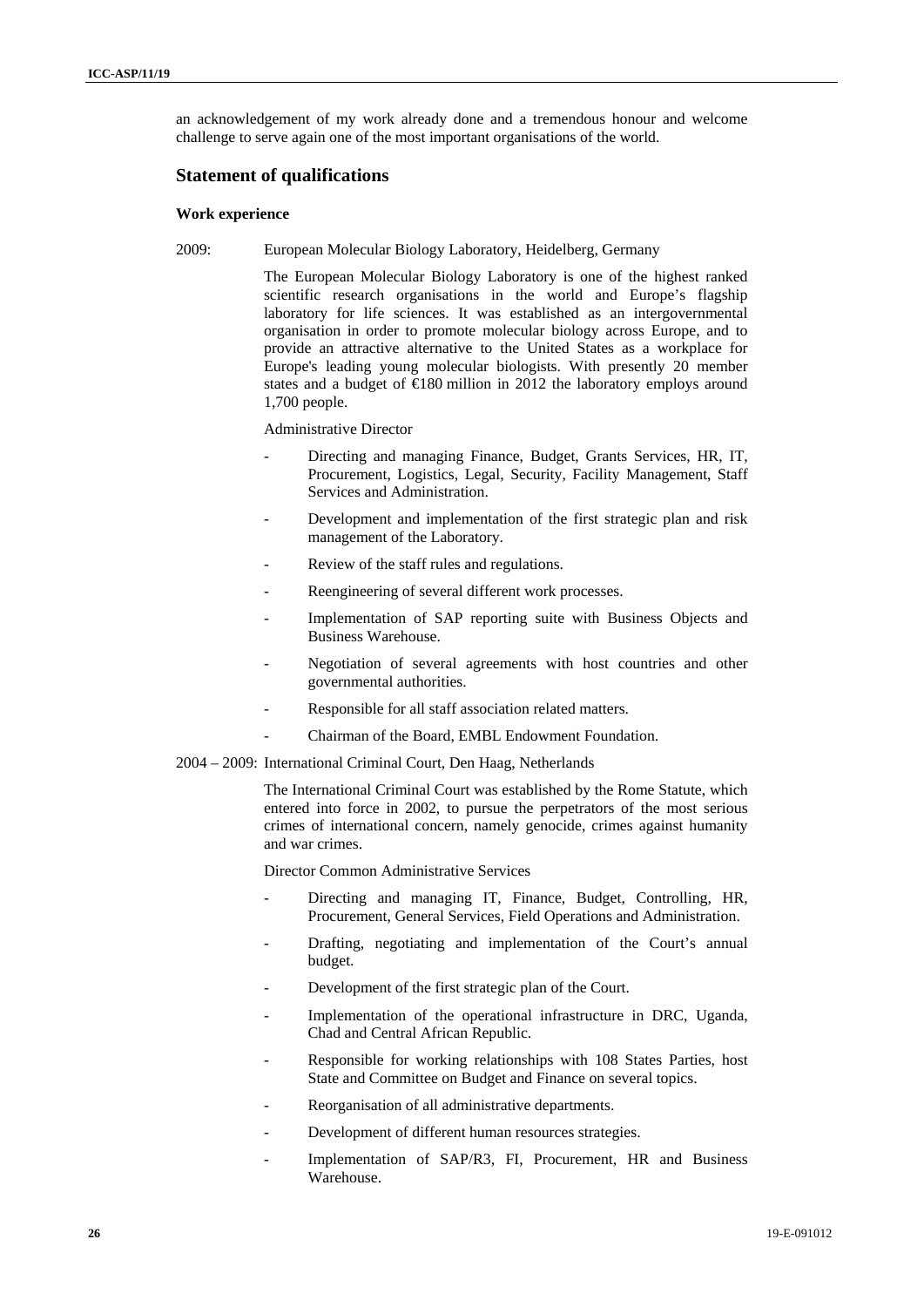1997 - 2004: Informa Group plc, London, England

Global provider of business to business information generating turnover in excess of £320 million in more than 180 countries with 3,500 conferences and 1,500 publications.

2000 - 2004: Informa Operations Group, London, England

Managing Director and Director of the Board

- Line responsibility for and post merger consolidation of IT, Finance, Customer Services, Marketing, Direct Mailing, Distribution, Logistics and other back-office related functions with 22 facilities in and around London, servicing turnover of £200 million, with a total cost budget of £25 million.
- Merged legal entities migrated accounts and consolidated all departments into one company.
- Merged IT departments, consolidated two major wide area networks into one mash network. Implemented first SAP IS-Media application in the UK for 800 users in less than 8 months.
- Tendered all distribution contracts for more than 100,000 publishing subscriptions and 20 million mailing pieces worldwide.
- Acted as consultant from 2002 to 2004, continuing to support the Informa Group.
- Also consulted family owned companies and smaller businesses in several different industries and performed due diligence process with the objective to acquire a company in the media industry.
- 1997 2000: Euroforum Deutschland GmbH, Düsseldorf, Germany

German subsidiary of Informa Group plc, producing 1,000 conferences with turnover in excess of DM100 million and 240 staff.

#### Managing Director

- Line responsibility for Finance, Controlling, IT, Personnel, Purchasing, Customer Services, Marketing Services, Direct Mailing, Desktop Publishing, Printing, Conference-Technology, Sponsoring, Managed Events and the Austrian subsidiary.
- Implementation of advanced MIS including a comprehensive breakeven control structure
- Reorganised the entire area of responsibility.
- Restructuring of all commercial divisions.
- Outsourcing of all business non-critical functions.
- Implementation of joint venture with leading Swiss financial newspaper.
- 1985 1997: Döhler GmbH, Darmstadt, Germany

Privately held, DM800 million manufacturer supplying natural food and beverage ingredients including process engineering to industrial and foodservice markets, with 20 subsidiaries in 3 continents and agents worldwide.

1991 - 1997: Döhler America, Inc., Princeton, New Jersey

President and Director

- Line responsibility for Import, Development, Production, Marketing and Sales of food ingredients for the American food industry and food service market.
- Area responsibility for North and South America.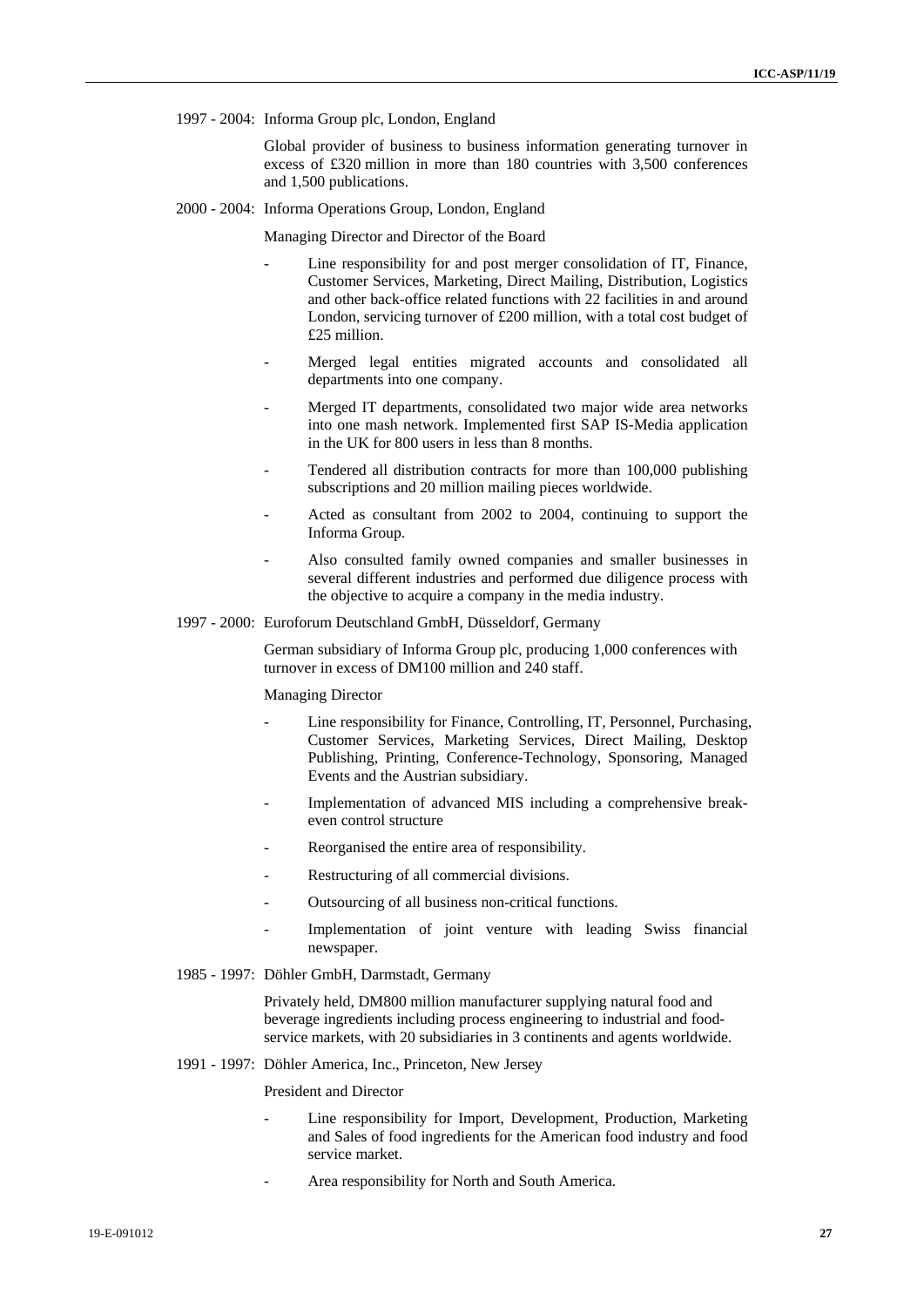- Turned around and repositioned two subsidiaries.
- 1989 1991: Döhler Vertriebs GmbH, Darmstadt, Germany

#### Chief Financial Officer

- Participated as key member of a management team in all negotiations for dissolution of a global DM100 million joint-venture with operations in USA, Germany, Netherlands, Belgium, Spain, France and Portugal
- Subsequently assumed responsibility for Finance, Controlling, IT, Purchasing, Inventory Control, Product Management and Key Accounts for German subsidiary with revenues in excess of DM50 million.

### 1989 - 1991: Döhler GmbH, Darmstadt, Germany

#### Deputy Division Manager

- Line responsibility for Finance, Controlling, IT, Product Management and all subsidiaries worldwide for the Division Food.
- Developed and managed global strategic marketing plan, consolidating activities of subsidiaries.
- Designed and implemented international planning and controlling system.
- 1987 1989: Head of Corporate Controlling
- 1985 1987: Assistant to the Board of Directors

### **Education**

Diplom-Kaufmann (MBA), Justus-Liebig-University Giessen, Germany, 1985

Major: Organisation/Management, Business/Production Planning, Marketing

### **Languages**

Native German

Fluent English

Basic French and Spanish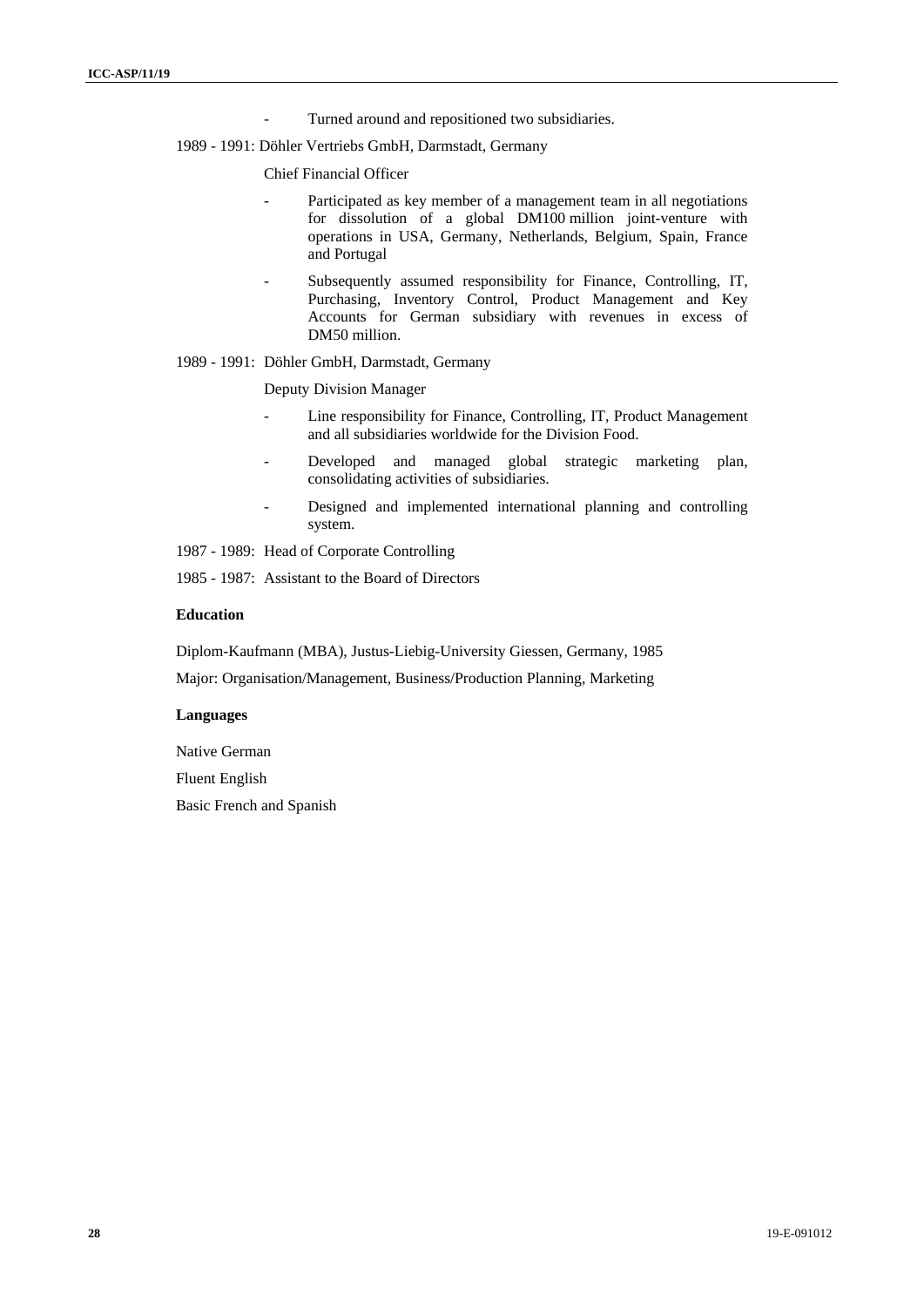## **6. Mbaidjol, Ngonlardje Kabra (Chad)**

(Original: English)

### **Executive summary of relevant experience**

Fully knowledgeable and possess right profile to assume responsibilities attached to the post, for the work experience and professional knowledge of senior policies and decision-making processes progressively acquired, as a result of various leadership positions in the United Nations HQs and in field offices. Developed consistent skills in managing international public funds and other resources, including in large and complex emergency operations, and possess track record of excellent management and proven ability to analyze situations, plan, establish priorities to ensure efficiency, respect of commitments and maximize results to achieve goals. During 30 year-long career, mainly in the United Nations, benefited from opportunities that have enhanced personal skills and practice in strategic planning and direction, including budget requirements and projects implementation, monitoring, ensuring overall review to identify related issues, providing advice to the executive direction and management, reporting and keeping other stakeholders informed of the results and challenges.

Developed negotiation and mediation skills, good judgment and initiative, analytical skills, diplomatic and political acumen in addressing operational challenges and sensitive situations, as a staff member, a team leader, as a director, as a country or regional representative, monitoring emergency or regular operations involving multiple local, regional and international partners, and large staffing resources, ensuring UN principles, and UN financial regulations and rules are observed. Undertook senior leadership training activities, and acquired through practice a proven record of work experience in relevant skills such as engaging partners at international, regional and local levels, representing the Organization, building and nurturing team spirit in a multi-cultural environment, and mobilizing resources for the implementation of a programme of work. Most importantly, possess track record of supervising substantive servicing of the UN Treaty Bodies, and representing the High Commissioner or the Secretary General, as appropriate, in meetings of the UN institutions, answering queries from stakeholders.

As a co-chair of the UNHCR appointment, promotion and posting board, for two consecutive years, have been at the heart of the implementation of staffing policies and guidelines. Will bring these skills to ICC if selected for the challenging position of Registrar. Moreover, can add value to the work of the ICC support team, not only as a seasoned senior manager, a human rights advocate and a humanitarian worker, but also as a senior ethics officer, since functions of Director, UNHCR Ethics Office enhanced personal ability to operate effectively in multi-cultural settings, and nurture a culture of professionalism, integrity, accountability and transparency in work environment. Personal exposure and mobility to different posts facilitate integration in new teams, and strengthen personal ability to establish good relationships with colleagues and a wide range of people. Learnt to work under pressure of tight schedules and in stressful working conditions, for having served in complex emergency operations with related staff/office security challenges. Fully aware of sensitivity attached to database recording and management, and related information technology issues. Speak and work in English and French, and have notions of Spanish and Arabic.

### **Statement of qualifications**

### **Overview**

Senior UN staff member with extensive experience in leadership and change management skills, leadership advice and servicing of international bodies, staff administration, office/staff security, and in resource management (including in large field operations and complex emergency situations), ensuring respect of UN financial regulations and rules as well as UN staff regulations and rules. Trained in project management, project monitoring and reporting with extensive managerial and technical experience; proven knowledge in budget planning, implementing monitoring and reporting results to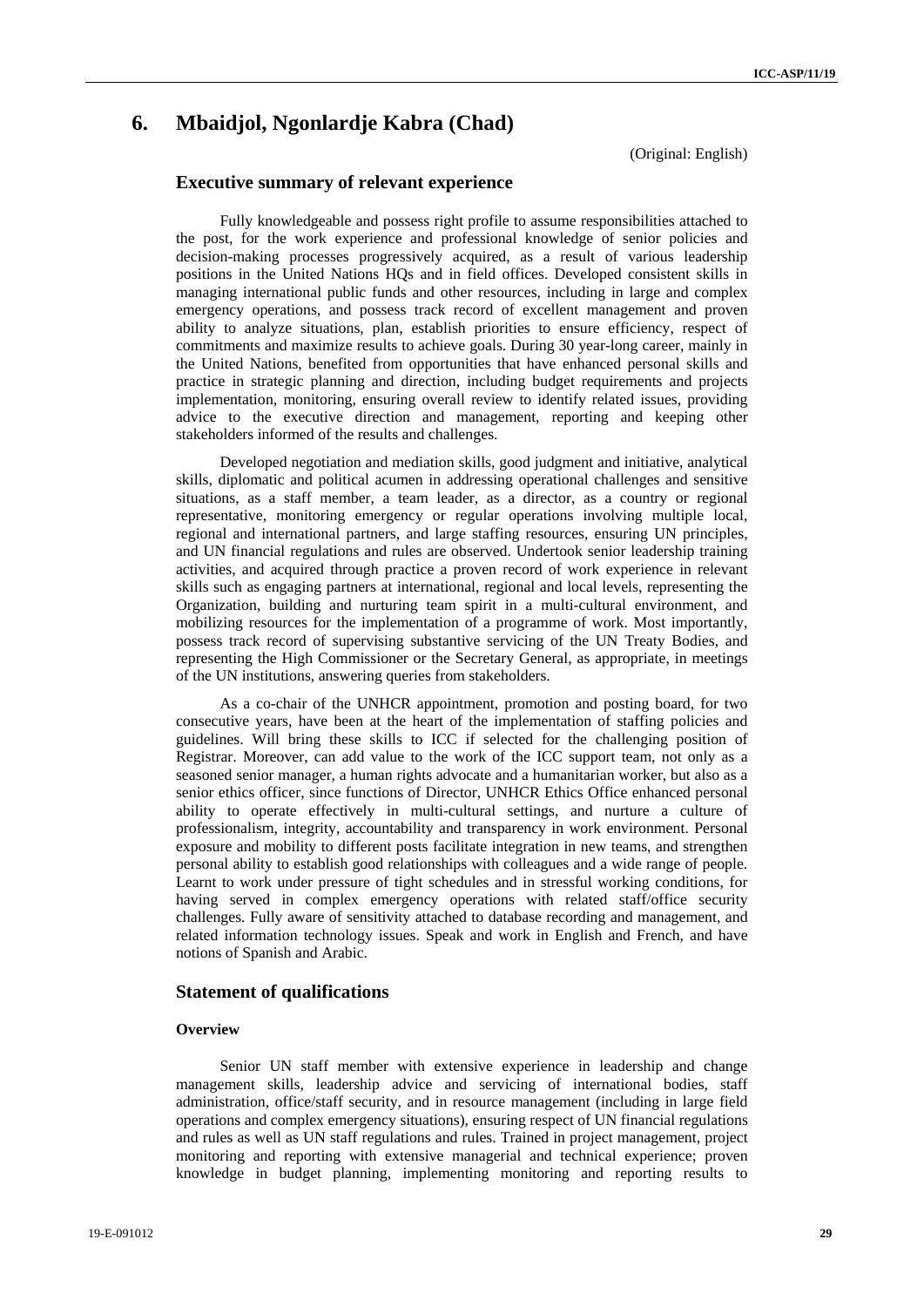stakeholders; versatile skills and experience set as a result of mobility in assignments. Proven experience in maximizing the UN Agency's ability to engage staff and senior management in ethical leadership practices to enhance efficiency in the delivery of operations. Trained, namely in UN Senior Leadership Skills, People Oriented Skills, UN Ethical Leadership.

Discharged statutory functions in international advocacy and international protection of individuals or groups victims of Human Rights violations, including supervision of field complaints mechanisms for protection from sexual exploitation and abuse. Proven skills in organizing and conducting training workshops and research in Ethics and Compliance, in managing conflict and mediation, in international human rights law and humanitarian law. Extensive experience in fact finding missions, in managing and recording country of origin information or individual claims, in inter-departmental collaboration to maximize results and in briefing the media, the academia, advocacy groups and representatives of Member States on operational results and challenges. Trained in dealing with the media, in negotiation skills, conflict solving and mediation. Fluent in English and French. Notions of Arabic and Spanish.

### **Personal information**

Nationality: Chadian

Marital status: Married

#### **Education**

- 1979-1985: University of Geneva/ Switzerland, the Graduate Institute of International Studies. Docteur es Sciences Politiques, Ph.D. (June 1985).
- 1977-1979: University of Cameroon, Yaoundé, the International Relations Institute of Cameroon, Diplôme du 3eme Cycle (June 1979).
- 1972-1975: Université du Tchad, N'djamena, Licence es Sciences Juridiques (June 1975).
- 1974-1975: Ecole Nationale d'Administration (ENA), N'djamena, Diplome du 3eme Cycle de l'ENA (June 1975);
- 1973-1974: ENA, N'djamena, Diplôme du 2eme Cycle de l'ENA (June 1974).

#### **Work Experience**

09/2009-01/2012: United Nations High Commissioner for Refugees (UNHCR): Chairperson of the Staff –Management Consultative Council/Director, Ethics Office:

> Organized, lead and facilitated Staff-Management dialogue on human resources management, staff and management accountability, and conditions of service in UNHCR, with a view to creating conditions conducive to better delivery of the Agency's international statutory functions, in accordance with the United Nations regulations and rules governing international public funds and human resources. Formulated, developed. Disseminated and promoted ethics policies in accordance with the common standards of conduct of the international civil service, with the objective to nurture a culture of integrity and promote a work environment characterized by the highest ethical standards. Received and examined individual claims for retaliation from whistleblowers and submitted prima facie cases of retaliation for investigation by the inspector general's office and possible disciplinary follow-up measures by the Division of Human Resources, the Legal Advice Service and the Executive Office. Implemented the United Nations Financial Disclosure Programme as a risk management tool to prevent and mitigate conflict of interest in UNHCR. Developed field based complaint mechanisms to enhance UNHCR's work for protection of individuals from sexual exploitation and abuse. As external member of the Food and Agriculture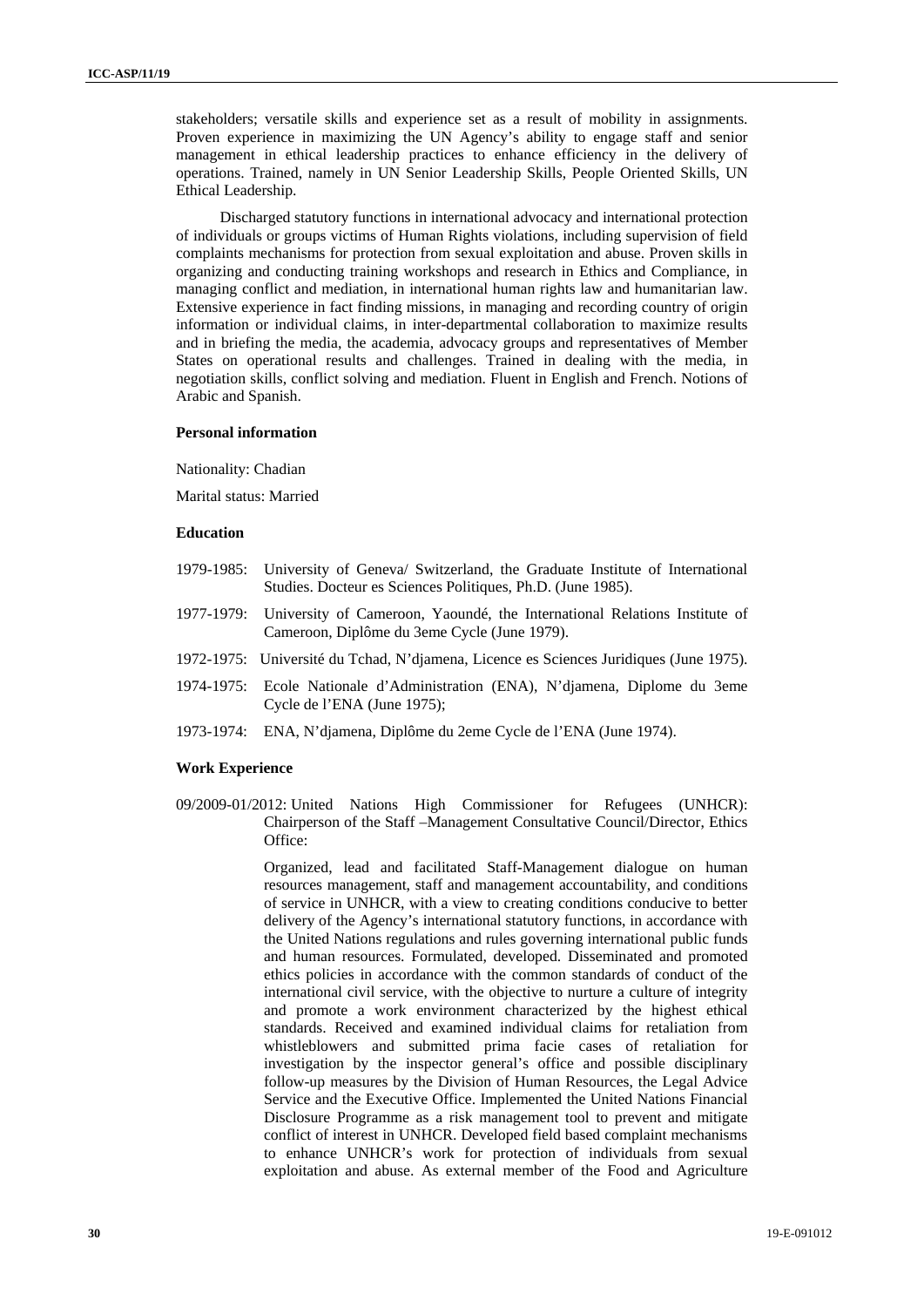Organization (FAO) Ethics Committee, participated to the work of the Committee to ensure oversight of the ethics programme in FAO. Collaborated with other UN Ethics Officers to ensure coherence in advice and quality of services to UN staff and management.

12/2006-07/2009: Office of the High Commissioner for Human Rights (OHCHR): Director New York Office of the High Commissioner for Human Rights:

> Planned, implemented and monitored the New York Office budget, ensuring overall resource management and supervision, providing leadership and strategic direction to the New York based Office of the High Commissioner for Human Rights. Participated to overall decision-making processes as a member of the Senior Management Team. Lead the servicing of Human Rights Treaty Bodies during their sessions in New York. Prepared briefing notes on Human Rights issues to the attention of the High Commissioner or the Secretary General and assisted them in meetings with external parties. Represented the High Commissioner or the Secretary General in international forums and chaired relevant Task Forces and Working Groups meetings. Provided issue specific reports to the High Commissioner or to Member States. Provided monthly briefing on global Human Rights challenges and country specific issues to incoming Presidents of the Security Council. Organized informal Human Rights forums at UN HQs and worked with the Office of the Legal Advice or friendly Member States to promote accession to Human Rights Treaties, through the Secretariat Noon Briefing sessions. Lead fact-finding missions and establish specific contacts on behalf of the High Commissioner for Human Rights.

02/2003-11/2006: UNHCR: Deputy Director/Acting Director, Division of International Protection:

> Provided worldwide overall supervision, guidance, strategic direction and programme of work on international protection of refugees and other persons of concern to UNHCR, with specific focus on protection services in field operations administration of protection staff, supporting resettlement claims from victims of human rights abuses as protection tool, recording country of origin information to ensure data base management and enhance efficiency in service delivery. Ensured overall supervision, selection and coaching of international protection staff. Co-chaired UNHCR overall Appointment, Posting and Promotion Board to advise the High Commissioner on human resources management. Reviewed policies and procedures to effect change in merging operational functions and enhance better delivery of services, including namely age, gender and diversity mainstreaming in UNHCR programmes; Participated to the Operations Review Board sessions, an overall budget planning exercise, to provide guidance on international protection services. Lead field missions on international protection. Briefed the media and advocacy groups on results and challenges. Reported on results and challenges to the Executive Committee and the international community of donors, answering their questions.

#### 04/2000-01/2003: UNHCR: Regional Representative for the Central Africa Region:

Based in Kinshasa (DRC), provided supervision, leadership and strategic direction to field offices in the sub-region with a particular focus on staff security challenges in a context of hostile working environment. Reviewed operational budgets to adapt them to changes due to induced large population movements in UNHCR complex emergency operations in the Great Lakes of Africa; Ensured cooperation with the United Nations Mission in the Congo (MONUC) and other country offices in Africa for an efficient delivery of services. Supported national judicial institutions and local administrations to enhance refugee protection. Kept on negotiating with warring parties to improve access to victims of war and human rights violations and discharge statutory duties. Organized country visits of the High Commissioner to renew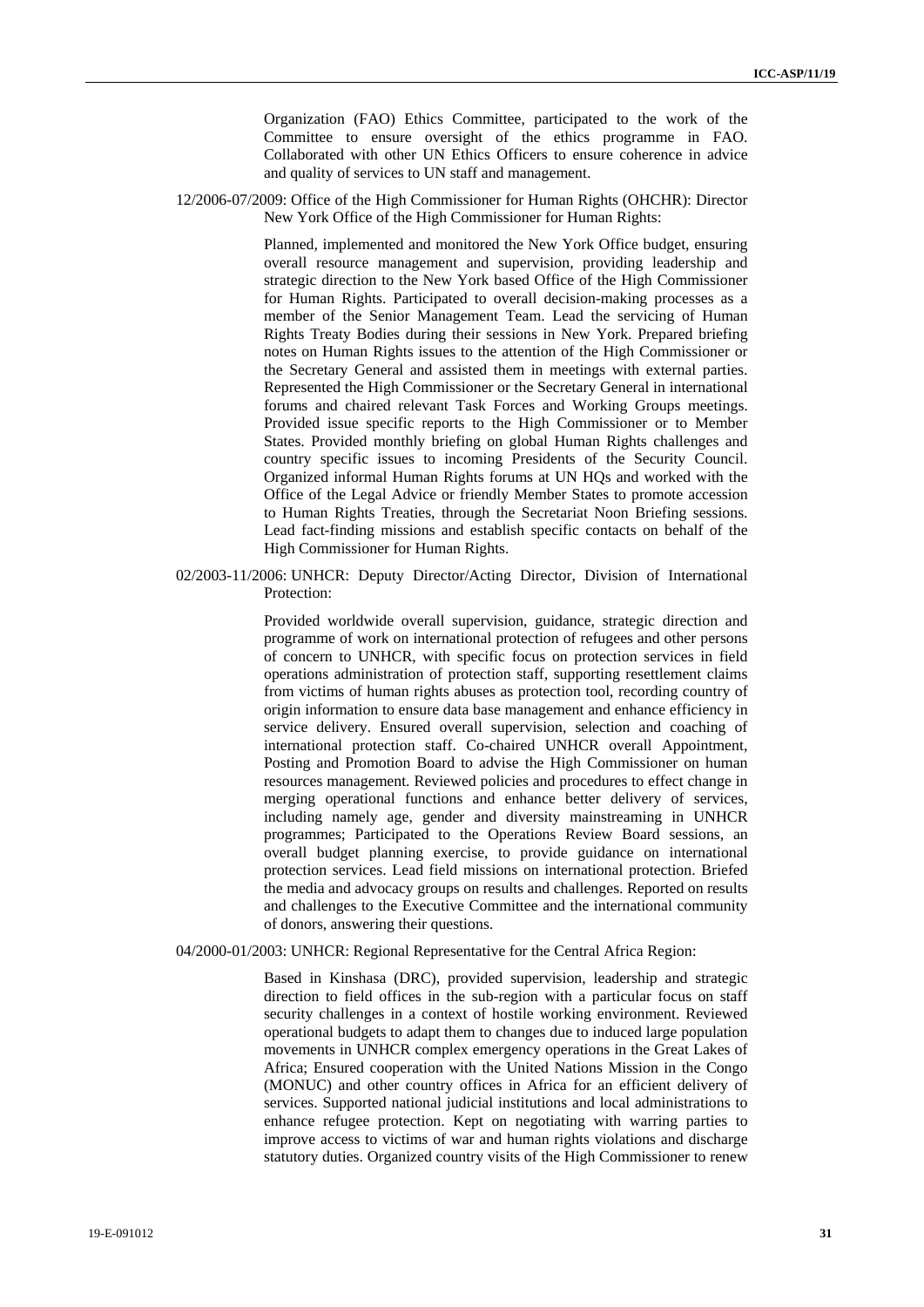relations with the DRC and the Republic of Congo during sensitive periods of international relations in the Great Lakes.

07/1996-03/2000: UNHCR: Deputy Director, Liaison Office New York:

Discharged liaison functions with the main UN bodies, the UN Executive Committees, Permanent Missions of Member States, NGO Representatives, the Media and advocacy groups to inform on UNHCR performance and challenges to international protection. Provided UNHCR contribution to the Secretary General's report on humanitarian issues to the Security Council. Introduced and defended UNHCR's programme budget before the UN Advisory Committee sessions, and maintained structured dialogue with consultative committee sessions on UNHCR field operations.

#### 12/1992-07/1996: UNHCR: Deputy Regional Representative for West Africa/Legal:

Performed legal activities in relation to UNHCR international statutory duties in 16 West African countries. Trained police officers and the judiciary on humanitarian law and refugee law. Designed international protection programme and budgetary requirements for delivery of quality services in the sub-region. Provided supervision to the administrative, finance, community services counsel and legal sections in country offices. Undertook fact finding missions in support of UNHCR statutory functions and reported to the High Commissioner and other stakeholders. Negotiated access to prisons and detention centres to enhance efficient delivery of services to people of concern to UNHCR. Cooperated with other stakeholders such as the ICRC and international NGOs to improve information on international protection challenges and take stock of situations of victims of human rights violations.

### 11/1988-12/1992: UNHCR: Representative, Burundi:

Represented the High Commissioner and discharged managerial responsibilities of the country office. Developed and maintained budget planning, implementation and monitoring in complex refugee operations. Engaged national authorities in supporting international protection operations. Implemented multi-faceted programme of work in support of returnees. Engaged immigration authorities to ease asylum procedures and ensuring efficient discharge of UNHCR's statutory functions. Negotiated access to victims of war in remote areas and to individual cases mainly refugee women and children, and asylum seekers in detention centres. Compiled data in support of refugee asylum claims and maintained strong partnership with other stakeholders for an efficient delivery of services. Engaged with local media to disseminate information on international protection and combat xenophobia.

### 01/1987-10/1988: UNHCR: Senior Protection Officer/Legal:

Conducted refugee eligibility procedures on behalf of the Federal Government of Nigeria and in line with the statutory duties of UNHCR. Advocated refugee and asylum claims with the competent authorities, undertook visits in detention centres to follow-up on individual cases. Conducted field missions to register new arrivals in border areas. Supervised delivery of assistance to victims of human rights violations, ensuring that UN financial regulations and rules are respected. Drafted national refugee law and refugee eligibility procedures. Organized workshops on humanitarian law involving the judiciary, the federal police, the academia and national NGOs.

### 07/1984-12/1986: UNHCR: Associate Protection Officer/Legal:

Provided support to field operations ensuring provision of legal information on eligibility procedures. Analyzed refugee situations and country of origin information to identify challenges to be addressed and enhance quality and efficiency in international protection services. Undertook field mission to support emergency operations. Drafted reports and briefing materials on refugee situations.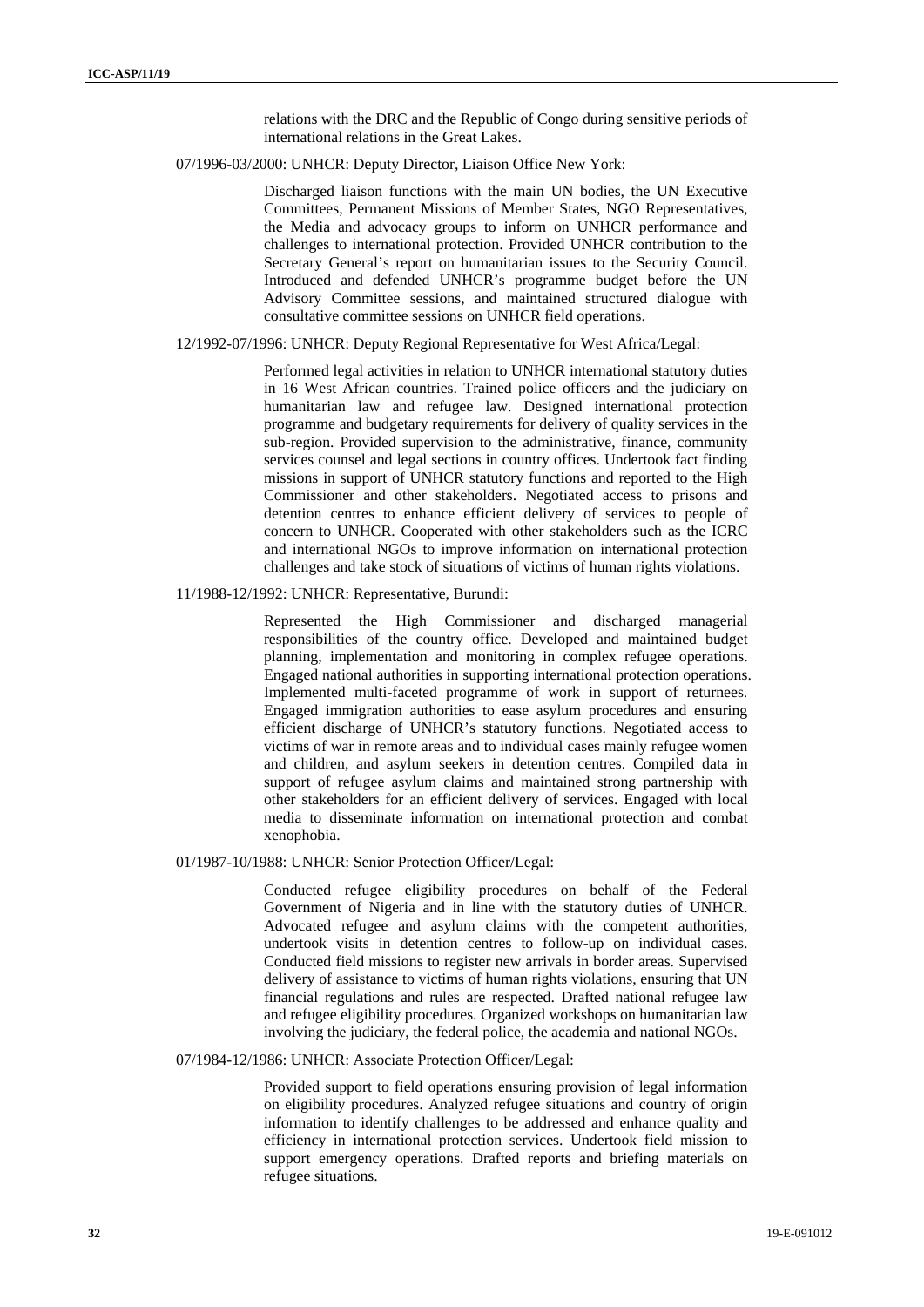09/1975-09/1977: Government of Chad/Ministry of Foreign Affairs and Cooperation: Counselor, Chad Embassy in Cairo/Egypt/ Desk Officer International Cooperation:

> Supported the Ambassador in his overall diplomatic functions in Egypt. Worked to develop economic, cultural and social relations between Chad and Egypt. Supervised the Admin/Finance section of the mission. Negotiated enrollment slots and special grants for Chadian students. Provided legal support to the Chadian community members. Participated to Chadian interministerial meetings in preparation for bilateral or multi-lateral talks on economic, social and cultural cooperation. Drafted cooperation projects for review by the director, international cooperation.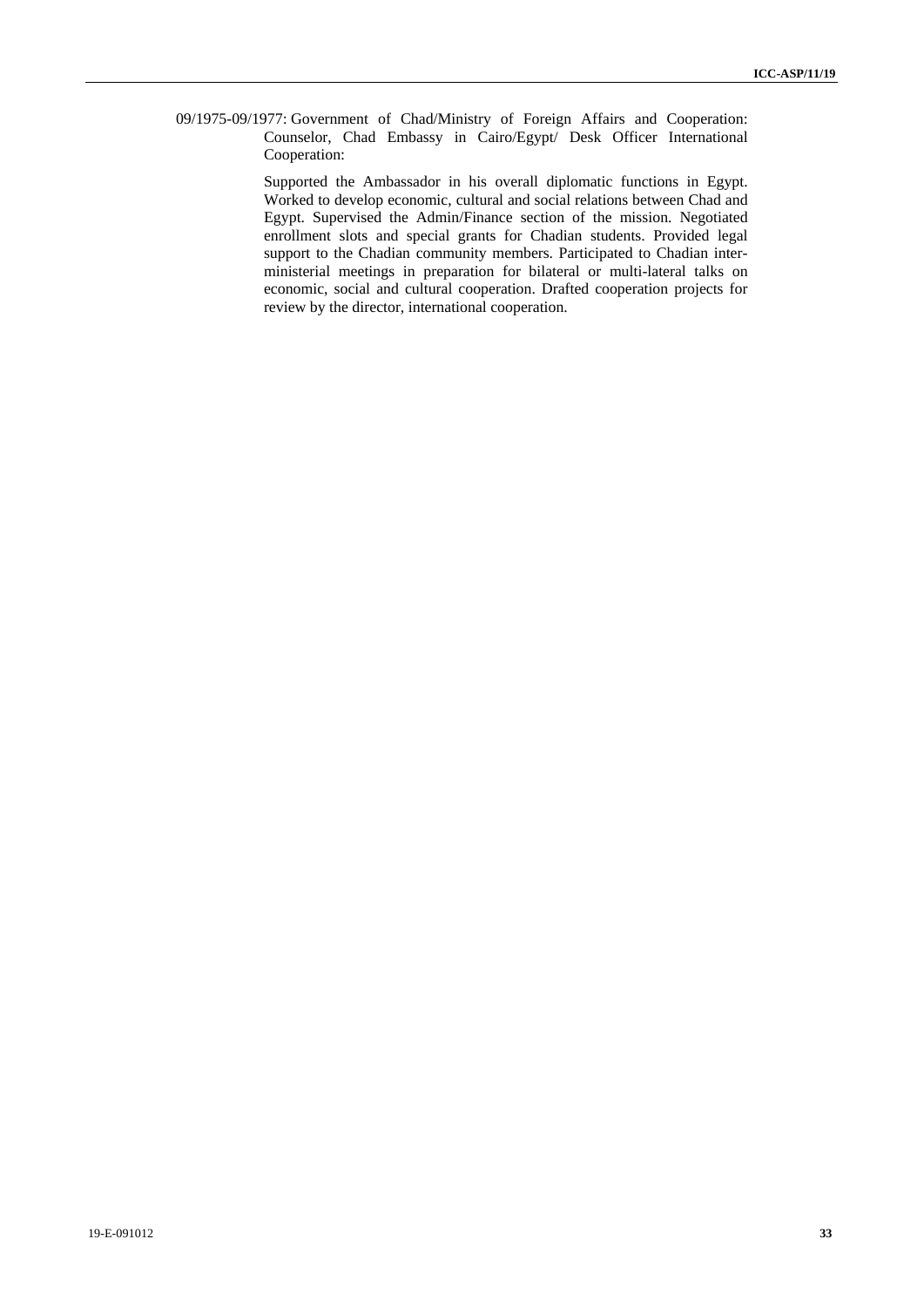## **7. Parker, Lyn (United Kingdom)**

(Original: English)

### **Executive summary of relevant experience**

My previous diplomatic career includes over 20 years' experience as an effective public service manager in the United Kingdom and overseas, ranging from middle management roles in UK central government and two of the UK's largest overseas missions to 8 years as a Head of Mission in Cyprus and the Netherlands.

In these roles I had responsibility not just for policy delivery but for the efficient management of public funds and human resources within budget constraints, ensuring high standards of team performance and the delivery of concrete outcomes across a wide range of subject areas, as well as the delivery of efficient and cost-effective public services.

As a Head of Mission strong leadership ability, clear strategic vision, sound decision-making and excellent communication skills were all essential requirements. As Ambassador in The Hague, I also gained valuable first-hand experience of the working relationships between the ICC and its States Parties, not least from my role as Chair of the Oversight Committee on the Permanent Premises.

As Chef de Cabinet to the President of the ICC since March 2011 I have been actively involved in inter-organ work on a wide range of strategic management issues including the development and implementation of the ICC budget, strategic planning and the new risk management framework, as well as having responsibility for the Judiciary budget and for advising the President and Presidency on a wide range of internal and external issues.

My professional background also includes experience in the practicalities of managing missions in the field, security management and the modernisation of IT systems. I can bring extensive experience of bilateral and multilateral negotiation to the vital area of securing the practical cooperation of States Parties and others. On a more personal level, I enjoy working in a multi-cultural environment, and am comfortable in both working languages of the Court.

Finally, I have a legal background, including a law degree and experience teaching international law among other subjects as a University Lecturer, as well as subsequent practical experience of the negotiation of international agreements, EU legislation and implementation in national law.

### **Statement of qualifications**

#### **Educational Background**

BA in Jurisprudence, Oxford University 1974 (MacKinnon Law Scholar, Magdalen College).

MA in European Community Studies (with Distinction), Manchester University 1975.

### **Employment History**

1975-1978: Lecturer in Law, Manchester University

Teaching a range of legal subjects including international law, legal philosophy, contract law and criminal law.

- 1978-2010: UK Diplomatic Service
- 1978-1979: Arms Control and Disarmament Dept, Foreign and Commonwealth Office (FCO).

Largely spent in Geneva as a member of the UK team negotiating a draft Comprehensive Nuclear Test Ban Treaty with the US and USSR.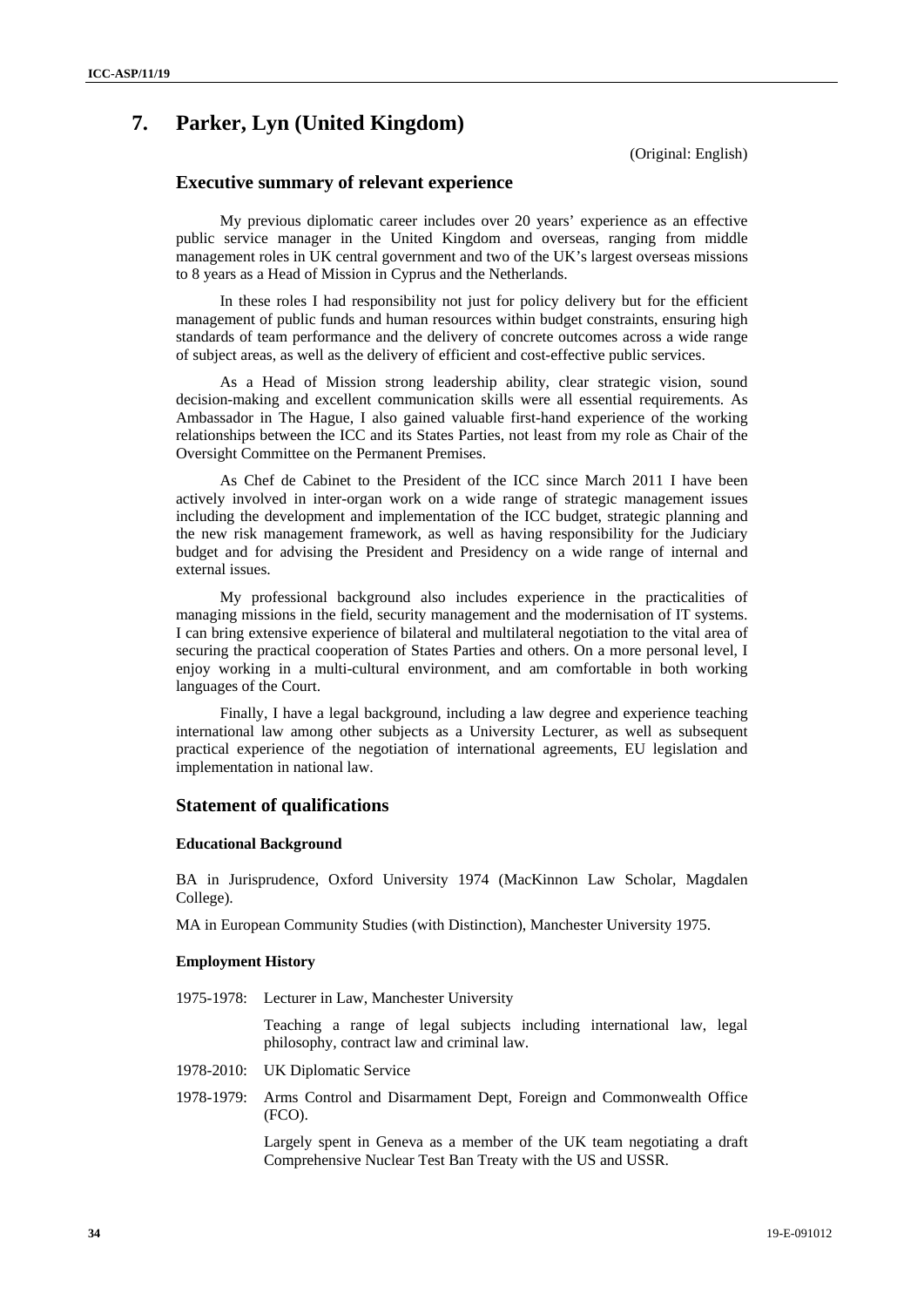1979-1984: Greek language training, then Second/First Secretary, British Embassy, Athens.

> Responsible for analysis of Greek domestic and foreign policy, including Greek accession to the European Communities (EC).

1984-1986: European Community Department, FCO.

Responsible for policy on the EC Single Market, negotiation of the 1986 EC reform treaty (Single European Act) and parliamentary passage of the subsequent UK implementing legislation.

1986-1988: Assistant Private Secretary to the Foreign & Commonwealth Secretary, Sir Geoffrey Howe.

> Responsible for policy on Europe, Northern Ireland, Defence, East/West relations and Africa.

1989-1991: Counsellor, European Secretariat, Cabinet Office.

Responsible for managing Whitehall's central coordination team for government policy on European Union issues, providing secretariat functions for relevant Ministerial and senior official committees and support services for Parliamentary scrutiny of EU legislation. Responsible for European Secretariat budget and staffing.

1991-1995: Head of Chancery, British High Commission, New Delhi.

Responsible for leading the High Commission team covering Indian domestic and foreign policy; supervision of a large consular and visa operation, setting and monitoring of post objectives, as well as a substantial managerial "chief of staff" role in one of the UK's largest overseas posts

1995-1999: Head of Chancery/Political Counsellor, UK Permanent Representation to the EU, Brussels.

> A wide range of policy responsibilities in one of the UK's largest and busiest posts, including EU institutional and staffing issues, UK Presidency strategy and EU future financing negotiations. Also responsible for the Permanent Representation's resource, financial and staff management.

1999-2001: Head, Whitehall Liaison Department, FCO.

Responsible for the FCO's working relationships with other Government departments.

2001-2005: British High Commissioner, Republic of Cyprus.

Responsible for leading teams managing the UK's complex interests in Cyprus during a period of intense UN-led settlement negotiations and Cypriot preparations for accession to the EU. Also responsible for supervising substantial consular services given the large number of British tourists visiting Cyprus each year, as well as a significant expatriate British community. Accountable for post resources and annual budget management.

- 2005-2009: British Ambassador, Kingdom of the Netherlands
	- Leading an Embassy managing the UK's bilateral relationship with a close neighbour, NATO ally and EU partner. Accountable for post resources and annual budget management.
	- Concurrently UK Permanent Representative to the Organisation for the Prohibition of Chemical Weapons (OPCW), including chairmanship of the multilateral preparations for the 2008 Chemical Weapons Convention Review Conference.
	- Responsible for the UK's working relationships with the international judicial and legal institutions in the Hague, in particular the ICC and ICTY.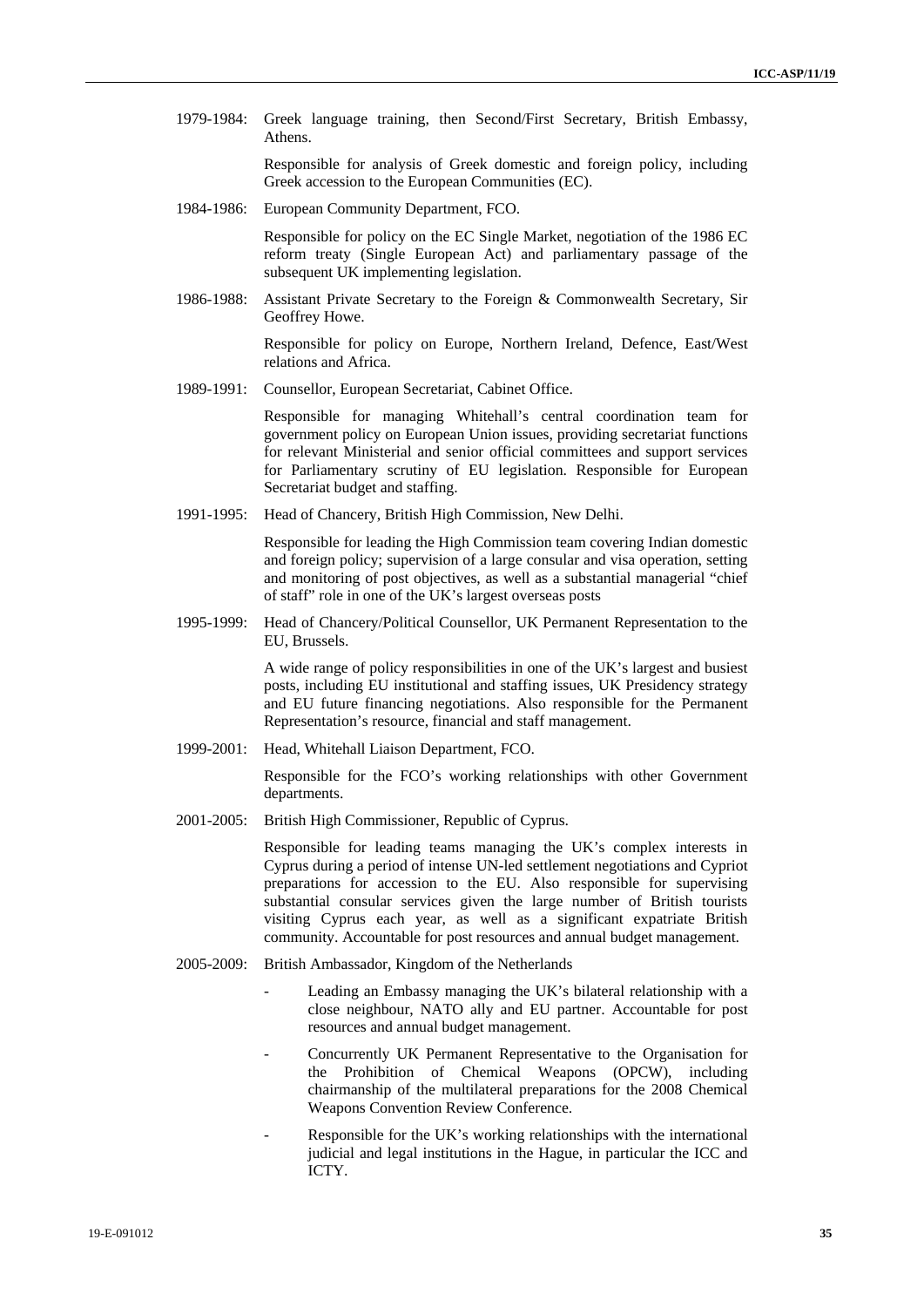- Vice-chairman, later Chairman of the States Parties' Oversight Committee responsible for strategic decisions on the ICC's Permanent Premises project (2008-9).
- Membership of the Foreign and Commonwealth Office's Finance Committee (see below).
- 2009-2010: Various corporate strategy roles at the Foreign and Commonwealth Office (FCO) including:
	- Continuing (until end 2009) Chairmanship of the ICC Oversight Committee responsible for the final selection and award of the design contract for the ICC's Permanent Premises.
	- Membership of the FCO's Finance Committee, responsible for advising the FCO Board on effective in-year management of the FCO's operating budget.
	- Membership of the Programme Board responsible foroverseeing replacement of FCO's global IT system.
	- Review of the FCO's research and analytical capability.
	- Reading work to improve search and disclosure procedures in certain judicial review cases.

December 2010: Left the FCO to pursue a further career outside Government service.

March 2011 onwards: Chef de Cabinet to the President of the International Criminal Court

- Advising and supporting the President and Presidency in their responsibilities for the Court's judicial management, proper administration of the Court as a whole, and external relations.
- Accountable for the  $\bigoplus$  million Judiciary budget; shared responsibility with senior officials in the Registry and Prosecutor's Office for inter-organ work on a wide range of strategic management issues.

### **Languages**

English

French

Dutch

Greek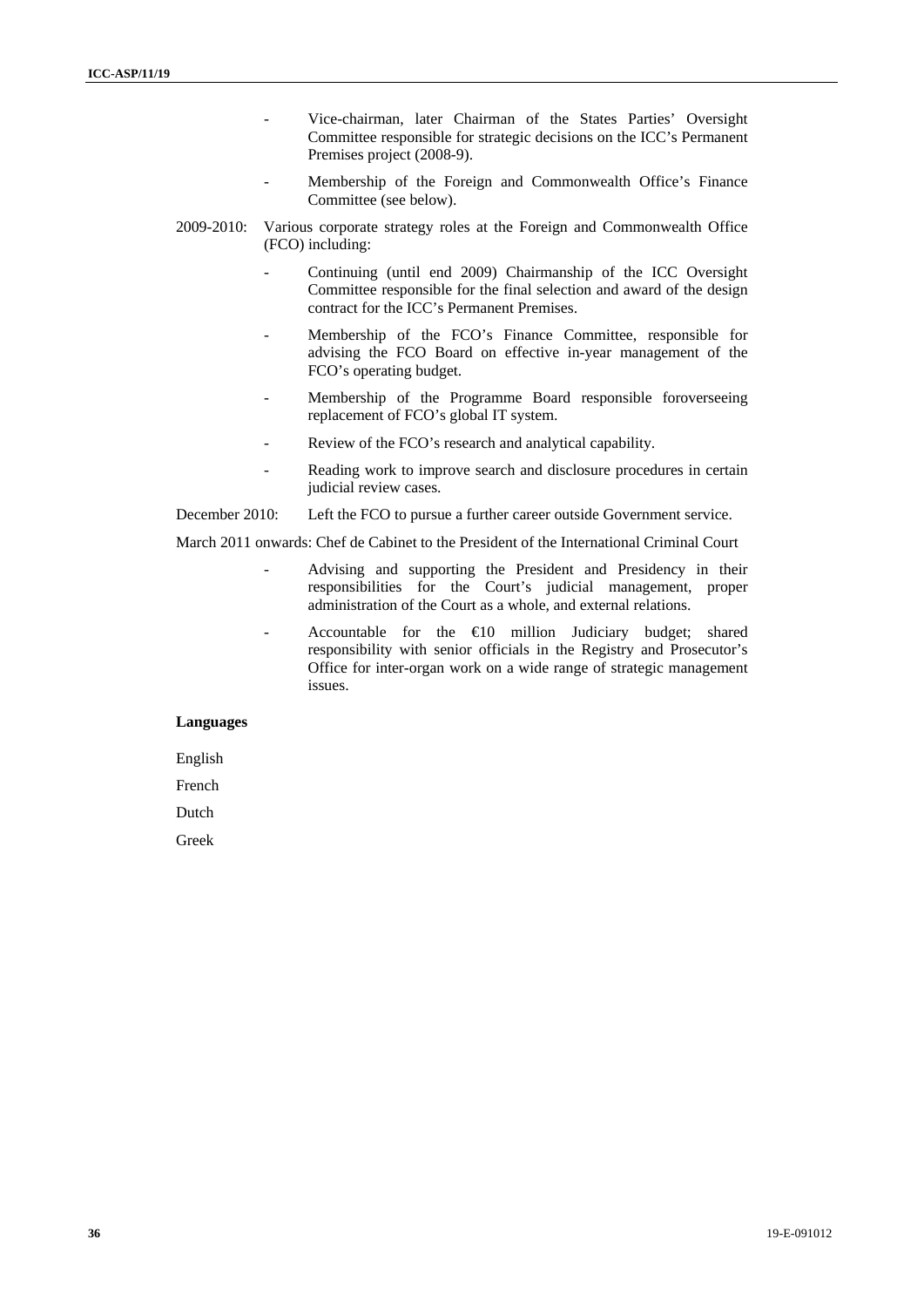## **8. Pierre, Jocelyn (France)**

(Original: French)

### **Letter to the President of the Court**

I have the honour to submit my candidacy for the post of Registrar.

I am a law graduate, with a higher degree [*agrégation*] from the *école normale supérieure* (ENS) in economics, sociology and public administration. Since 1996 I have occupied a range of posts in the French civil service, both in France and abroad, at progressive levels of responsibility, qualifying as a Senior Civil Servant [*administratrice civile*] in 2009.

The various supervisors under whom I have worked will be able to confirm that I possess the majority of the professional skills that you seek: ability to generate consensusbased organizational and strategic direction and to identify problems and propose solutions; proven capacity for hard work; excellent oral and written communication skills; highly developed sense of public service; strong conceptual and analytical skills, allied to a constant concern for practical issues; ability to work without supervision, while remaining aware of the need for regular updates on progress; conscientious efficiciency in honouring commitments; a sense of initiative and well-developed capacity for conceiving, formulating and proposing solutions and working as part of a team, as well as the ability to maintain interpersonal relationships in a multi-cultural, multi-ethnic environment;.

Since 2009, I have been reponsible, on behalf of the French tax authorities, for leadership of a project for the establishment of a database of all relevant administrative documentation. I also have experience of working as departmental head, which would be readily applicable to my administrative duties at the Court. This experience has in the main been acquired in the context of oversight of taxation litigation. Here, I have been able to appreciate the key importance of sound administration in the conduct of judicial proceedings (respect for procedural rules and deadlines, issuance of summonses to appear, applications for freezing of assets), in a service where particular vigilance is observed as regards confidentiality and respect for privacy. I consider that my response to the successive challenges and possibilities involved in formulating a sound strategy for information management, utilizing the most up-to-date technology, represents a major asset in my candidacy.

At the age of 44, I have proven administrative experience, both in France and abroad, in a range of fields (education, research, cooperation, taxation) and types of employment (teaching, academic, administrative, operational), based on a solid educational background (law, economics, management, sociology), designed to foster the ability to grasp and absorb highly technical and complex matters. I am ready to commit myself for a period of five years to carrying out the duties of Registrar of the International Criminal Court, and would be honoured to serve the Court and help to end impunity for the perpetrators of the most serious crimes of concern to the international community.

### **Statement of qualifications**

### **Personal information**

French nationality

Civil servant / Administratrice civile

Date of birth : 24 September 1968

Married, three children

### **Education**

2009 French Senior Civil Servant Course (MBA) / École Nationale D'administration (ENA)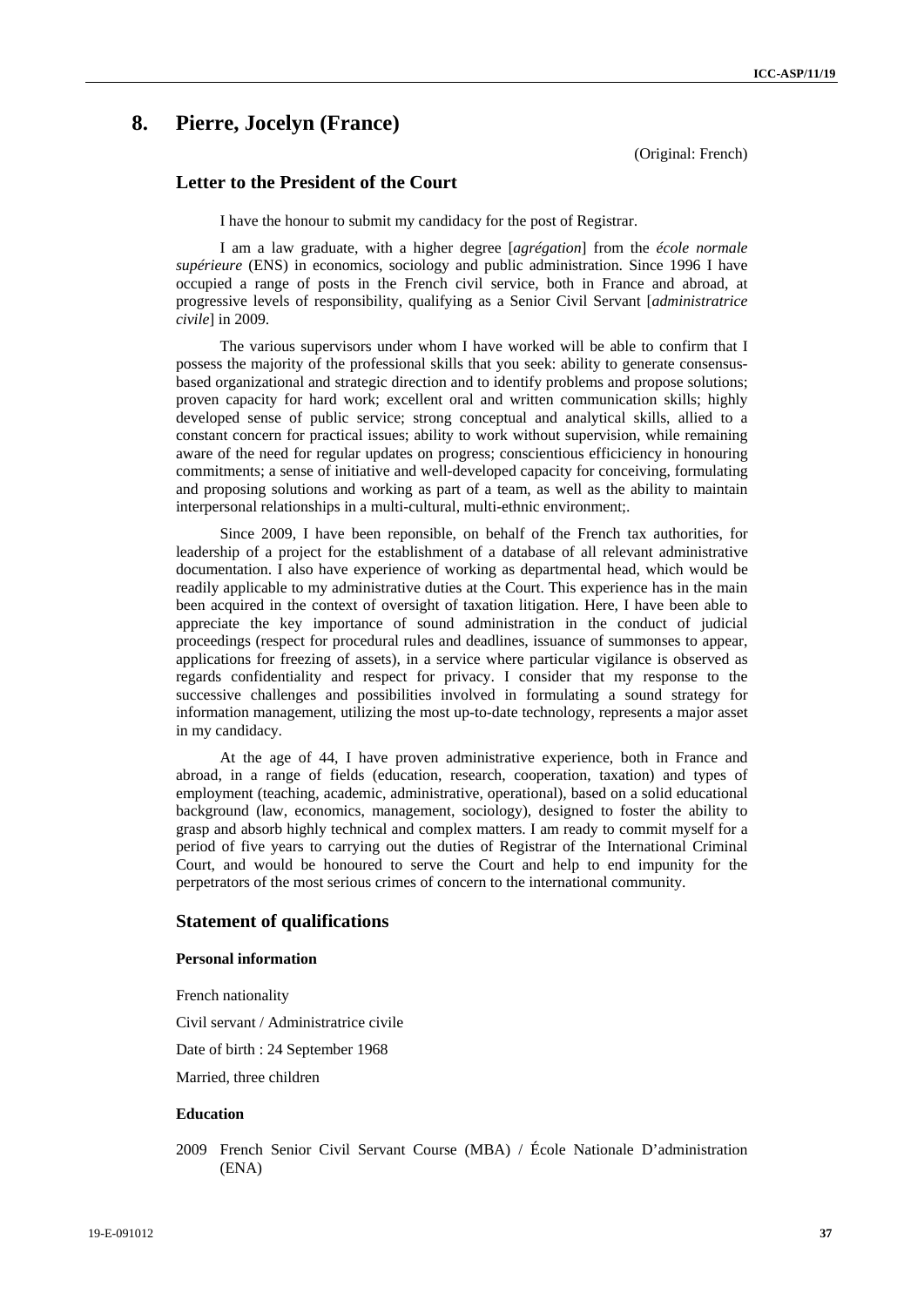European Senior Civil Servant Course (in Italy) / Scuola Superiore Della Publica Administrazione (SSPA)

Internship at the French Court of audit / Cour Des Comptes

- 1993 Post-graduate degree in Sociology of organisations / Institut D'études Politiques De Paris (Sciences-Po)
- 1992 Agrégation d'économie, gestion, option droit (High-school teaching certificate in economics, law and management) / École Normale Supérieure
- 1991 Certificate of Proficiency in English (including Translation) / Cambridge University Esol Examinations
- 1990 Master's degree in commercial and labour law / University Paris XI

#### **Skills**

Functional competences:

- Leading project from inception to completion
- Public Strategy planning
- Consulting and evaluation

#### Technical skills:

- Management of IT projects
- Publications of complex documents
- Lecturing, management of teams and networks
- Survey and data processing

### Expertise fields:

- Publishing and re-use of public sector information
- E-government
- Culture,
- Research,
- International aid and
- Taxation

Theoretical knowledge:

- Law
- Economics
- Sociology and
- **Statistics**

### **Work experience**

2009 –present, Paris, France

Direction générale des finances publiques / Service juridique de la fiscalité (Tax Department) – Project Manager / Departmental deputy manager

- Major project management to create and implement an on-line legal database (50 000 pages of content completely re-written by 200 internal contributors, 50 project officers,  $\epsilon$ 2 million for 2 service providers)
- In addition, supervising a legal team of 35 staff

2007 – 2008, Paris, France

Ministère de la culture et de la communication (Ministry of culture and communication)

### Senior consultant

- Creating the strategy for the re-use of the public sector information in the cultural field / "Partager son patrimoine culturel"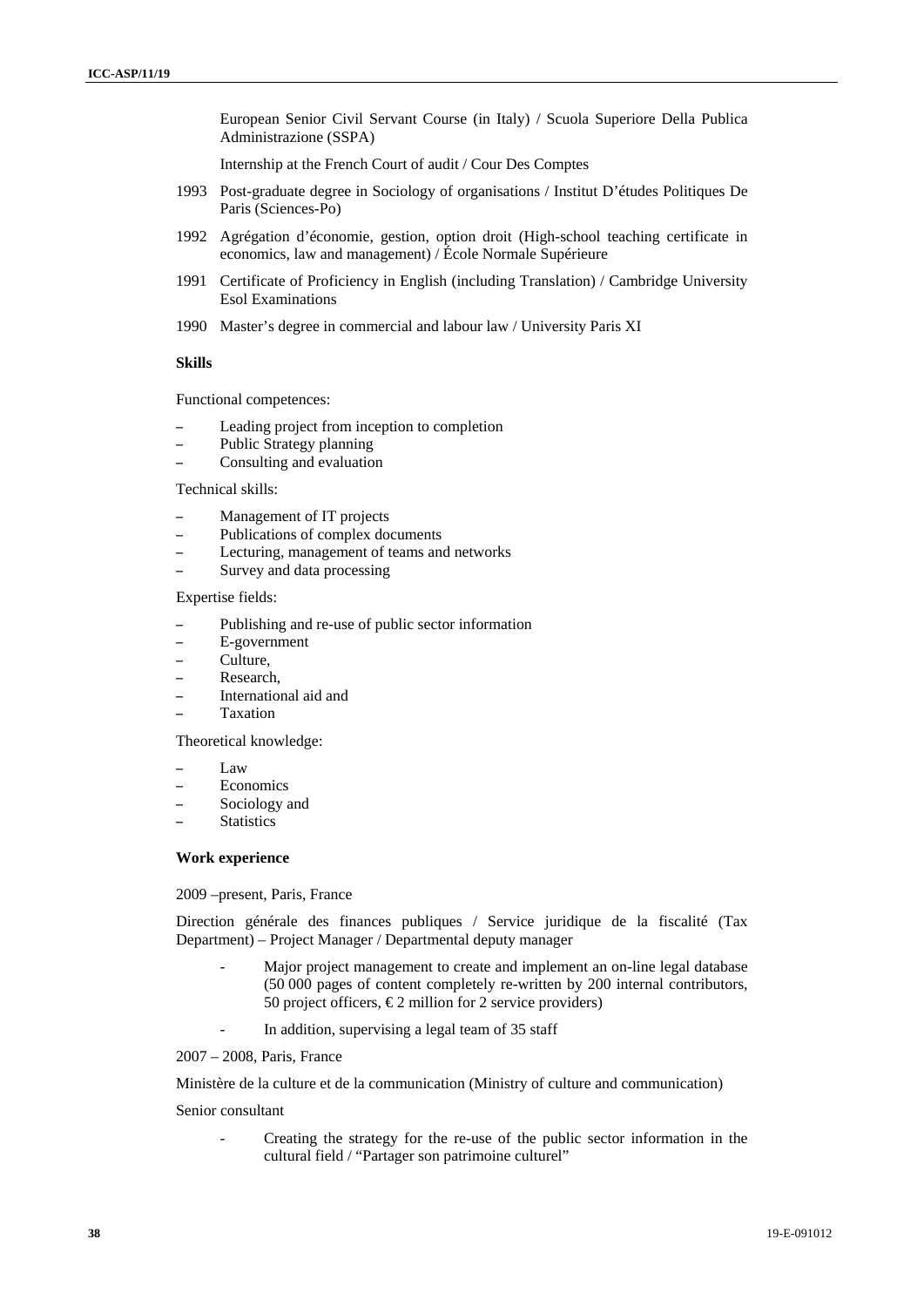- Coordinating the network of the Ministry branches and 78 agencies to implemente this global strategy
- Census, management and enhancement of the portfolio of trademarks and domain names

2006 – 2007, Paris, France

Délégation générale à la langue française et aux langues de France (Delegation for the French language and regional languages) - Consultant

Consulting on global strategy on the Human Language Technologies (HLT) / "La langue au coeur du numérique"

2003-2006, Dakar, Senegal

State of Senegal (French Cooperation) / agence de l'informatique de l'état (Computing and e-government agency) – Adviser to the Director, Project Manager

- Steering and management of two E-gov projects :
	- 33 web sites (one for each Ministry, 10 suppliers)
	- "Vos Démarches" Legal information web site with 3 providers (United Nations TIGA Prize in 2007)
- Managing relationships with stakeholders and consulting to the Prime minister, the Senegalese Presidency and the French Embassy on information technologies (WSIS, NEPAD, Digital Solidarity Fund) and on cultural and media issues

1996 – 2003, Paris, France

Ministère de la culture et de la communication / Statistics and studies department

Researcher, Consultant

- Conceiving and steering the overall research program on information technologies (terms of references, contractors, budgets and schedules, editing)
- Research (methodology protocol, quantitative and qualitative inquiries, statistical analysis, publication)
- In charge of the ICT Governmental Plan for the Ministry

Author, Editor of many publications (scientific studies, briefing notes, general audience articles)

1991 - 2008

Universities or further education institutes – Lecturer in social sciences, law and French as a foreign language, vocationnal training in cultural and e-administration issues ; member of Selection Boards

#### **Languages**

French: mother tongue

English: C2 CECR level (spoken : excellent ; written : good)

Spanish: B2 Instituto Cervantes level (spoken : good ; written : fair)

### **Software**

Proficient in Microsoft and Open Office suites;

Data analysis (Kynos Modalisa);

MS Project;

Web site editing (CMS)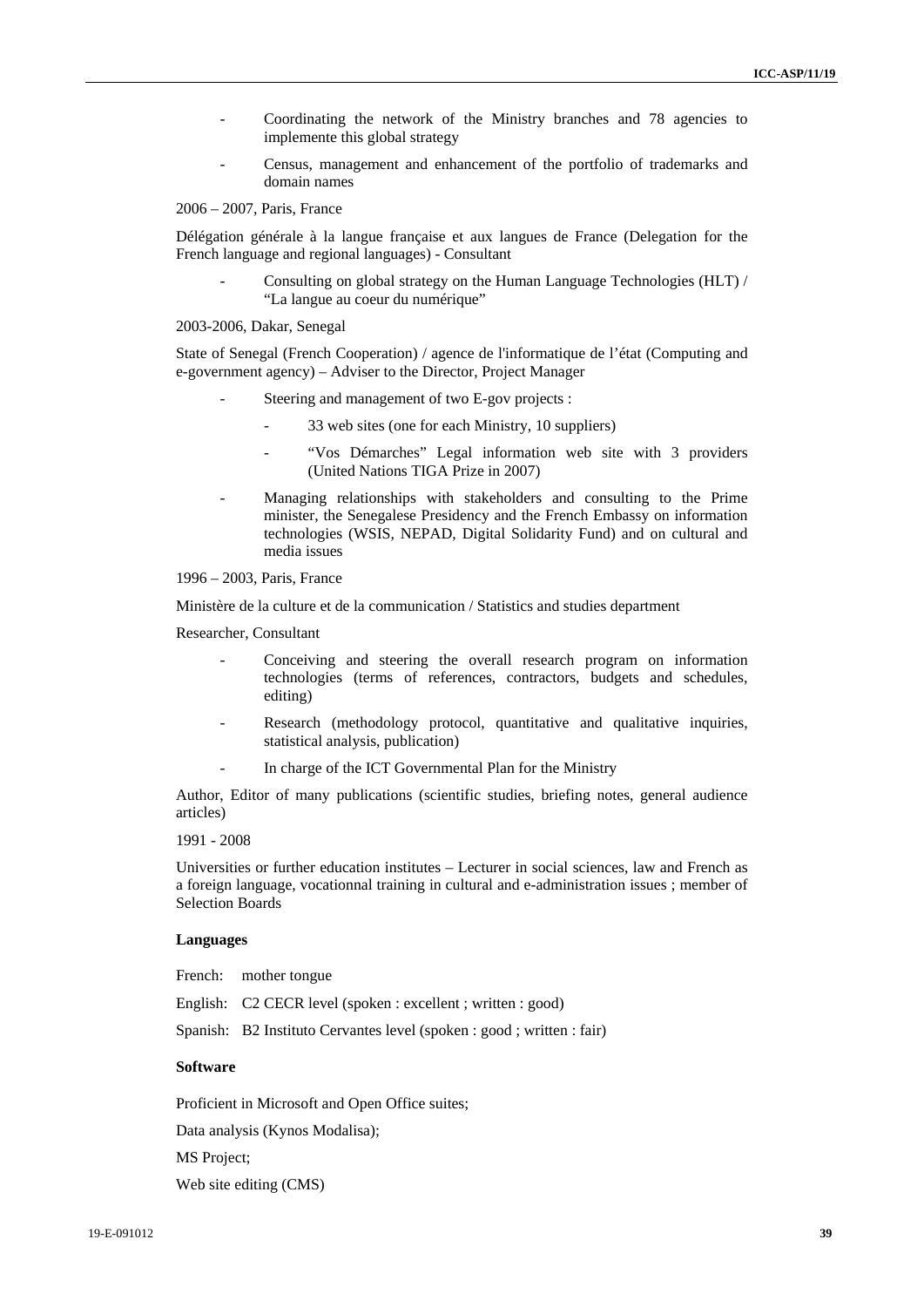## **9. Preira, Daniel Didier (Senegal/France)**

(Original: English)

### **Executive summary of relevant experience**

For the past 27 years, I have served – with utmost dedication – national and international courts and tribunals in various capacities (as a private lawyer and Registry senior manager at the UN International Criminal Tribunal for Rwanda [ICTR] and the International Criminal Court [ICC]). As a consequence of these hands-on experiences, in addition to increased levels of responsibility, I have acquired an intimate familiarity with court and registry management, in particular as it concerns the inner workings of the ICC Registry.

I currently serve the ICC in the capacity of Deputy Registrar – a position, I have held since October 2008, when I had the privilege to be elected by the Honourable Judges of the ICC. My main function is to support and assist the Registrar in the execution of her mandate, and in anticipating, planning, guiding and evaluating the work of the Registry and in the service delivery of the organ. I am also in charge of the Registry's Legal Advisory Services Section. In this latter capacity, I act as the chief legal advisor to the Registrar.

Previously, I held the position of Head of the ICC's Division of Victims and Counsel, where I directed and supervised sub-divisional units, consisting together of a large team, and assisted the respective Registrars of the Court to carry out their mandate of servicing and administering the non-judicial aspects of the Court under challenging circumstances, which were punctuated by high expectations and resource constraints. For five years, I served as Deputy Chief and latterly, Officer-in-Charge of the Defence Counsel and Detention Management Section of the ICTR.

These functions have required that I provide an array of executive policy, legal and strategic advisory services to the respective Registrars and Deputy Registrars in all areas falling within the ambit of their mandates. These areas covered, *inter alia*, strategic management, judicial support services, Registry restructuring and budgeting – *e.g.* legal aid policy; management control system; assistance/protection to victims and witnesses; victims' participation and reparation; human resources, staff satisfaction, -performance and -conduct; detention matters and enforcement of sentences, as well as defence and counsel matters, including the promotion of dialogue and cooperation with members of the legal profession, and national and international bar associations. In addition, I have assisted in evaluating and improving the work of the Registry, and representing different Registrars in judicial proceedings and other official meetings. I carry out these tasks with loyalty, competence, integrity, and professionalism. Before becoming an international civil servant, I practiced as a lawyer in the private sector for over a decade, where I successfully represented –at all levels of court – clients before national and foreign jurisdictions in criminal, civil and commercial matters. For four years, I served as a member of the Executive Board of the Senegalese Bar Association in charge of international relations.

My broad experience and expertise in the field of international court administration, management, and policy advisory services, supplemented by a strong academic background in criminal law, have prepared me to take on a more challenging role in contributing towards the success and progress of the ICC. As the incumbent Deputy Registrar of the ICC, I have identified and closely observed what has been successful, but more importantly, what is in need of enhancement in the policies and *modus operandi* of the Registry so as to enhance the effective and efficient functioning of the organ.

### **Statement of qualifications**

### **Personal information**

Date of birth: 19 April 1959 Nationality: Senegalese and French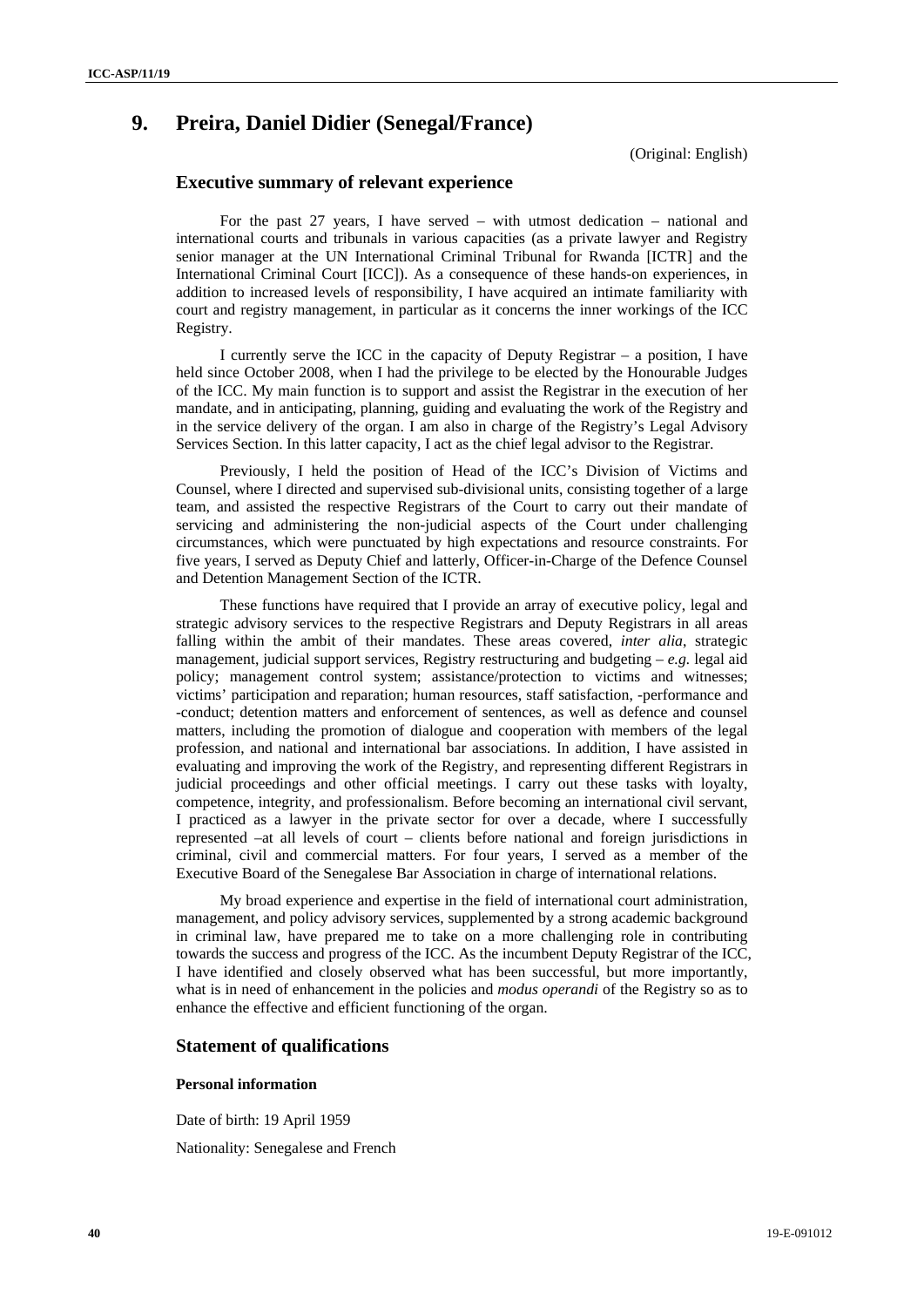### **Education**

Dakar University, Senegal

- July 1984: Master's Degree in Private Law with Distinction
- July 1983: Bachelor Degree in Private Law
- Oct 1982: Degree in General Law-2
- Oct. 1980: Degree in General Law-1

#### **Selected training**

- June 2008: Advanced training in legal and administrative drafting (by Sciences Po, Continuing Education Program).
- Jan. 2007: Training in negotiations skills and difficult bargaining tactics (by *Program On Negotiation* of Harvard Law School).

### **Member of professional societies**

Since 1985: Barrister & Solicitor, member in good standing of the Senegalese Bar Association

#### **Languages**

Fluent in French, English and Wolof;

Basic knowledge of Spanish and Portuguese.

#### **Career history**

October 2008 to the present: International Criminal Court, The Hague

Deputy Registrar

As the first Deputy Registrar of the Court, I assist the Registrar in anticipating, planning, guiding and evaluating the work of the Registry in all its facets, in its service delivery and in the preparation of the annual budget of the Court. Provide policy advice to the Registrar on request, on all aspects of the Registry's mandate. Provide advice on management and organization of the Registry organ. In this regard, I have led a project to institute a robust management control system in the Registry; the project is currently in the early phases of implementation. As the Chief Legal Advisor to the Registrar, direct, supervise and review the work of the Legal Advisory Section of the Legal Advisory Services Section of the Registry to provide unified legal advisory service to the Registry and to other organs of the Court; to ensure legal consistency in the application and interpretation of all constitutive instruments of the Court and of international law in general, to protect the legal interests of the Court and its staff and to minimise legal exposure of the Court and for the Registry. Represent the Registrar internally and externally in all areas falling within the ambit of her mandate; direct, chair and/or participate in numerous intra-Registry and inter-organ working groups and special sessions on various topics ranging from organ restructuring and efficiency to Court's strategies such as Victims Strategy including the role of intermediaries; review of the relevant legal texts of the Court or *ad hoc* crisis management.

On behalf of the Registrar, lead initiatives to strengthen cooperation and enhance knowledge and support for the ICC through regional and country specific summits organized in, *inter alia*, Tunis, Tunisia; Dakar, Senegal and Yaoundé, Cameroon.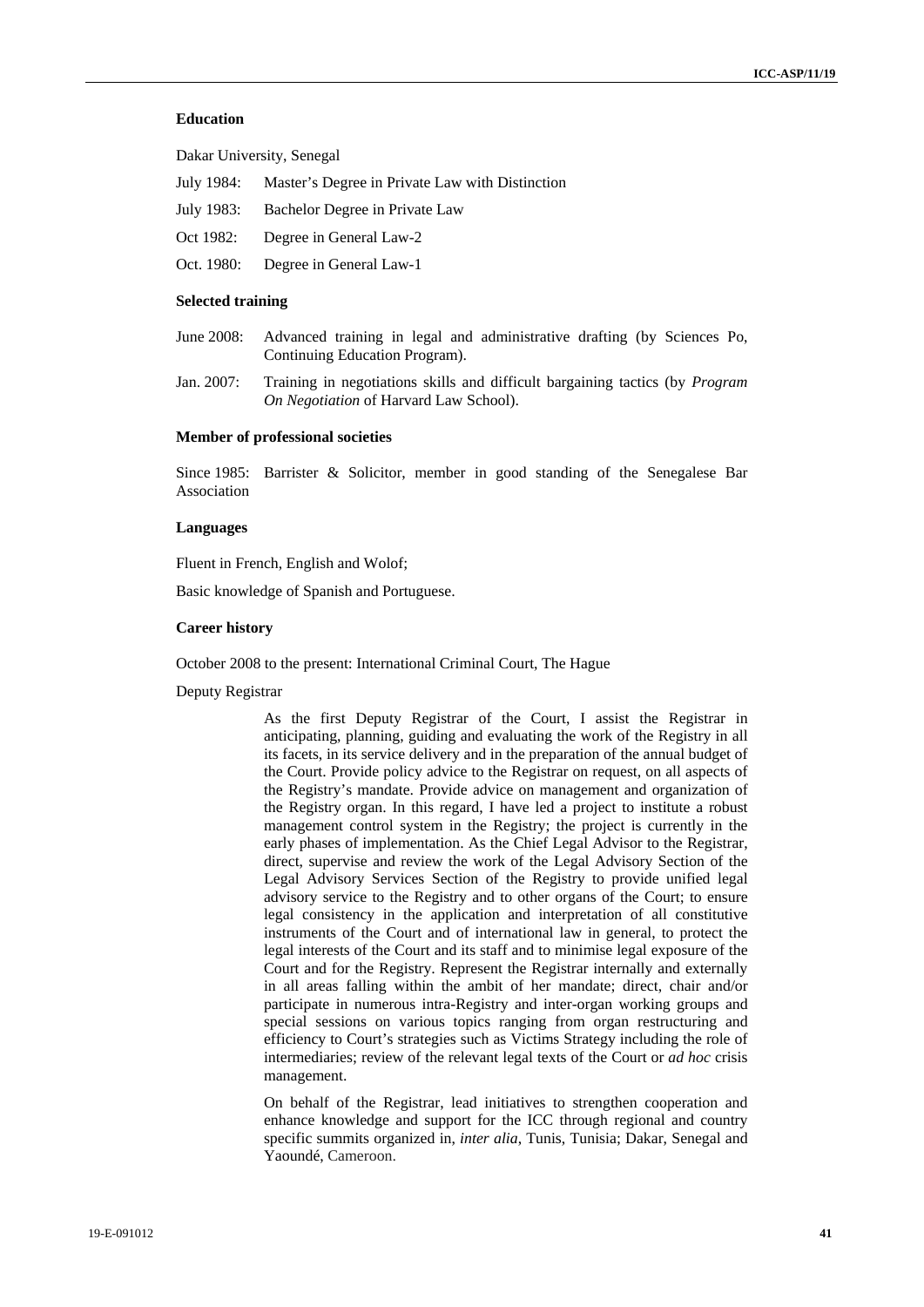August 2004 - September 2008: International Criminal Court, The Hague

Head, Division of Victims and Counsel (DVC)

Directed, supervised and reviewed the work of the Victims Participation and Reparations Section and the formerly entitled, Defence Support Section (now the Counsel Support Section) in the fulfillment of the Division's duties in accordance with the Court's legal texts and relevant internal policies. During my tenure as the Head of the DVC, I oversaw and ensured the evolution and successful growth and functioning of these two offices. Designed and managed policies, systems and procedures for efficiently handling victims' applications for participation in judicial proceedings and reparations in accordance with the applicable legal provisions. Equally designed and managed policies, systems and procedures for the implementation of the Court's legal aid system in a manner that is both economically conscious of the need to judiciously manage public funds, while being in tune with the objective needs of the system's beneficiaries. Provided legal, procedural and other advice to the Registrar to resolve procedural and substantive legal questions in relation to the defence and victims issues; represented the Registrar before the Chambers on related issues as and when required.

Communicated and interacted with various partners and stakeholders to promote and facilitate cooperation; liaised with the Office of Public Counsel for Defence and the Office of Public Counsel for Victims in order to ensure quality legal services to indigent suspects and accused persons, as well as victims; oversaw the management and organisation of the ICC's annual seminar and training program for counsel, admitted to the Court's List of Counsel, with an attendance of approx. 200, representing the legal profession, national and international legal associations and experts from the *ad hoc* tribunals and Special Courts.

Oversaw all assistance provided by the Division to legal representative of victims and defense teams engaged in proceedings before the Court, and promoted dialogue and cooperation with members of the legal profession, national and international bar associations. Have led and participated in the formulation and implementation of policies aimed at enhancing staff satisfaction and performance and regulating staff conduct; have served as Chairperson of the Court's Disciplinary Advisory Board; oversaw the establishment of the Court's disciplinary organs for external counsel.

December 2003 - August 2004: UN International Criminal Tribunal of Rwanda, Tanzania

Officer-in-Charge, Defence Counsel and Detention Management Section

As Officer-in-charge of the Defence Counsel and Detention Management Section, I was responsible for the overall legal supervision of the United Nations Detention Facilities (UNDF), as well as the Defence Counsel Unit. Duties included, *inter alia*, conducting the day-to-day management of the section; identifying priorities to be implemented in line with the overall strategy set by the Registrar and Deputy Registrar; advising and providing guidance to the Deputy Registrar and/or Registrar on complex legal issues related to defence counsel and detention matters; drafted legal submissions for the Registrar and/or Deputy Registrar; represented the Registrar before the Chambers/Presidency as and when required; developed and maintained liaison with representative bodies of counsel or legal association: the sister section of ICTY and member states' representatives on the legal aid programme; defence counsel and detention-related issues. Managed the development and implementation of the work plan of the section; consulted and supervised the Deputy Chief of the Section and the Commanding Officer of the UNDF, who were responsible for the day-to-day management of the two units of the section; ensured that reporting lines were clearly identified and respected; provided effective and policy advice; result based budgetary and judicial support services to the Registrar.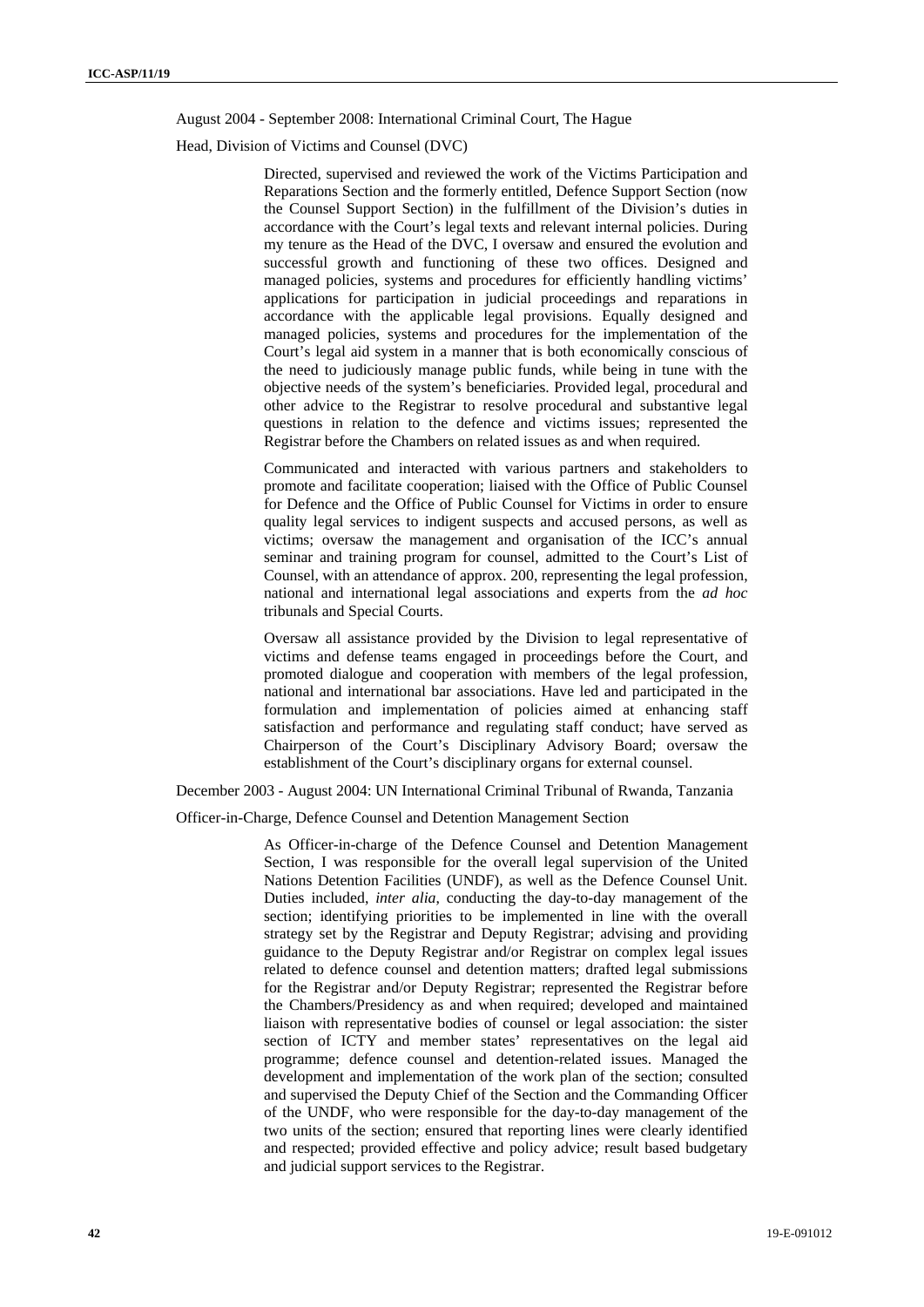### April 1999 – November 2003: UN International Criminal Tribunal of Rwanda, Tanzania Legal Officer & Deputy Chief

#### Defence Counsel Management Section

Assisted the Chief of the Section in the day-to-day operational management of the section; prepared and finalized legal memoranda for submission by the Section to the Deputy Registrar and/or the Registrar. Ensured compliance of UNDF with the legal requirements of the Statute, the Rules of Detention, and international minimum standards; represented the section before the Chambers/President as and when required; supervised the assessment, certification, and approval of work schedules and claims for payment from defence teams; prepared the budget of the section; liaised with the Chief of Section and, as required, with the Deputy Registrar on all aspects of the section's work; supervised the work of subordinates.

April 1988 - April 1999: Konate & Preira, Senegal

#### Senior Partner

Seasoned barrister  $\&$  solicitor with over a decade of experience in practice; successfully represented national and foreign clients before national – at all levels of court – and foreign jurisdictions in criminal, civil, and commercial matters; represented accused persons prosecuted before criminal courts in Burundi for charges similar to those falling within the subject matter jurisdiction of the ICC; successfully litigated and negotiated secured favorable outcomes and large-sum settlements for clients.

January 1985 - April 1988: Cabinet Clément Paul Bruce Benoist, Senegal

Junior Associate Lawyer

Under the direction of the senior partner of the law firm, conducted legal research and drafted legal submissions in civil, criminal and commercial matters. On behalf and under the responsibility of the senior partner of the law firm, successfully represented clients before national and foreign jurisdictions in criminal, civil, and commercial matters; obtained comprehensive experience and exposure to all aspects and management of the practice of a barrister and solicitor; gained hands-on experience in litigation; participated in proceedings from motions, settlement negotiations, pre-trials and trials.

### **Awards**

- Nov. 1992 : 3<sup>rd</sup> Prize: "Prix du Jeune Barreau Belge," Concours d'Eloquence.
- Sept. 1991 : 1<sup>st</sup> Prize: " Grand Prix des Secrétaires de la Conférence du Stage du Barreau de Paris," Concours d'Eloquence.
- Sept. 1990 : 6<sup>th</sup> Prize: "Grand prix de la Francophonie," Concours d'Eloquence.
- Sept. 1990:  $2<sup>nd</sup>$  Prize: International Pleadings Competition in Human Rights, organized by the Caen Bar Association.

### **Selected publications**

December 2012: *Statut de Rome de la Cour pénale internationale: Commentaire article par article*. Expected. Commented on several articles of the Rome Statute, including Articles 55, 63 and 67.1(d) of the Rome Statute. This book of reference – the first of its kind in the French speaking world – is Piloted by the Center Thucydide and the Center de Recherche sur les Droits de l'Homme et le Droit Humanitaire, University of Paris II Panthéon-Assas | Published by Editions A. Pedone.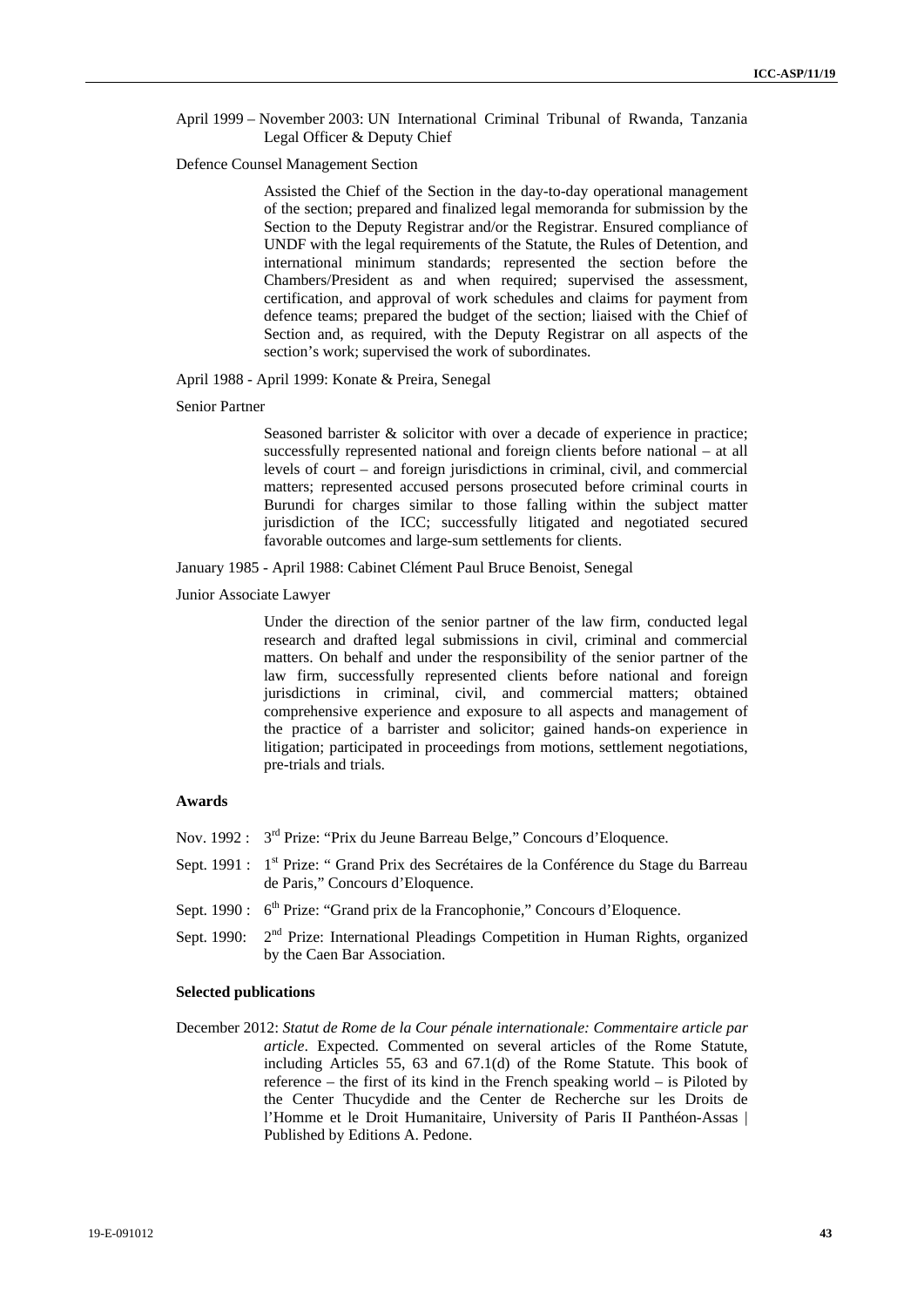- November 2009: *Chapter 20, Archbold: International Criminal Courts, Practice, Procedure & Evidence, 3rd ed.*, (SWEET & MAXWELL, 2008) edited by R. Dixon, Judge Adrian Fulford, & K. Khan.
- August 2008: *A Call to the Legal Profession: a Partnership with the International Criminal Court in the Quest of Justice, Peace and Security in the African Continent*, South African Bar Journal.

### **Selected lectures**

Have participated in countless seminars and conferences as a speaker during the course of my career on topics, ranging from criminal law and commercial litigation to international criminal law, the practice of the *ad hoc* tribunals and the ICC, with a particular focus on the Registry and its varied functions.

- On invitation, served as an instructor for the Senegalese Bar in Dakar, Senegal on professional responsibility and ethics as well as oral advocacy and oratory skills.
- On invitation, delivered a lecture on national legal capacity building in Rwanda at the annual meeting of the Rwanda Bar Association | Dec. 2009.

### **Computer skills**

- MS Word:
- MS Publisher;
- WP:
- Access;
- Excel;
- PowerPoint;
- Internet:
- TRIM;
- LiveNote;
- Casemap:
- Case-Matrix; and
- Ringtail Legal.

### **Legal databases**

- Lexis-Nexis and Ouicklaw:
- Westlaw/eCarswell;
- Jurisprudence Express,
- ICTY-JDB; and
- Legal Tools of the ICC.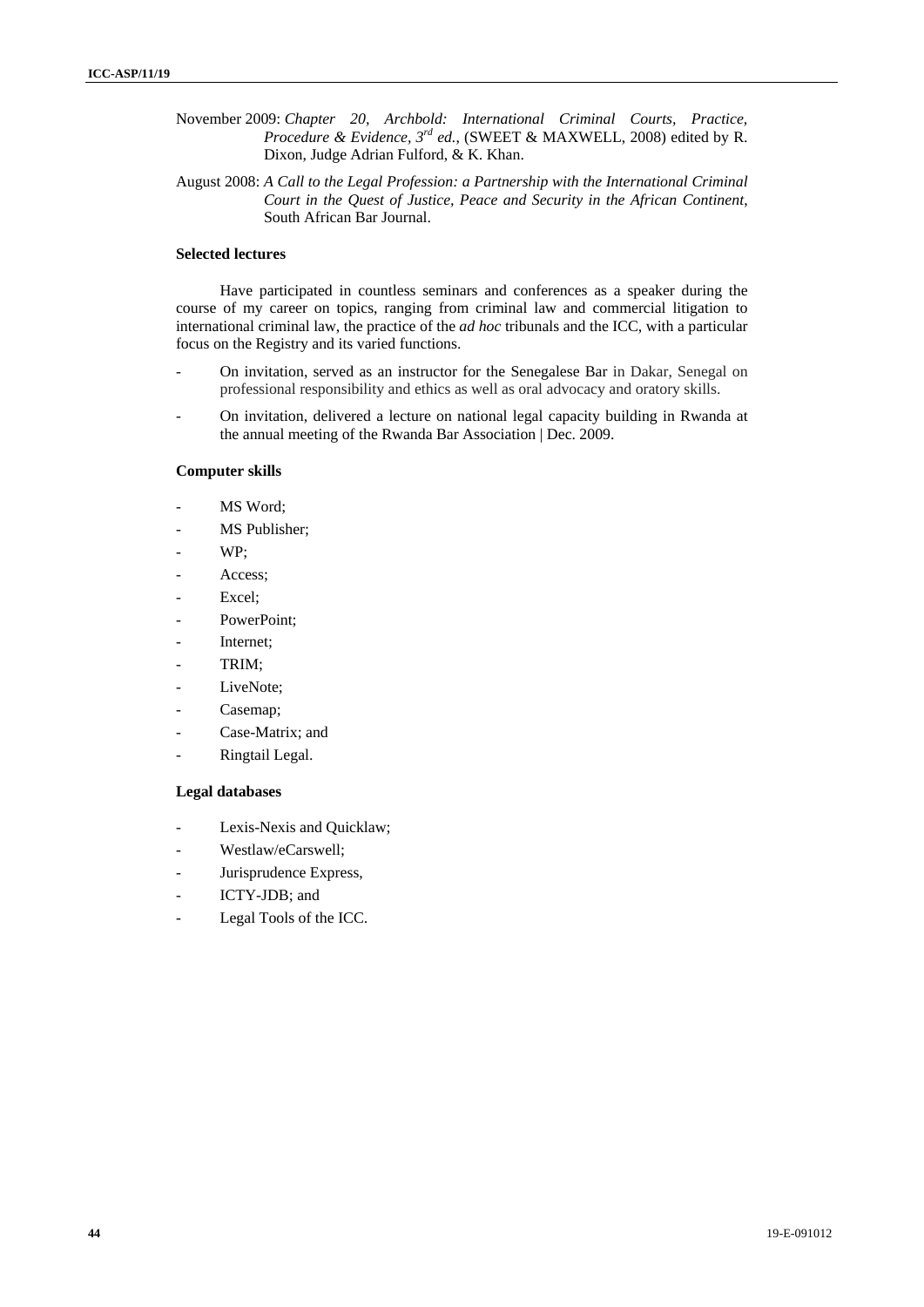## **10. Santorum, Claudio (Argentina/Spain)**

(Original: English)

### **Executive summary of relevant experience**

Lawyer with over 20 years of experience in managing legal reform and providing technical expertise to rule of law and criminal justice improvement projects, and currently serving as Regional Coordinator for the United Nations Office on Drugs and Crime (UNODC) in Central America and Caribbean region enhancing security strategy on counter drug trafficking and transnational organized crime.

I have been working for UN/DPKO in multiple peacekeeping missions in the field, as well as leading a UNDP justice project operation in East Timor and working with the same organization as a consultant for the support of the legislature in Afghanistan. I have served as Chief of Party during project start-up on USAID/DPK Consulting Improving Justice Service Delivery and Sector Reform in Haiti. Former Chief of Party of the USAID Democracy Enhancement Project in Haiti where worked directly with members of the Haitian Parliament on improving the capacity of the legislature and working on law reform legislative issues.

Have extensive experience working on justice sector reform issues and served as Regional Director of the Criminal Law Reform Program with ABA-CEELI in Bulgaria, Bosnia, Moldova, Romania, and Ukraine. In that role worked on programs to improve performance of the justice system, improve inter-institutional cooperation, draft legislation to improve the legal framework of the justice sector, and train police, investigators, prosecutors, and judges. In Bosnia and Herzegovina focused specifically on strengthening and improving cooperation among law enforcement agencies, prosecutors, and investigative judges, a key element of the USAID Haiti project. I have headed projects for UN missions in multiple countries in Africa, Asia, and Eastern Europe, including heading the Conduct and Discipline office on the UN Mission in Western Sahara. Fluent in English, Spanish (mother tongue) Portuguese and French; have worked professionally in French-speaking countries, including Haiti and Morocco as well as Portuguese Timor Leste.

### **Statement of qualifications**

#### **Education**

LLM, International Legal Studies, American University Washington College of Law, Washington, D.C., United States

JD, Universidad Católica, La Plata, Argentina

#### **Professional Experience**

2010-Present: United Nations Office For Drugs And Crime (UNODC) implementation of Santo Domingo Pact and Managua Mechanism

> Regional Coordinator: Based at the Regional Office in Panama (ROPAN) will coordinate with the respective UNODC field offices in Centro America and the Caribbean and the involved government authorities, the implementation of the program, prepare costed work plans, coordinate centers of excellence, prepare TOR for recruitment of staff, consultants and subcontractors, meetings, seminars and workshops. Oversight the provision of equipment, monitor the program budget and prepare budget revisions, draft reports, working papers and all correspondence related to the project, supervise administrative aspects, liaise with local authorities, donors and international organizations, supervise a technical coordinator based on Trinidad and Tobago, as well as 11 country analysts based in the AOR and responsible for addressing the analytical capacities related to drug trafficking, transnational organized crime, traffic of weapons and human beings, money laundry, terrorism and corruption.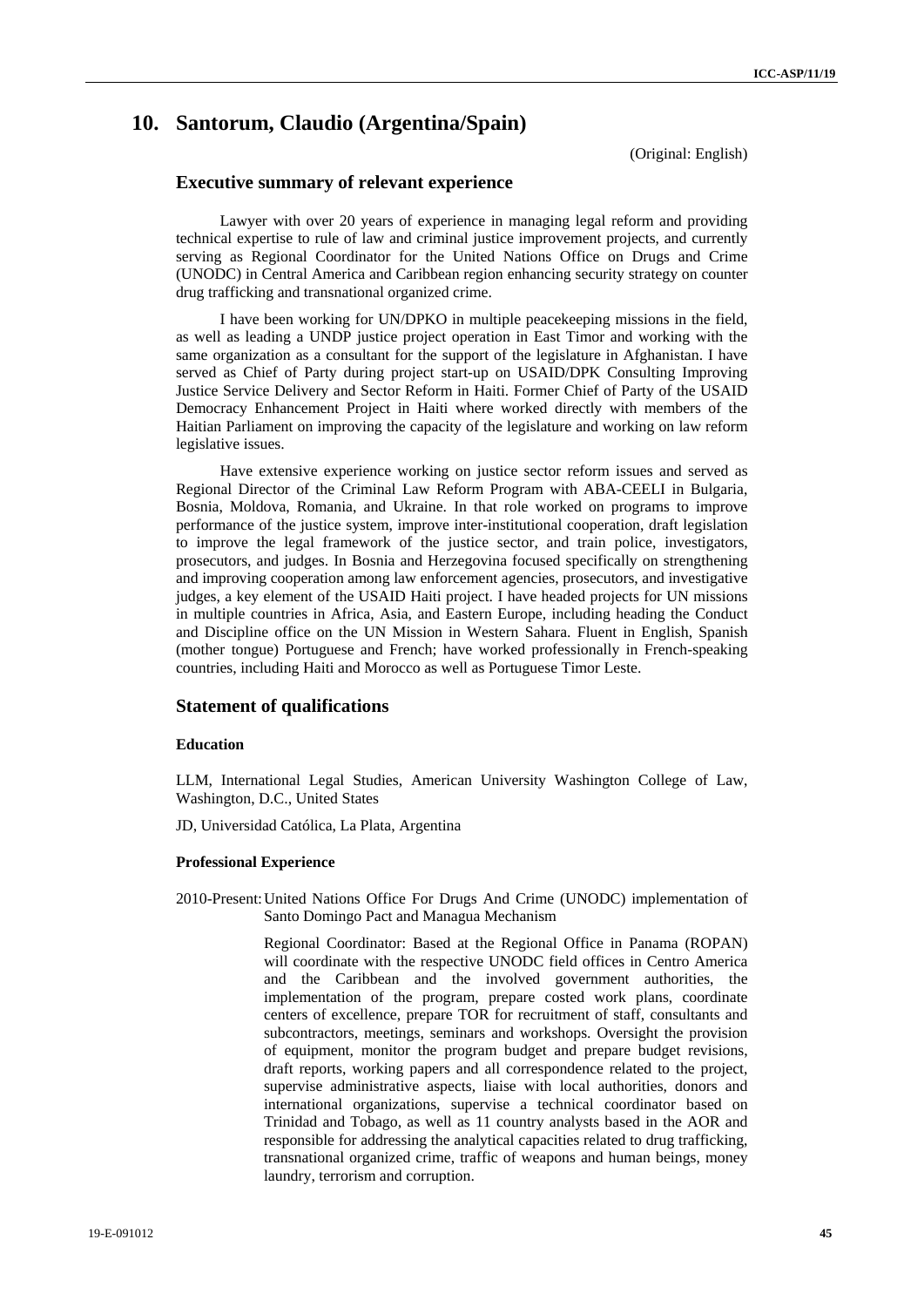2009 to 2010: Chief of Party, USAID/DPK Consulting Improving Justice Service Delivery and Sector Reform in Haiti, Port-au-Prince, Haiti

> Serves as Chief of Party from start-up of project. Manages and oversees operational details, personnel, financial and administrative issues. Manages the technical oversight of project and serve as point of contact with the Haitian government, justice system and civil society. Areas of the project include improved citizen security in high crime areas through more effective criminal justice service delivery, improved non-criminal justice mechanisms such as diversion programs, improved access to alternative dispute resolution mechanisms, increased oversight of justice sector operations, and support to a Haitian led development of a justice reform strategy. Supervises any required needs assessments or training of police, prosecutors, judges or related legal professionals. Establishes working relationships with participants and relevant civil society organizations in Haiti's criminal justice system and develops a thorough understanding of and remains updated throughout the contract period on developments in these sectors in Haiti. Works to improve police-prosecutorial cooperation, reducing the number of steps and time for completion of criminal investigations, and improving procedures in the predetention process. Helps to strengthen the MOJ inspection office, establishes standards for judicial appointment, evaluation and discipline, and develops and implement performance standards for judges and prosecutors. Helps to increase awareness by justice sector system users on how to file a complaint, and strengthen the civil society organization's capacities to perform effective control and oversight of sector operations. Oversees development and implementation of procurement plan, including facilities upgrades, purchase of commodities, or upgrades to communications. Provides input regarding the need for, qualification, timing, duration, retention and selection of consultants and oversee their work. Manages the project operating budget of USD 20 Millons, ensuring that updates are submitted to the home office on a monthly basis and that monthly, quarterly, and annual spending targets are met. Complete reporting requirements for bi-weekly, quarterly, work plans and other reports, as required by USAID.

2008 – 2009: Head of Conduct and Discipline Office, UN Mission in Western Sahara, Laayoune, Morocco

> Developed measures to raise awareness about standards of conduct and to improve the professionalism of UN civilian, police and military staff and experts in mission. Developed and oversaw data management systems to monitor the implementation and effectiveness of mission efforts to address misconduct of UN peacekeeper personnel. Reviewed and investigated misconduct and corruption complaints. Liaised with various partners and government on policy guidance and follow-up to cases investigated.

2007: Chief Technical Advisor/Project Manager - UNDP-Timor Leste Justice Programme, East Timor

> Managed and served as the primary technical resource for a program to build the national capacity and inter-institutional cooperation of the Ministry of Justice (public defenders, judicial training center, and prisons), judiciary, and the Office of the General Prosecutor. Designed curricula for training of judges, prosecutors and other justice sector officials, and organized study tours, conferences, and workshops. Recruited, supervised, coordinated, and evaluated the work of international and local staff and advisors. Prepared work plans and monitored their implementation and managed a budget of USD 12 million. Provided guidance to the Council of Coordination.

2006: Senior Political Consultant, UNDP-Afghanistan Support to the Establishment of the Afghan Legislature Project

> Supplied technical advice to strengthen the Parliament. Worked closely with the leadership of both houses to identify evolving needs and priorities for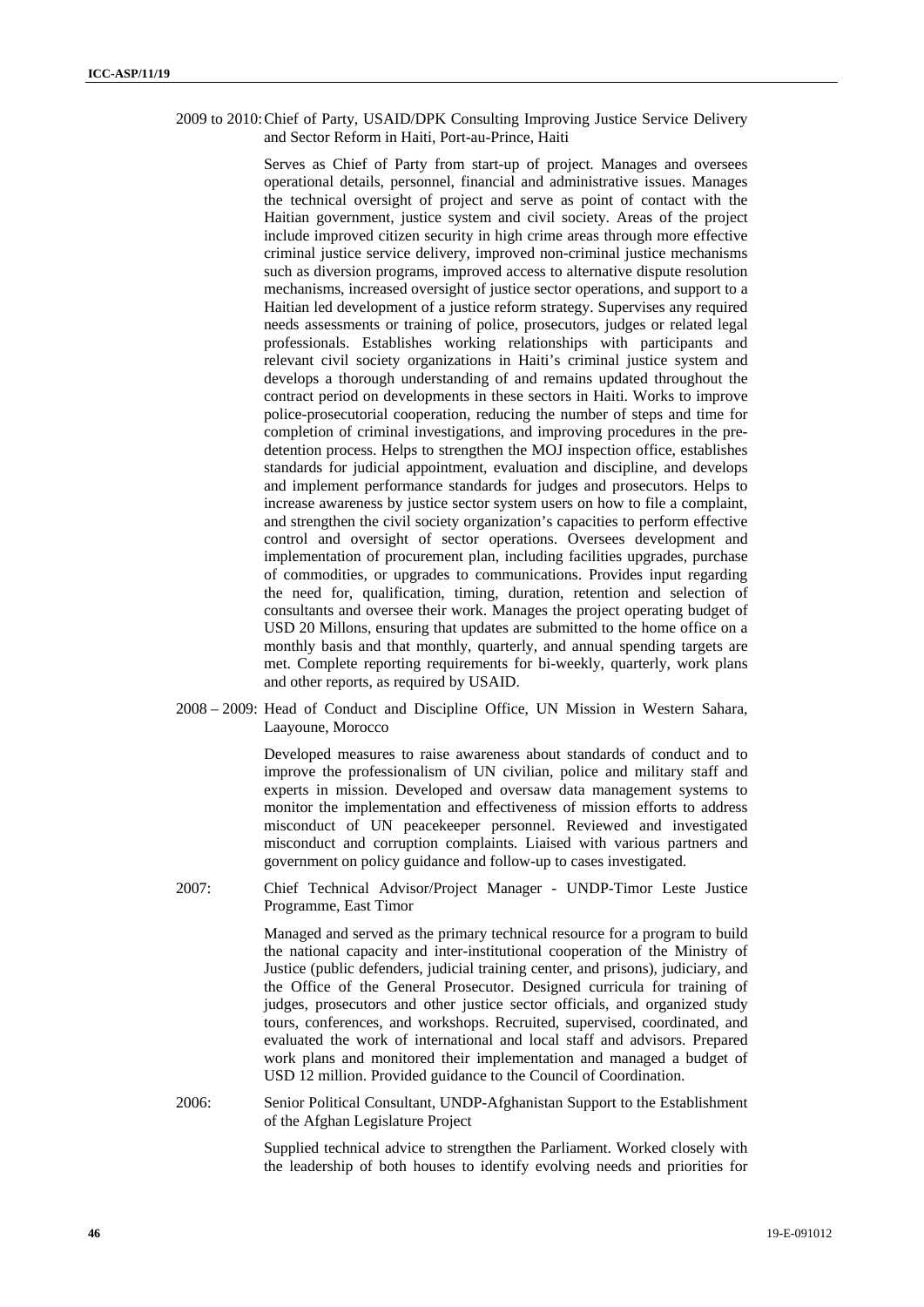strengthening the National Assembly. Conducted trainings for National Assembly Committee members.

2005 – 2006: Regional Director, ABA-CEELI, Sofia, Bulgaria

Directed criminal law reform programs in Bulgaria, Bosnia, Moldova, Romania and Ukraine to upgrade the law enforcement sector through structural and legislative changes. Drafted legislation and developed and delivered training programs for police, investigators, prosecutors, and judges. Identified country programs and implementation strategies, hired and supervised large team of international and local legal experts. Managed program compliance, administrative, budget, and human resource issues. Liaised with donors and interacted with local government authorities.

2003 – 2004: Municipal Legal Adviser, UNMIK, Pristina, Kosovo

Coordinated and provided counsel on different legal subject matter areas including municipal legislation, taxation and contractual law as well as on UNMIK Regulations and Administrative Directives. Provided support for drafting Rules of Procedure for the Assembly. Facilitated publication of information on property rights, employment, and services.

2002 – 2003: Regional Coordinator, Criminal Justice Advisory Unit, UN Mission in Bosnia and Herzegovina, Sarajevo, Bosnia and Herzegovina

> Led regional program to strengthen reporting mechanisms and internal procedures of national justice sector institutions, including law enforcement agencies, prosecutors and investigative judges. Promoted increased and more effective cooperation between justice sector institutions. Supervised a team of international and local staff.

2000 – 2001: Legal Officer, Office of the Principal Legal Adviser for the Special Representative of the Secretary General, UN Transitional Administration Dili, East Timor

> Conducted the drafting of legal texts and regulations and provided general advice to the SRSG in administrative and legal issues related to the transitional administration.

1999 – 2000: Regional Coordinator, Judicial System Assessment Program, UN Mission in Bosnia and Herzegovina, Sarajevo, Bosnia and Herzegovina

> Organized the monitoring and assessment of the court system in Bosnia and Herzegovina. Conducted training seminars and workshops for the judiciary in various aspects of legal proceedings.

1996 – 1998: Regional Legal Adviser, Advisory Services, Legal Division, International Committee of the Red Cross (ICRC) Bogota, Columbia and New Delhi, India

> Introduced the implementation of International Humanitarian Law in responsible countries in Latin America, as well as Asia and Pacific regions, focusing on ratification of treaties, and trained civil servants, members of governments, and armed forces on these issues.

1995 – 1996: Chief of Party, Democracy Enhancement Project, USAID/PHRF, Port-au-Prince, Haiti

> Chief of Party of project to improve the operation of the Haitian Parliament with functional structure, competent staff and research facilities, bill drafting capability, and workable rules of procedure. Directed training and information dissemination for senators and deputies. Supervised a team of administrative and professional staff and coordinated the implementation of technical (parliamentary) components of the project.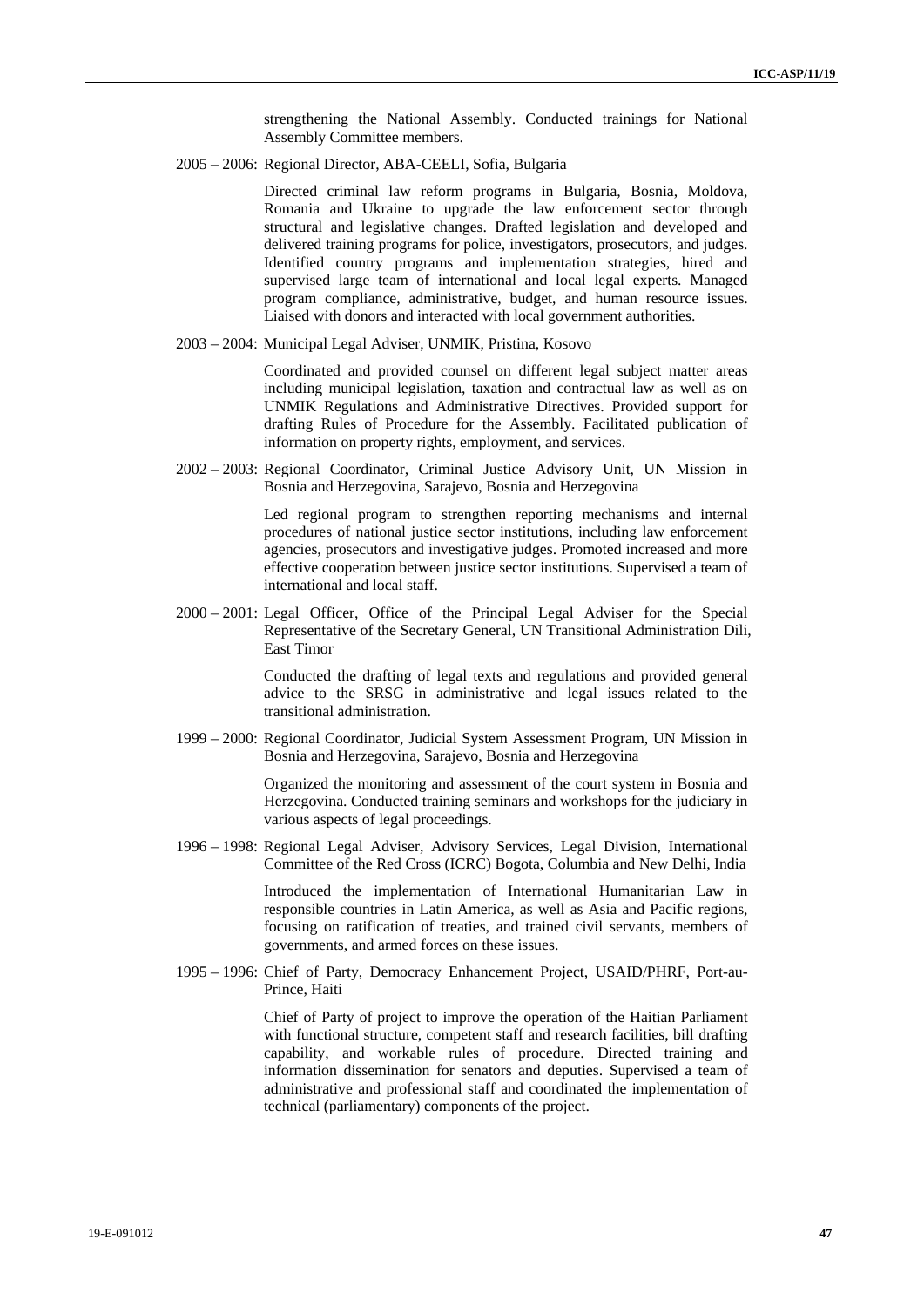1993: OAS/UN International Civil Mission, Port-au-Prince, Haiti

As observer, monitored human rights throughout the country and prepared reports on human rights violations. Led the liaison between the Observer Mission and the Haitian Judicial branch.

### **Languages**

French, Haitian Creole, English, Serb-Croat, Spanish, Italian and Portuguese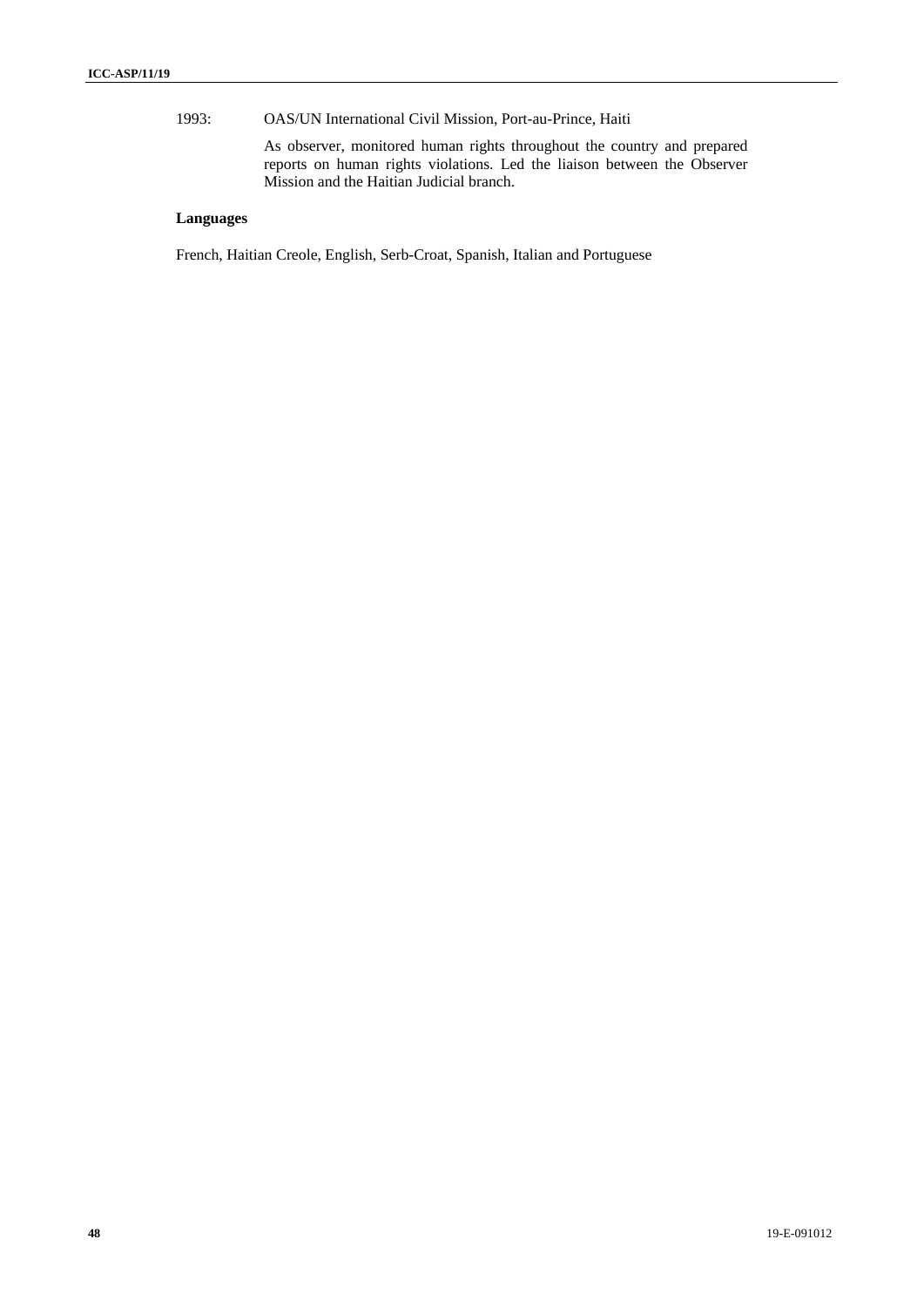### **11. Von Hebel, Herman (Netherlands)**

(Original: English)

### **Executive summary of relevant experience**

LL.M. University of Groningen, the Netherlands, 1987

Dutch (mother tongue), English (fluent), French (fair), German (fair)

More than 20 years of experience in functioning in a multilateral environment, mostly the United Nations, either as a representative of the Government of the Netherlands, or as a staff member of the UN or a UN related organization.

In particular: participation in the Ad Hoc Committee (1995), Preparatory Committee (1996-1998), Rome Conference (1998) and Preparatory Commission (1999-2000) on the Establishment of a Permanent International Criminal Court; member of the Extended Bureau and Chair of the working group on the definition of war crimes at the Rome Conference, 1998; and Chair of the Working Group on the Elements of Crimes at the Preparatory Commission, 1999-2000.

Over 11 years of experience in three different international or hybrid tribunals and courts: ICTY (2001-2006), SCSL (2006-2009) and STL (2009-present):

Over five years of experience as Senior Legal Officer in Trial Chamber II of the ICTY. Focus, among other things, on: legal advice, supervision of staff, coordination of (pre)trial activities and development of a completion strategy. As a result: thorough understanding of the functioning of Chambers and of the preconditions required to ensure the optimal functioning of Chambers.

Over six years of experience as a Deputy Registrar, Acting Registrar or Registrar at the Special Court for Sierra Leone and the Special Tribunal for Lebanon. Major achievements include:

- Elaboration and update of a completion strategy (SCSL);
- Elaboration of a number of (biannual) budgets, taking into consideration the need for downsising (SCSL) or growth (STL);
- Elaboration and implementation of fundraising strategies, including fundraising for outreach and legacy projects;
- Setting up of separate offices away from Headquarters (SCSL: office in The Hague for Taylor trial; STL: office in Beirut) and implementation of effective coordination mechanisms;
- Establishment and maintenance of constructive relations with host states Sierra Leone, the Netherlands and Lebanon;
- Development and implementation of strong press and outreach policies, including elaboration of two websites;
- Development of legacy policies and projects (SCSL);
- Conclusion of a number of enforcement of sentences agreements with European countries and Rwanda (SCSL);
- Conclusion of a number of arrangements and agreements relating to the protection of witnesses;
- Construction of a courtroom (STL); and
- Development of a tribunal wide "paperless trial" system (STL).

Publication of various articles in the field of human rights, international criminal law, the functioning of international criminal courts and tribunals and the establishment of the ICC.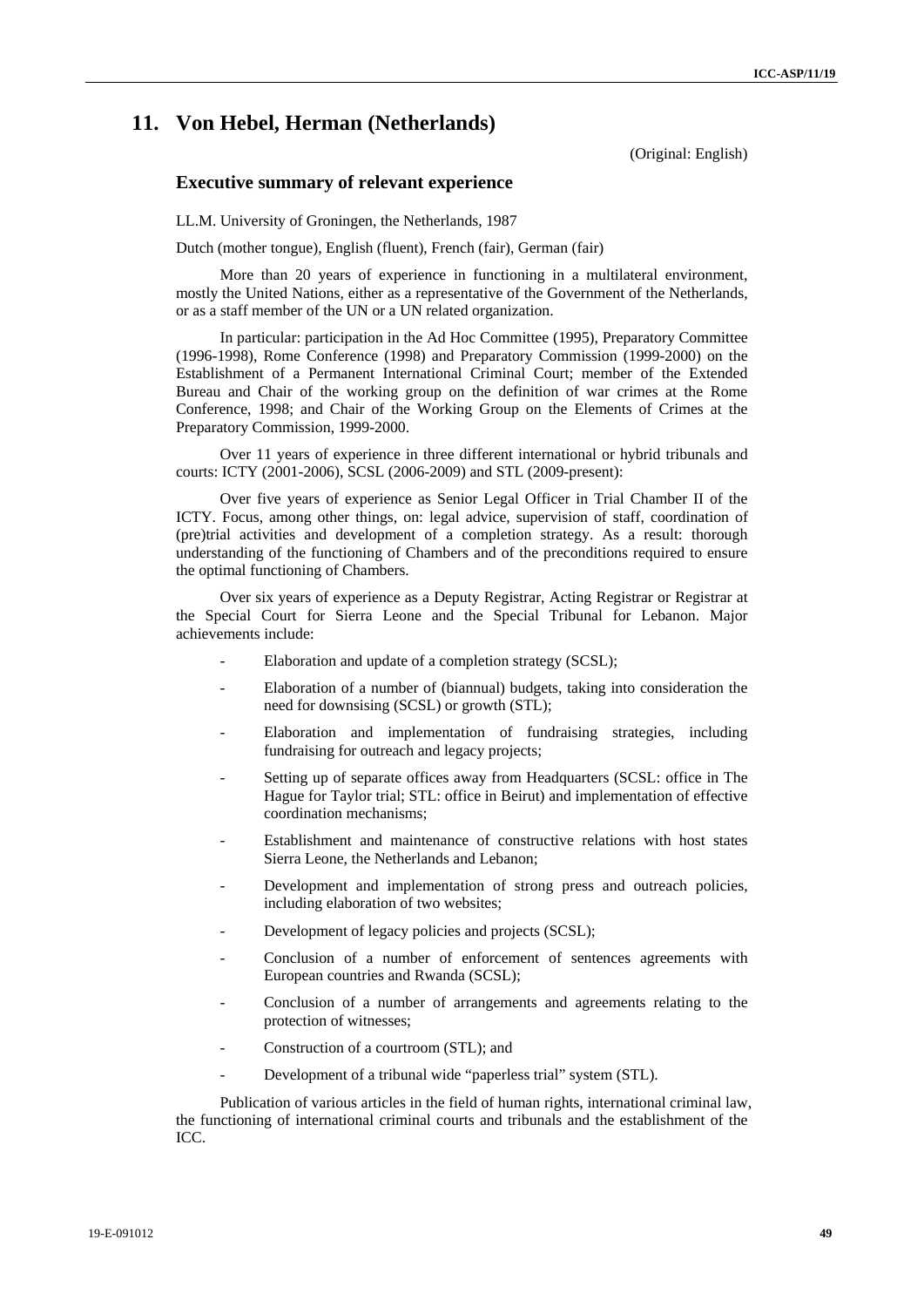### **Statement of qualifications**

### **Personal information**

Family name: von Hebel

First name: Herman

Date of birth: 22 November 1961

Place of birth: Coevorden, the Netherlands

Nationality: Dutch

Sex: Male

Marital status: Married, 2 children

#### **Education and training**

University of Groningen, the Netherlands, 1981-1987 (LL.M.): Faculty of Law: constitutional law, public international law, human rights law, criminal law

Various short training courses via different employers for personal development and development of management skills, such as:

- Language courses
- Performance appraisal discussions with staff for supervisors, and
- Management training for mid- to high level UN staff (P4-P5)

### **Languages**

|                                  | English: oral: fluent written: fluent             |
|----------------------------------|---------------------------------------------------|
| French: oral: good written: fair |                                                   |
| German: oral: fair written: fair |                                                   |
|                                  | Dutch: oral: mother tongue written: mother tongue |

#### **Work experience**

June 2009 to present: Special Tribunal for Lebanon (STL)

Deputy Registrar, Acting Registrar, Registrar (D2/ASG level)

In this capacity, responsible for all aspects of the functioning of the Registry, including (i) contacts with the Management Committee (major donors of the STL that provide managerial supervision), (ii) contacts with the diplomatic community, in particular for the purpose of fundraising, and with United Nations Headquarters, (iii) contacts with the Host State, (iv) administration and budget, (v) coordination with other principals of the STL (President, Prosecutor and Head of Defence Office), (vi) press and outreach, (vii) organisation of all Registry sections involved in the support of judicial activities, such as detention, language services, court management and records, victims and witnesses unit and victim participation unit, (viii) information management and technology and (ix) security.

Since 2009, the focus for Registry was in particular on the development and implementation of new Tribunal/Registry structures and procedures. During this period, the organisation grew from under 100 staff members to over 350 staff members. Focus was, among other things, on:

- elaboration of yearly budgets for approval by the STL Management Committee;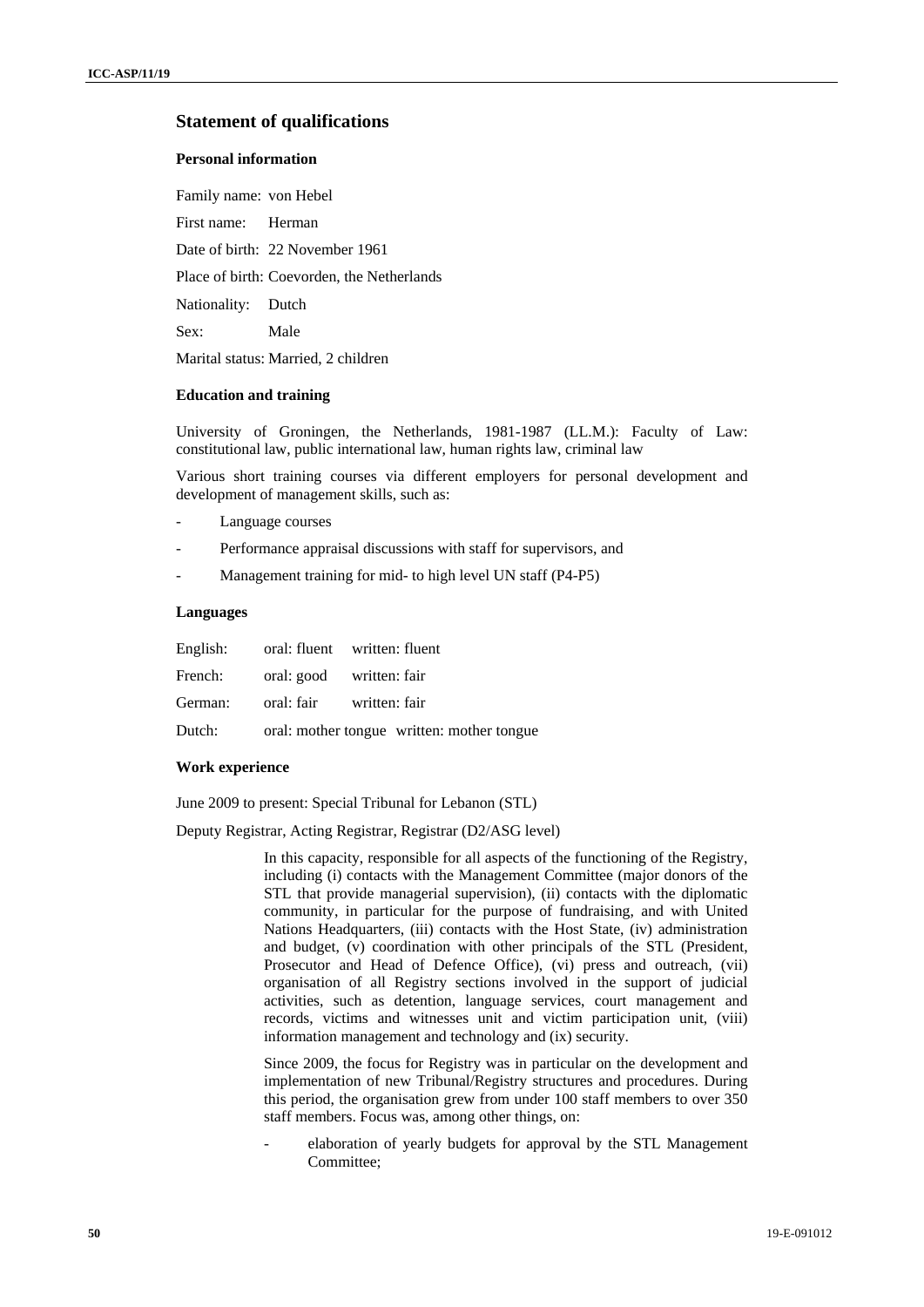- elaboration and implementation of an effective fundraising strategy to ensure the continued operations of the STL;
- construction of a courtroom within the premises of the STL:
- development of effective working relations with the Host State;
- development and implementation of a robust press and outreach policy, tailored to the political and press culture in Lebanon and development of the STL website;
- development of an electronic legal workflow program for all judicial activities ("paperless trial");
- implementation of effective security systems for both Headquarters in The Hague as well as the STL Office in Beirut.

July 2006 - June 2009: Special Court for Sierra Leone (SCSL)

Deputy Registrar, Acting Registrar, Registrar (D2/ASG level)

In this capacity, responsible for all aspects of the functioning of the Registry, as described above.

As of 2006, the trials held by the Special Court for Sierra Leone in Freetown were gradually drawing to a close. For security reasons, the trial of Charles Taylor, former President of Liberia, had to take place in The Hague. The Registry had to develop effective procedures for supporting the trial in The Hague, while at the same time leading the SCSL in Freetown through a process of downsizing.

During the period 2006 to 2009, focus was, among other things, on:

- elaboration and implementation of a "completion strategy" for all judicial activities;
- elaboration of a completion budget, with bi-annual updates, for approval by the SCSL Management Committee;
- elaboration and implementation of a fundraising strategy;
- setting up of a separate SCSL office in The Hague to support the Taylor trial and organisation of effective coordination between Freetown and The Hague;
- maintenance of effective working relations with Host State Sierra Leone and development and maintenance of such relations with the Netherlands;
- development and implementation of a downsising policy for SCSL staff;
- detention of accused persons and conclusion of an enforcement of sentences agreement with a number of countries in Europe and with Rwanda;
- legacy of the SCSL, such as organisation of a legacy conference in Freetown, elaboration and fundraising for various legacy project and elaboration of a legacy policy aimed at developing a lasting legacy by the Court for the rule of law in Sierra Leone.

January 2001 - July 2006: International Criminal Tribunal for the Former Yugoslavia (ICTY)

Senior Legal Officer of Trial Chamber II (P5 level)

In the course of 2001, Trial Chamber II grew from supporting one trial bench to three trial benches. As Senior Legal Officer, the focus was, among other things, on: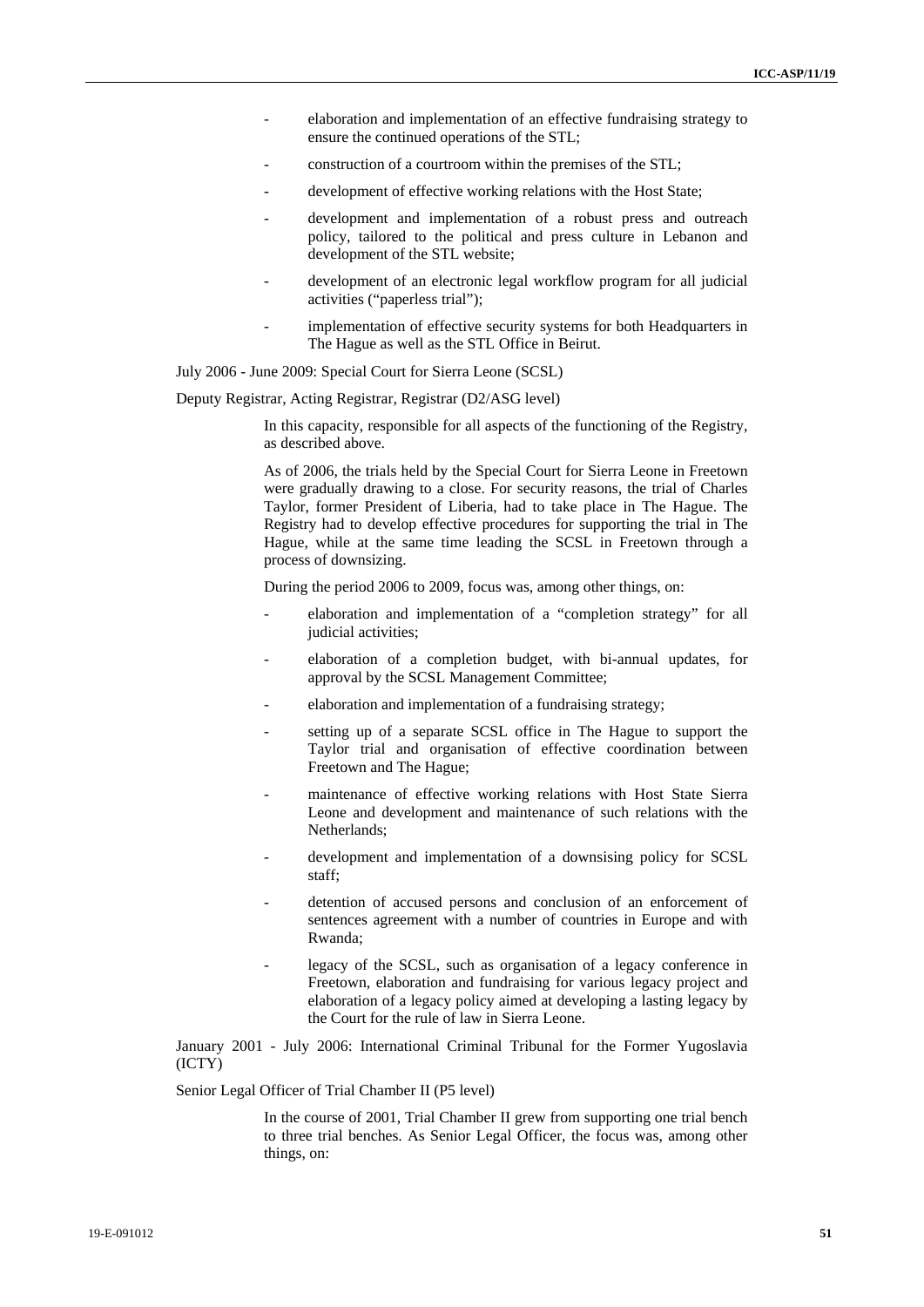- provision of substantive legal advice to judges in relation to issues of criminal law, criminal procedure, international criminal law and public international law;
- supervision of senior and junior legal staff;
- coordination of the work in the Chamber for the efficient running of 2 to 3 trials and up to 10 pre-trial cases at any given time;
- organisation, under the supervision of the pre-trial Judge, of daily management of pre-trial cases and promotion of efficient cooperation between parties;
- participation in the development, updating and implementation of the Tribunal's completion strategy;
- liaising with other sections of the ICTY.

September 1991 - December 2000: Ministry of Foreign Affairs, the Netherlands

Assistant Legal Adviser, Senior Legal Counsel

As Assistant Legal Adviser/Legal Counsel responsible for, among others things:

- provision of legal advice to the Minister, senior management and policy departments of the Ministry, as well as other Ministries;
- coordination of the implementation of new international legal instruments into national law and policy and formulation of national positions for discussions in intergovernmental fora (such as Council of Europe and United Nations);
- representation of the Government of the Netherlands before international judicial organs (European Commission and Court of Human Rights, International Criminal Tribunal for the Former Yugoslavia, International Court of Justice) and in international fora (in particular Council of Europe and United Nations).

In this period of nearly ten years, activities included:

- act as an Agent before the European Commission and Court of Human Rights in relation to cases of alleged violations by the Netherlands of the European Convention for Human Rights (1991-1997);
- participation in, and act as a (Vice) Chair of, expert groups in the Council of Europe dealing with the protection of minorities (1992- 1994) and the development of new protocols to the European Convention on Human Rights (1992-2000);
- act as a member of the Netherlands delegation to the Ad Hoc Committee, Preparatory Committee, Rome Conference and Preparatory Commission on the Establishment of a Permanent International Criminal Court (1995-2000). In addition, at the Rome Conference (1998), serve as a Chair of the working group on the definition of war crimes and as a member of the Extended Bureau of the Conference. From 1999-2000, act as a Chair of the working group on the elements of crimes;
- act as a Co-agent before the International Court of Justice in the case of Legality of Use of Force (Serbia and Montenegro v. the Netherlands).

April 1990 - September 1991: Ministry of Justice, the Netherlands

Legislation Expert

During this period, the focus, as a legislation expert, was on: provision of advice to the Minister of Justice on issues on the agenda of the Cabinet of